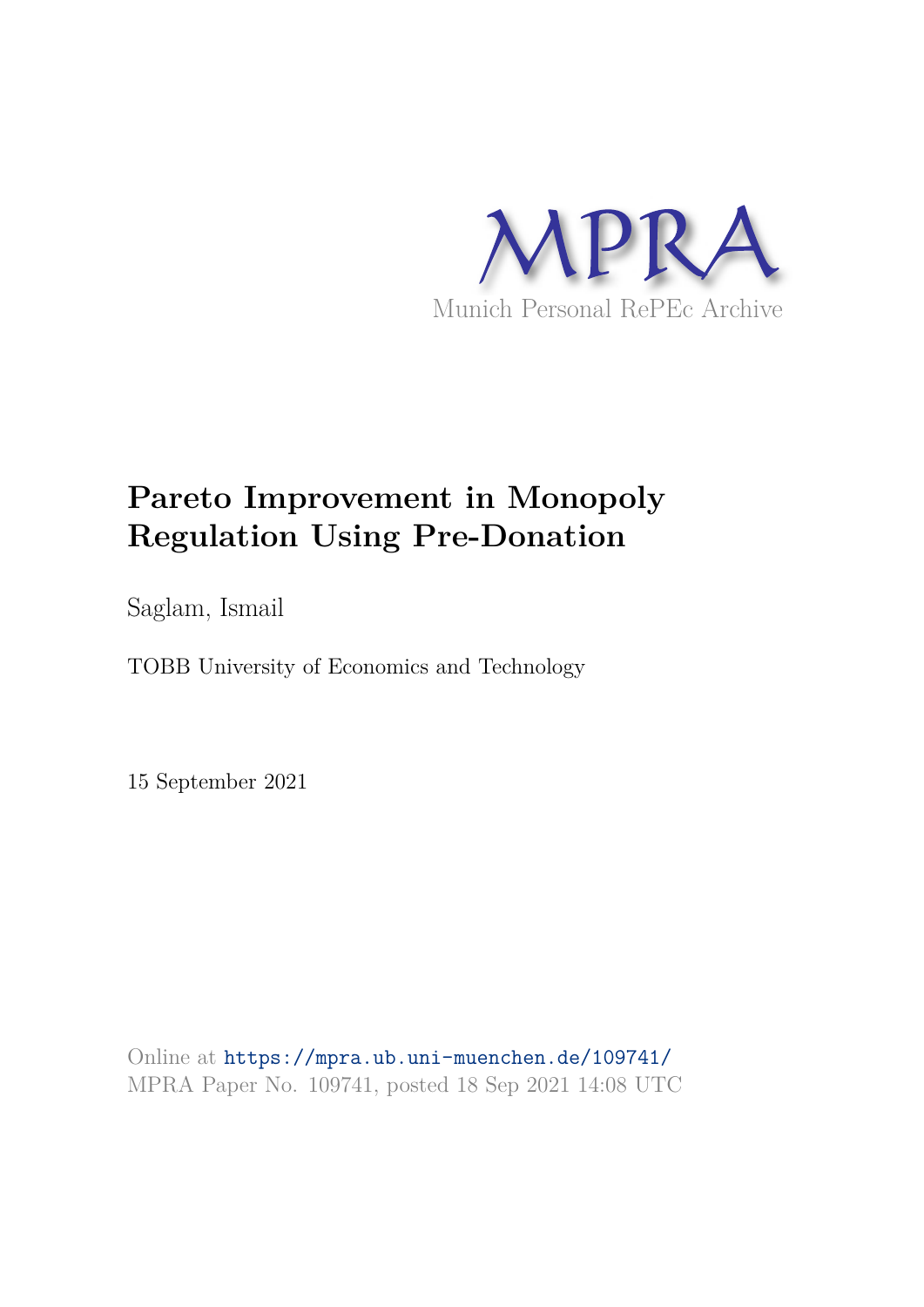## Pareto Improvement in Monopoly Regulation Using Pre-Donation

#### Ismail Saglam✯

*Department of Economics, TOBB University of Economics and Technology Sogutozu Cad. No:43, Sogutozu, 06560, Ankara, Turkey*

Abstract. Revelation principle implies that given any admissible social welfare function, the outcome of Baron and Myerson's (1982) (BM) optimal direct-revelation mechanism under incentive constraints cannot be dominated by any other mechanism in expected utilities. However, since the expected total surplus varies with a change in the social welfare function, Pareto improvements should be possible if the monopolist and consumers can agree, by means of side payments that reveal no additional information to the regulator, on the use of an alternative social welfare function which would generate a lower expected deadweight loss. We check the validity of this intuition by integrating the BM mechanism with an induced cooperative bargaining model where unilateral pre-donation by consumers or the producer is allowed. Under this new mechanism producer's pre-donation in the ex-ante stage always leads to ex-ante Pareto improvement while a certain amount of it completely eliminates the expected deadweight loss. Moreover, if optimally designed in the interim stage, the producer's pre-donation may also lead under some cost parameters to interim (and also ex-post) Pareto improvement. Consumers, on the other hand, have no incentive to make a unilateral pre-donation, nor to reverse the optimal pre-donation of the monopolist.

Keywords: Monopoly regulation; cooperative bargaining; pre-donation.

JEL codes: C78; D42; L51.

<sup>✯</sup>The author thanks Haldun Evrenk, Semih Koray, and the participants of 2021 Meeting of Bosphorus Workshop on Economic Design (Bozburun, Turkey) for comments and discussions. The usual disclaimer applies.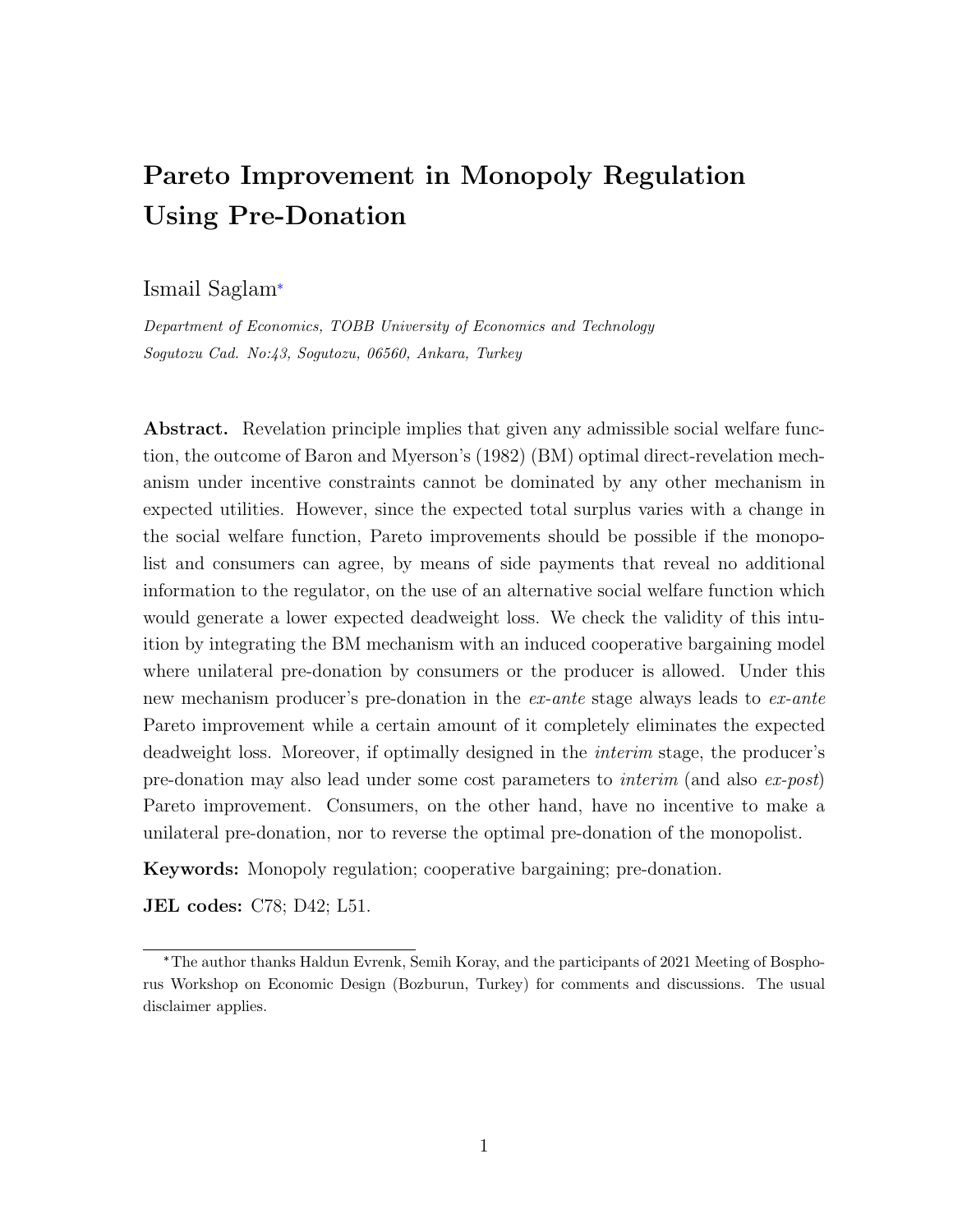## 1 Introduction

A seminal paper by Baron and Myerson (1982) (henceforth, BM) shows that a monopolist with unknown costs can be optimally regulated by a direct-revelation mechanism which cannot be dominated by any other mechanism in terms of the expected welfare distribution. However, since the expected total surplus implied by their mechanism varies with a change in the expected social welfare function, intuition suggests that Pareto improvements may be possible if the monopolist and consumers can agree, by means of side payments, on the use of an alternative social welfare function which would generate a lower expected deadweight loss. In this paper, we check the validity of this intuition by integrating the BM mechanism with an induced cooperative bargaining model that allows unilateral pre-donation by consumers or the producer. To explain this integrated mechanism and what it can achieve in more detail, we shall briefly re-introduce below the regulation problem considered by BM along with their solution.

Using the Revelation Principle (Dasgupta, Hammond, and Maskin, 1979; Myerson, 1979; Harris and Townsend, 1981), BM restrict themselves, for monopoly regulation, to direct revelation mechanisms that ask the monopolist to report its unknown cost parameter and that give it no incentive to lie. Using such mechanisms, BM calculate, on behalf of a benevolent and computationally able regulator, the smallest individuallyrational subsidy that must be offered by consumers, at each value of the cost parameter, to the monopolist in order to induce it to truthful revelation. The information about this subsidy function allows the regulator to calculate the welfare of the monopolist (operating profit plus the subsidy received) and the welfare of consumers (consumer surplus net of the subsidy) as a function of the monopolist's possible cost reports. BM brings together these two welfare functions, representing the conflicting interests of the two parties, under a generalized social welfare function, an important novelty for the regulation literature at the time. Formally, they define the ex-post social welfare function as the sum of consumer welfare and a fraction of the producer welfare. Given the regulator's incomplete information represented by a commonly known prior belief about the unknown cost parameter, BM assume that the regulator's task is to maximize the expected value of the ex-post social welfare over the set of cost reports ensuring the operation of the monopolist.

The Bayesian approach thus introduced by BM to the regulation literature is indispensable, as it was immediately revealed by their regulatory solution that there can exist no feasible direct-revelation mechanism that can maximize the ex-post social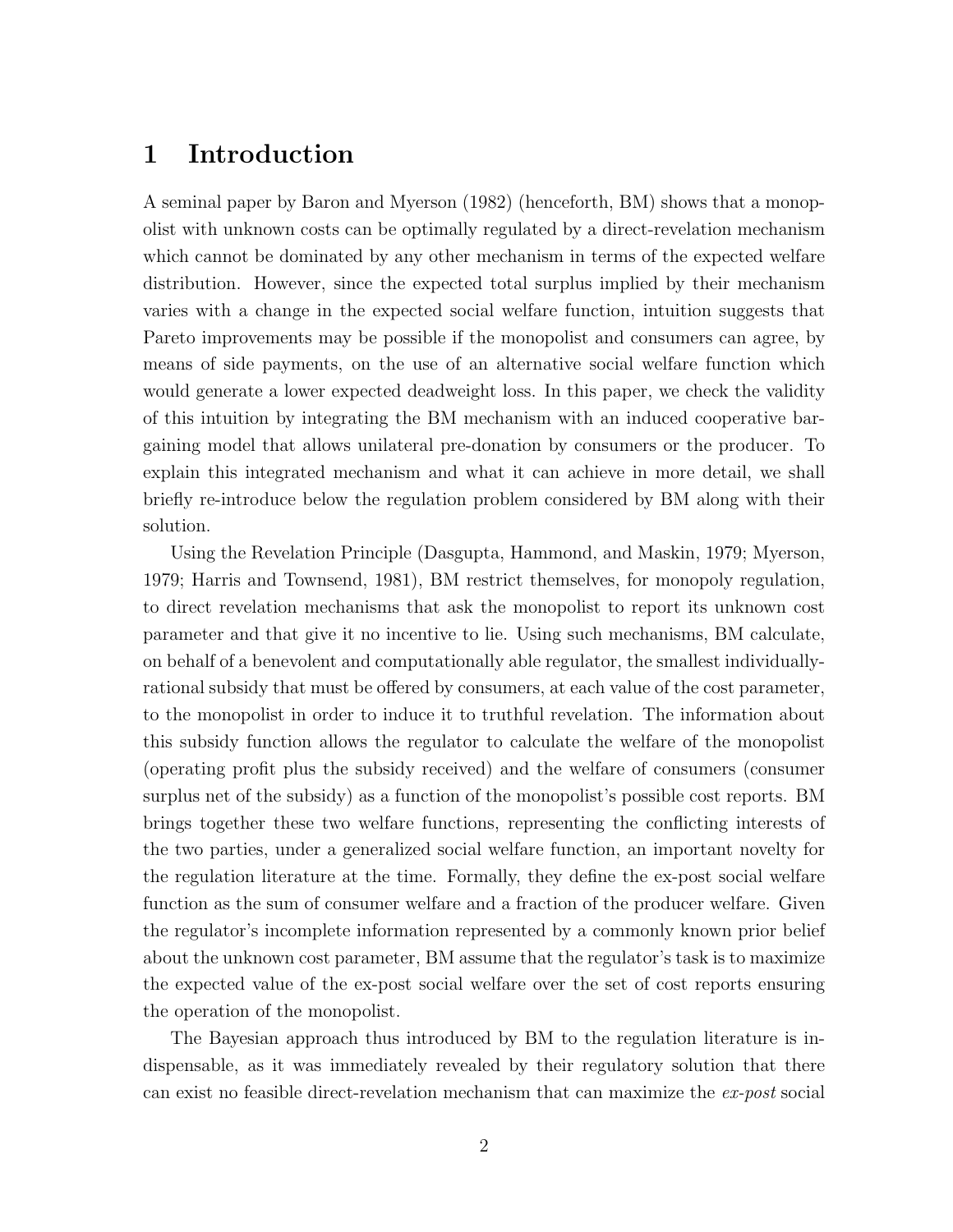welfare function unless this function treats consumers and the monopolist equally. In this restrictive case, the optimal regulatory solution that ensures marginal cost pricing coincides (in terms of the welfare allocation) with the earlier solution of Loeb and Magat (1979) (henceforth, LM) achieved by the use of a delegation mechanism where the monopolist is entitled, through an output dependent subsidy scheme, the sole right to the whole economic surplus at the output it is delegated to choose. This solution by LM, however, cannot be optimal when the social welfare function is of an asymmetric form assigning to the welfare of the monopolist a weight less than one. The reason is that marginal cost pricing would then lead to a suboptimally high level of subsidy, both in the LM and BM model, which would reduce the actual (and expected) social welfare below a level that is inevitable. The solution proposed by BM under these asymmetric forms of welfare functions requires the price of the good to be always above the marginal cost of the monopolist in order to limit the subsidy paid to the monopolist, hence its informational rent (the producer welfare).

In this study, we ask whether we can obtain a regulatory outcome which is Pareto superior to that of BM in terms of the expected or actual welfare distribution. Notice that this question is not necessarily invalidated by the Revelation Principle, which, for our problem, would state that if a socially efficient allocation rule (maximizing a given social welfare function at each cost parameter) can be implemented by an arbitrary mechanism, then the same rule can be implemented by an incentive-compatible direct mechanism. This principle merely implies that once we fix an expected social welfare function in the BM model of regulation where the welfare weights of the producer and consumers are pre-determined and do not change during the regulatory process, no mechanism of any form can generate a higher expected social welfare than the direct revelation mechanism of BM. An implication of this result is that the welfare allocations that correspond to different (expected) social welfare functions cannot be Pareto ranked, further implying that the regulator cannot have any meta preference or ranking over the set of possible social welfare functions when she tries to construct such a preference comparing the welfare allocations induced by the BM mechanism. Clearly, if she had such a meta preference, the optimality of the regulatory mechanism would require the regulator to select the best social welfare function in terms of the induced welfare allocation and announce it as part of the mechanism before the regulatory action takes place. The regulator's lack of a meta preference over the set of social welfare functions should not mean, however, a complete impartialness for her or the society on whose behalf she acts. Under the BM mechanism, the expected total surplus, or the equally weighted sum of the producer's and consumers' welfares, does vary with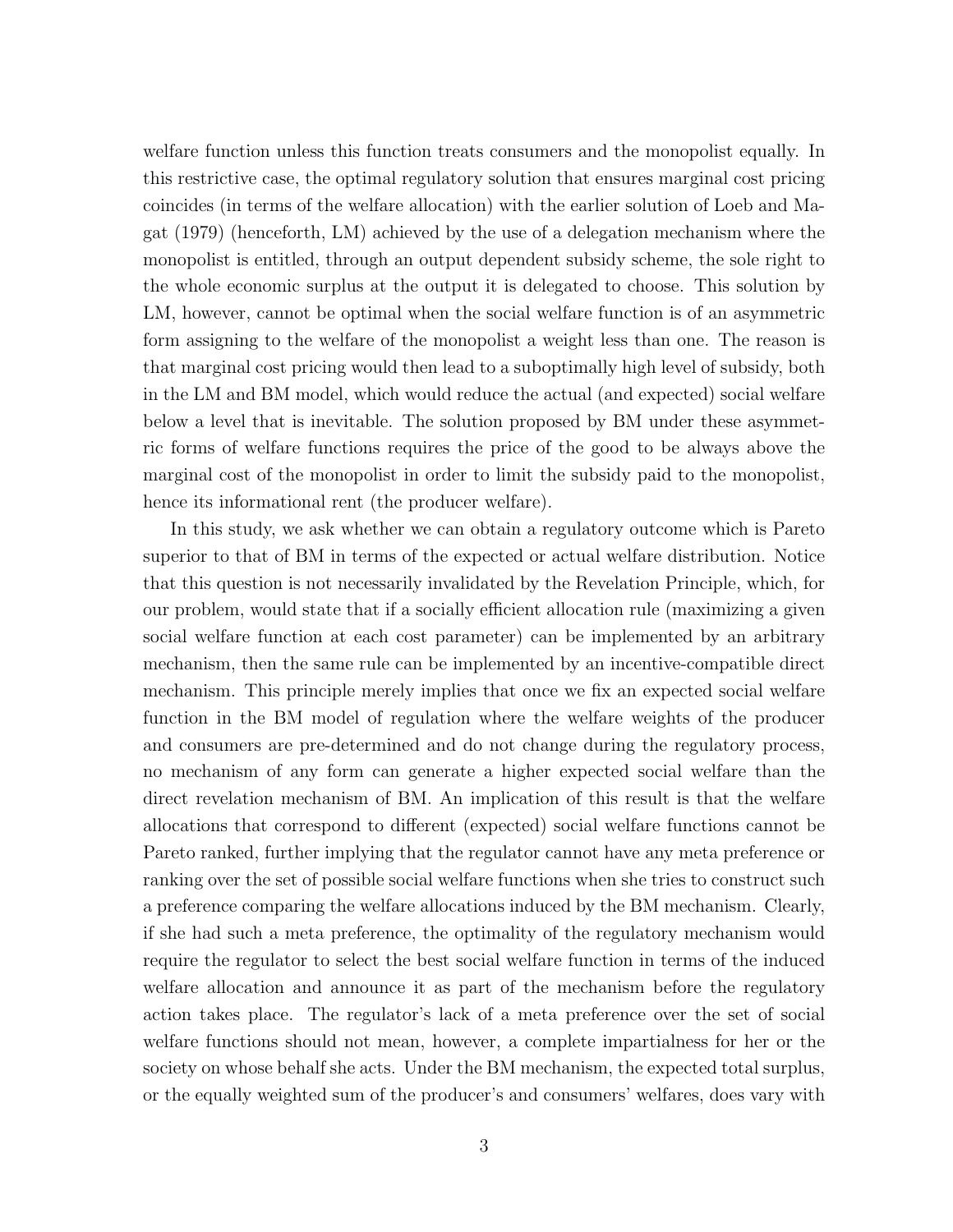a change in the social welfare function. Therefore, ex-ante Pareto improvements should generally be possible if the monopolist and consumers can agree –by means of some constant side payments that will not harm the incentive-compatibility constraints– on the use of an alternative social welfare function that generates a lower deadweight loss than predicted by the BM model.

The desired Pareto improvements over the outcome of the BM mechanism can be achieved only if the superior mechanism we are looking for may yield welfare allocations that are not attainable by the BM mechanism. Hoping to explore such a superior mechanism, we will augment the BM mechanism with some additional elements that will map, with the help of some pre-committed side payments decided upon by consumers or the monopolist, each social welfare function that can be (initially) chosen by the regulator in the BM mechanism to a new social welfare function that will be used in the augmented mechanism. The resulting regulatory mechanism will be incentive-compatible, like the BM mechanism, only if the regulator can perfectly commit not to use any additional information revealed by the augmented mechanism to update her prior beliefs about the monopolist's private cost. We will show that in some informational situations, we do not even need this commitment on the part of the regulator since the augmented mechanism would reveal no additional information to the regulator than she would already observe under the BM mechanism.

In more detail, we make the aforementioned augmentation or modification to the BM mechanism by adding, prior to the revelation of the cost information, an initial stage involving a cooperative bargaining game between consumers and the monopolist over the possible regulatory outcomes, hence over the possible social welfare functions, under the possibility of pre-donation. We model this cooperative bargaining game as in Saglam (2021), who shows that the BM model of regulation is isomorphic to a cooperative bargaining problem a la Nash (1950) with appropriate elements. On the other hand, we borrow our insight as to the potential welfare benefits of pre-donation in a Pareto sense from a literature pioneered by Sertel (1992), who shows that in simple bargaining problems (where the bargaining set has a linear frontier) the two-person Nash bargaining rule can be manipulated via pre-donations: the bargaining party with the higher valuation can alter the bargaining set always to its benefit.<sup>1</sup> A more recent work by Akin et al. (2011) in the same direction even shows that in simple n-person bargaining problems the manipulation of Kalai-Smorodisnky rule through pre-donation may lead to (strong) Pareto improvements. Motivated by these results,

<sup>1</sup>For more in this literature, see Sertel and Orbay (1998), Orbay (2003), Akyol (2008), Akin et al. (2011), among others.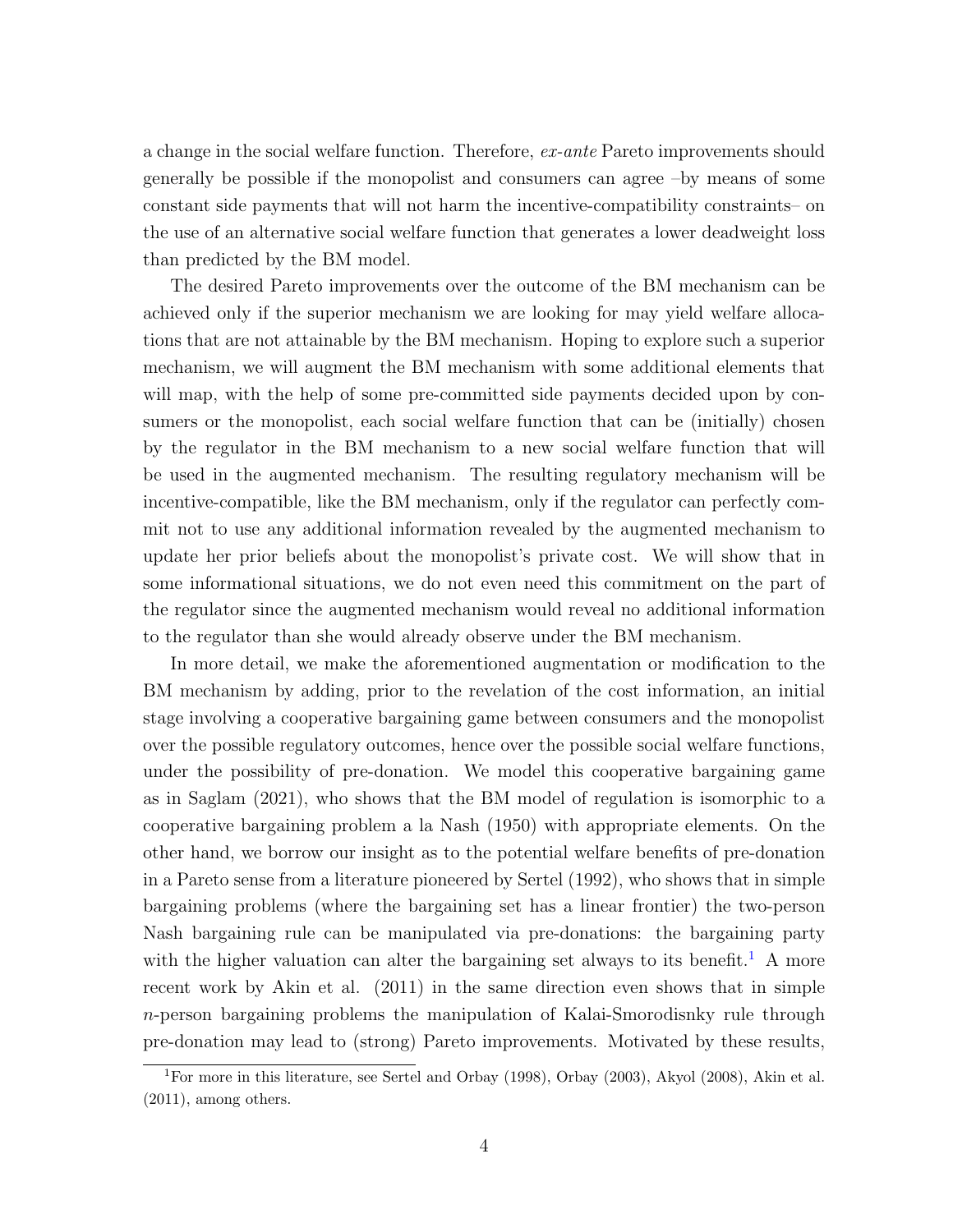we aim to explore whether a modified mechanism bringing the regulatory bargaining idea of Saglam (2021) and the pre-donation idea of Sertel (1992) together may lead to Pareto improvements over the BM mechanism.

Since the utilities in the bargaining setup of Nash (1950), and accordingly in Saglam (2021), are von Neumann-Morgenstern (expected) utilities, any Pareto improvement which may be deduced by only inspecting the effect of pre-donation on bargaining solutions is bound to be an ex-ante improvement, defined in expected utilities. However, we will also deal with ex-post improvements. To make both types of improvements meaningful for the monopolist, we will consider two informational stages in our extended regulatory model. The first stage is called the *ex-ante* stage where the monopolist has not learned yet the actual value of its cost parameter and shares the regulator's beliefs about it. The second stage is the interim stage where the monopolist privately knows the actual value of its cost parameter. Associated with these two stages, our model will have two variants, depending upon whether pre-donations occur in the ex-ante stage or the interim stage. However, we will retain the assumption from the BM model that information revelation will occur in the interim stage. We will also assume that both the monopolist and consumers will be informed by the regulator as to the details of the regulatory mechanism at the beginning of the stage they are allowed to make pre-donation. Given these assumptions, we observe that if consumers should decide whether and how much to pre-donate in the  $ex\text{-}ante$  or interim stage (which they can never distinguish from each other based on their own information in the model), they should always consider the maximization of their *ex-ante* payoffs. On the other hand, the producer should take into account its  $ex$ -ante payoff if it makes pre-donation decisions in the  $ex$ -ante stage and its *interim* or equivalently  $ex$ -post payoff if it makes these decisions in the *interim* stage.

Our results show that any amount of pre-donation made by the producer in the exante stage always leads to ex-ante Pareto improvement in the welfare allocation while a certain amount of it completely eliminates the expected deadweight loss. Moreover, pre-donation in the ex-ante stage reveals no information about the producer's private costs, hence it creates no commitment problem on the part of the regulator. We also show that the pre-donation of the producer, if optimally designed in the *interim* stage, may also lead under some cost parameters to  $ex\text{-}post$  Pareto improvement. Since the optimal pre-donation of the producer is not independent of its private cost information in the interim stage, the producer unintentionally reveals some part of this information regardless whether it chooses to pre-donate or not. However, since the producer can always commit to pre-donation functions that will increase the expected utility of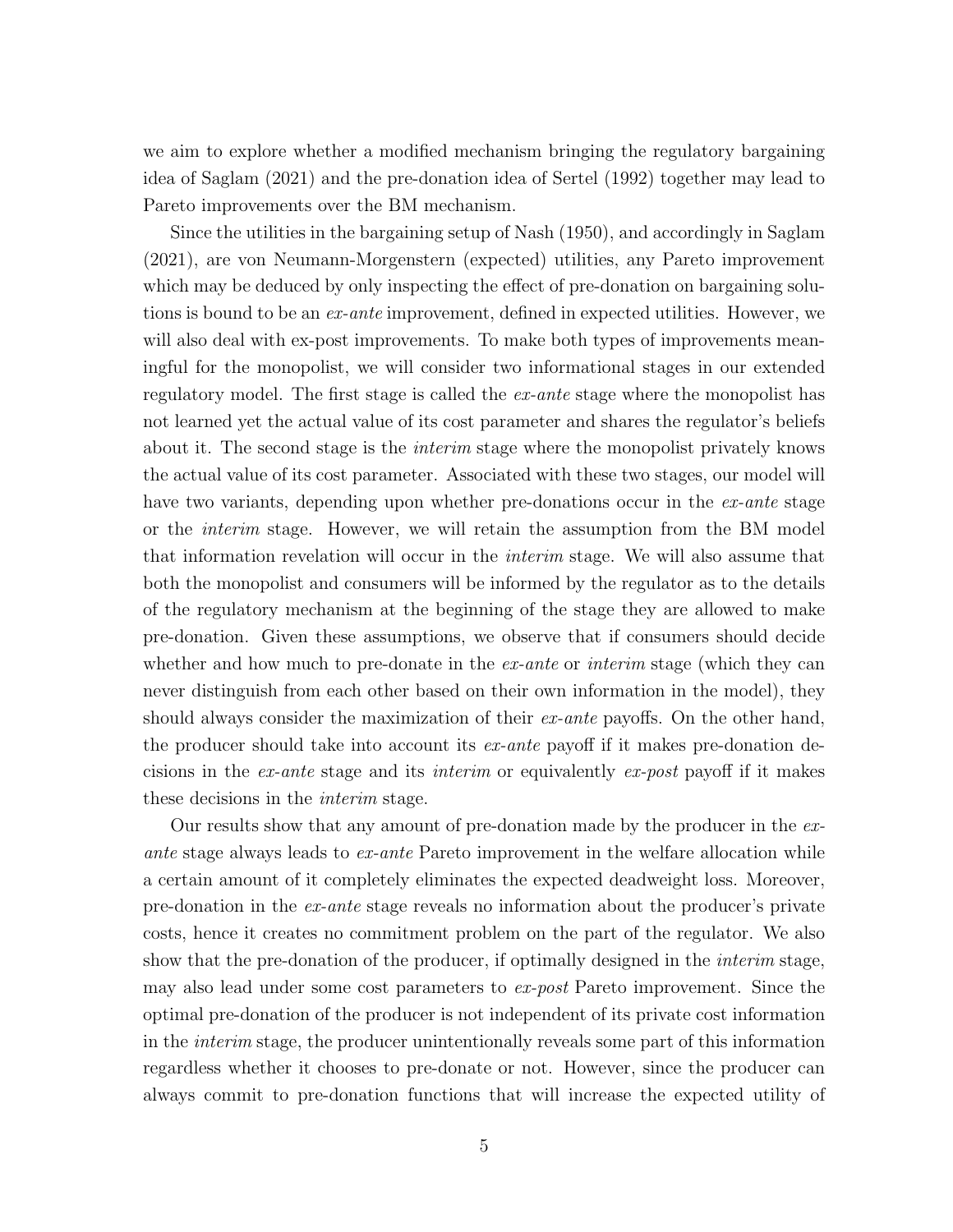consumers and since such increases would be verifiable before the cost revelation occurs, a benevolent regulator may find it beneficial to perfectly commit ex-ante not to use the information that would be revealed by pre-donation to update her prior beliefs about the producer's private cost information. Finally, we show that consumers have no incentive to make a unilateral pre-donation, nor to reverse the optimal pre-donation of the producer.

The rest of the paper is organized as follows. Section 2 introduces the basic structures, Section 3 presents our results, and finally Section 4 concludes.

## 2 Basic Structures

Consider a monopolist producing a single good under the inverse demand function

$$
P(q) = a - q,\tag{1}
$$

where  $a > 0$ . The monopolist is subject to a cost function

$$
C(q, \theta) = \theta q \quad \text{if } q > 0 \quad \text{and} \quad C(0, \theta) = 0,\tag{2}
$$

where  $q \geq 0$  denotes the quantity of supply and  $\theta \in [0, a)$  denotes the constant marginal cost which is privately known by the monopolist. On the other hand, the support of  $\theta$ , the demand parameter  $a$  as well as the form of the inverse demand and cost functions described are common knowledge.

The monopolist is optimally regulated by a benevolent regulator who believes that the private cost parameter of the monopolist is uniformly distributed on the interval  $[0, a)$  according to the probability density function  $f(\theta)$  such that  $f(\theta) = 1/a$  if  $\theta \in$  $[0, a)$  and  $f(\theta) = 0$  otherwise. The problem facing the regulator is to choose the optimal price of the good to maximize the expected social welfare under her beliefs. We should notice that the regulatory structure described above simplifies the structure considered by Baron and Myerson (BM) (1982), where the cost function is affinely linear, involving a fixed part as well, whereas the inverse demand function and the regulator's beliefs are not restricted to any specific forms. While we make our simplifications for the sake of clarity and tractability; it will become clear throughout our analysis that our results can be extended to other forms of regulatory structures, as well.

The solution to the regulatory problem we have described above is proposed by BM in their more general structure. According to this solution, the regulator can, with no loss of generality, restrict herself to incentive-compatible direct revelation mechanisms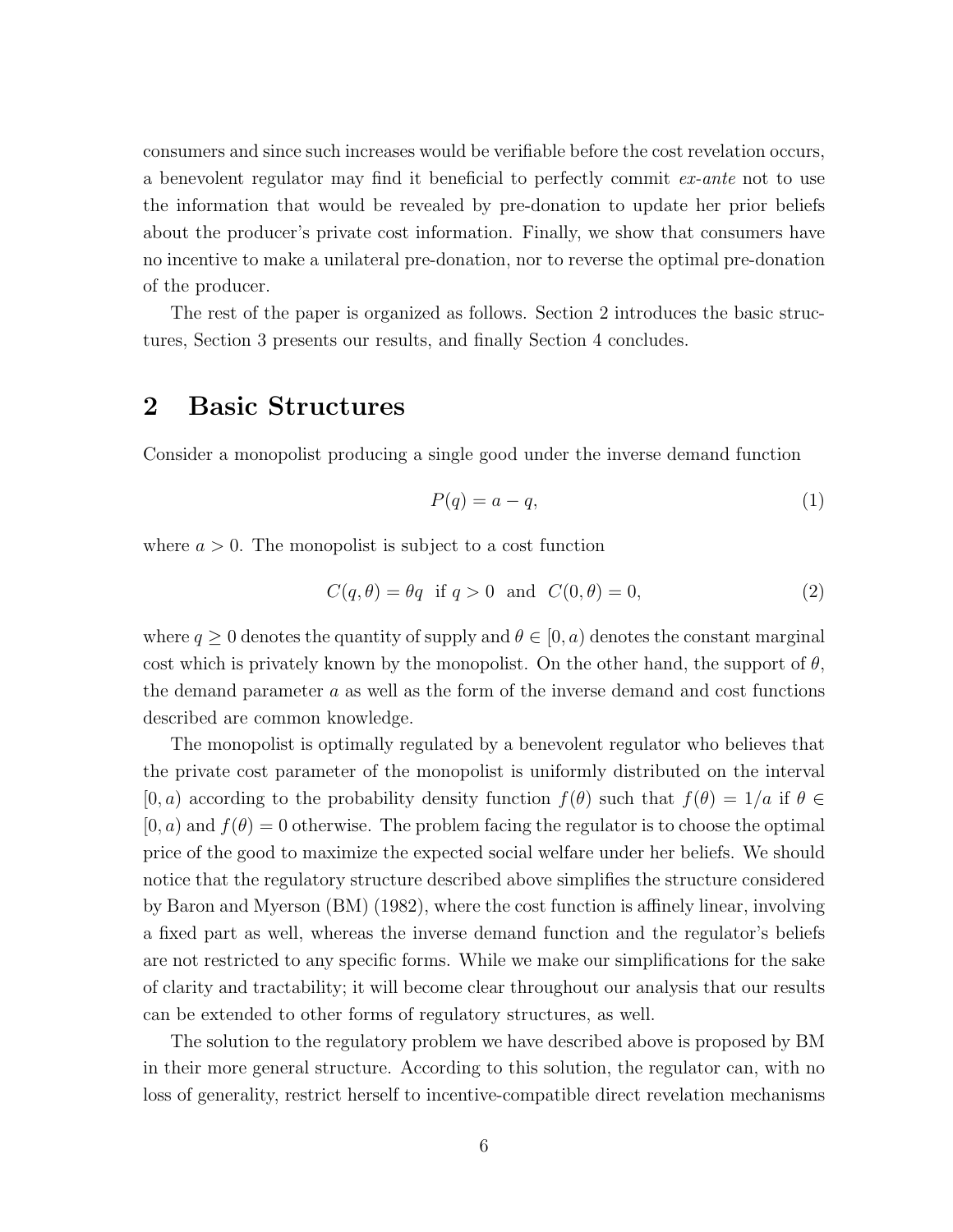that ask the producer to report its parameter  $\theta$  and that gives the producer no incentive for lying. These mechanisms involve functions  $\langle p(.)$ ,  $q(.)$ ,  $r(.)$ ,  $s(.)$  such that when  $\tilde{\theta}$ is the cost report of the monopolist,  $p(\tilde{\theta})$  and  $q(\tilde{\theta})$  become the price and quantity satisfying  $p(\tilde{\theta}) = a - q(\tilde{\theta}), r(\tilde{\theta})$  becomes the probability that the regulated monopolist is allowed to produce and sell, and  $s(\tilde{\theta})$  becomes the expected subsidy paid by consumers to the monopolist to ensure a truthful response.

Given a mechanism  $\langle p(.)$ ,  $q(.)$ ,  $r(.)$ ,  $s(.)$ , if the monopolist with the true marginal cost  $\theta$  submits the cost report  $\tilde{\theta}$ , it obtains the regulated profit  $\pi(\tilde{\theta}, \theta) = [p(\tilde{\theta})q(\tilde{\theta}) - p(\tilde{\theta})q(\tilde{\theta})]$  $\theta q(\tilde{\theta})|r(\theta) + s(\tilde{\theta})$ . This mechanism is called feasible if (i) it is incentive-compatible; i.e.  $\pi(\theta) \equiv \pi(\theta, \theta) \geq \pi(\tilde{\theta}, \theta)$  for all  $\theta, \tilde{\theta} \in [0, a)$  and (ii) it is individual rational; i.e.,  $\pi(\theta) \geq 0$  for all  $\theta \in [0, a)$ . The first condition implies that the function  $q(.)$  is non-increasing over  $[0, a)$  and

$$
\pi(\theta) = \int_0^a q(x)r(x)dx + \pi(a).
$$
\n(3)

Given a feasible mechanism  $\langle p(.)$ ,  $q(.)$ ,  $r(.)$ ,  $s(.)$ , the actual welfare of consumers can be calculated as

$$
CW(\theta) = \left[ \int_0^{q(\theta)} (a - x) dx - p(\theta) q(\theta) \right] r(\theta) - s(\theta). \tag{4}
$$

Using  $s(\theta) = \pi(\theta) - [p(\theta)q(\theta) - \theta q(\theta)]r(\theta)$ , the above equation can be simplified as

$$
CW(\theta) = \left[ \int_0^{q(\theta)} (a - x) dx - \theta q(\theta) \right] r(\theta) - \pi(\theta). \tag{5}
$$

Given  $\pi(\theta)$  and  $CW(\theta)$ , the actual social welfare can be defined, as in the BM model, by the equation

$$
SW(\theta) = CW(\theta) + \alpha \pi(\theta), \tag{6}
$$

where  $\alpha$  is a fixed parameter in [0, 1]. The problem facing the regulator is to find a feasible mechanism  $\langle p(.)$ ,  $q(.)$ ,  $r(.)$ ,  $s(.)$  that maximizes the expected social welfare

$$
SW^{e} \equiv \int_{0}^{a} SW(\theta) f(\theta) d\theta
$$

$$
= \int_{0}^{a} \left( \left[ \int_{0}^{q(\theta)} (a - x) dx - \theta q(\theta) \right] r(\theta) - (1 - \alpha) \pi(\theta) \right) f(\theta) d\theta. \tag{7}
$$

We can observe from the above equation along with  $(3)$  that any mechanism maximizing  $SW^e$  must yield  $\pi(a) = 0$ . To completely characterize this mechanism, we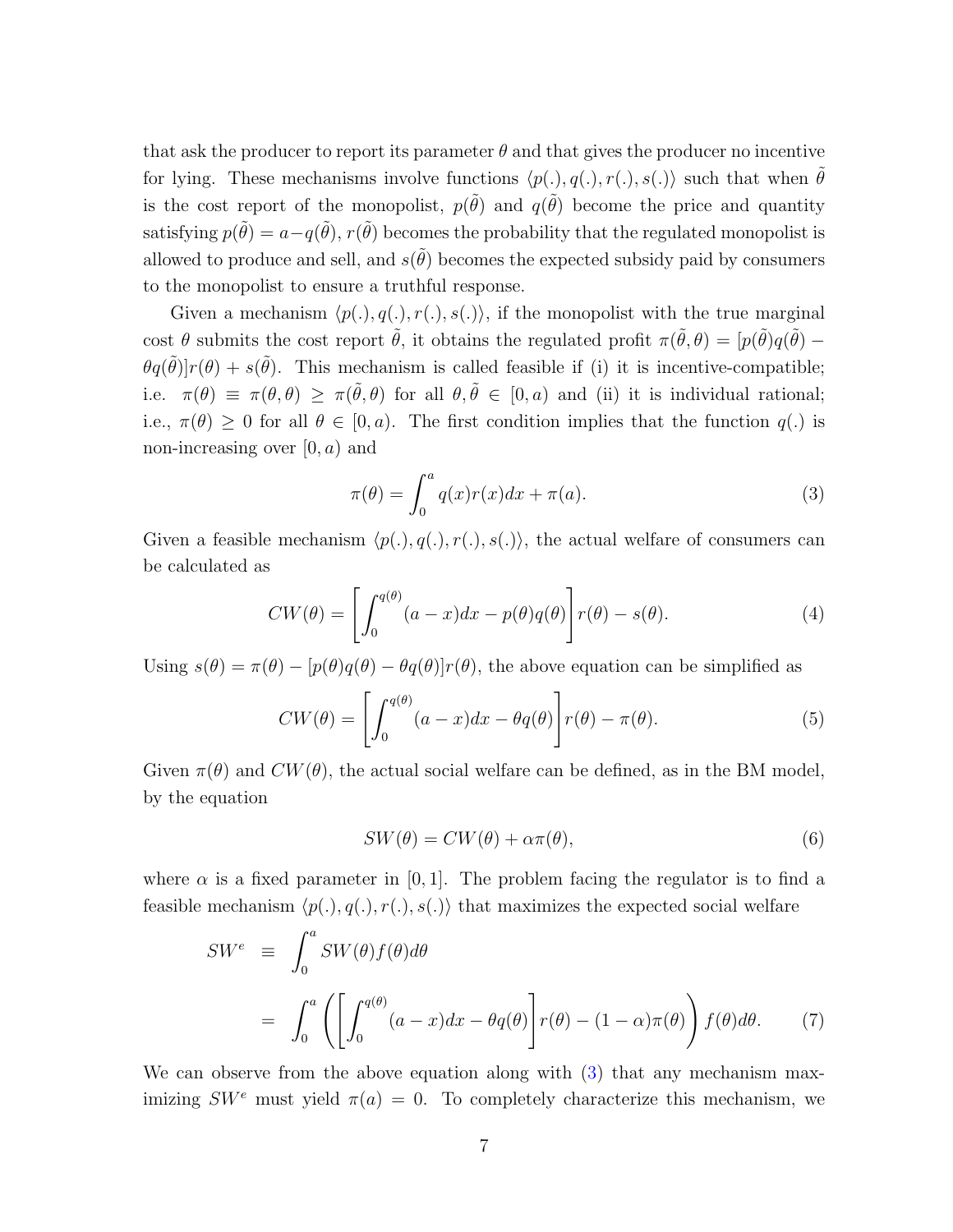can modify the optimal mechanism of BM for the special forms of demand, cost, and belief functions in our model. This modification results in the optimal mechanism  $\langle p^*(.) , q^*(.) , r^*(.) , s^*(.) \rangle$  satisfying

$$
p^*(\theta) = (2 - \alpha)\theta \tag{8}
$$

$$
q^*(\theta) = a - (2 - \alpha)\theta \tag{9}
$$

$$
r^*(\theta) = \begin{cases} 1 & \text{if } \theta \le \theta^* \equiv \frac{a}{2 - \alpha} \\ 0 & \text{otherwise} \end{cases}
$$
 (10)

and

$$
s^*(\theta) = \int_0^a q^*(x) r^*(x) dx + [\theta q^*(\theta) - p^*(\theta) q^*(\theta)] r^*(\theta)
$$
(11)

for all  $\theta \in [0, a)$ . The above mechanism yields to the producer the actual welfare given by

$$
\pi(\theta, \alpha) \equiv \pi(\theta) = \int_{\theta}^{\theta^*(\alpha)} q^*(x, \alpha) dx =
$$

$$
= \left(\frac{2-\alpha}{2}\right) \theta^2 - a\theta + \frac{a^2}{2(2-\alpha)},
$$
(12)

if  $\theta \in [0, \theta^*(\alpha))$  and  $\pi(\theta, \alpha) = 0$  otherwise. On the other hand, the consumer welfare would become

$$
CW(\theta, \alpha) \equiv CW(\theta) = \left[ \int_0^{q^*(x, \alpha)} (a - x) dx - \theta q^*(x, \alpha) \right] r^*(\theta) - \pi(\theta, \alpha)
$$

$$
= (a - \theta) [a - (2 - \alpha)\theta] - \frac{1}{2} [a - (2 - \alpha)\theta]^2
$$

$$
- \left( \frac{2 - \alpha}{2} \right) \theta^2 + a\theta - \frac{a^2}{2(2 - \alpha)} \tag{13}
$$

if  $\theta \in [0, \theta^*(\alpha))$  and  $CW(\theta, \alpha) = 0$  otherwise. From the viewpoint of consumers and the regulator, the above welfares are unknown before  $\theta$  is revealed by the producer. But, they can calculate the expected values of these welfares as

$$
CW^e(\alpha) = \int_0^a CW(\theta, \alpha) r^*(\theta) f(\theta) d\theta = \frac{2(1-\alpha)a^2}{6(2-\alpha)^2}
$$
(14)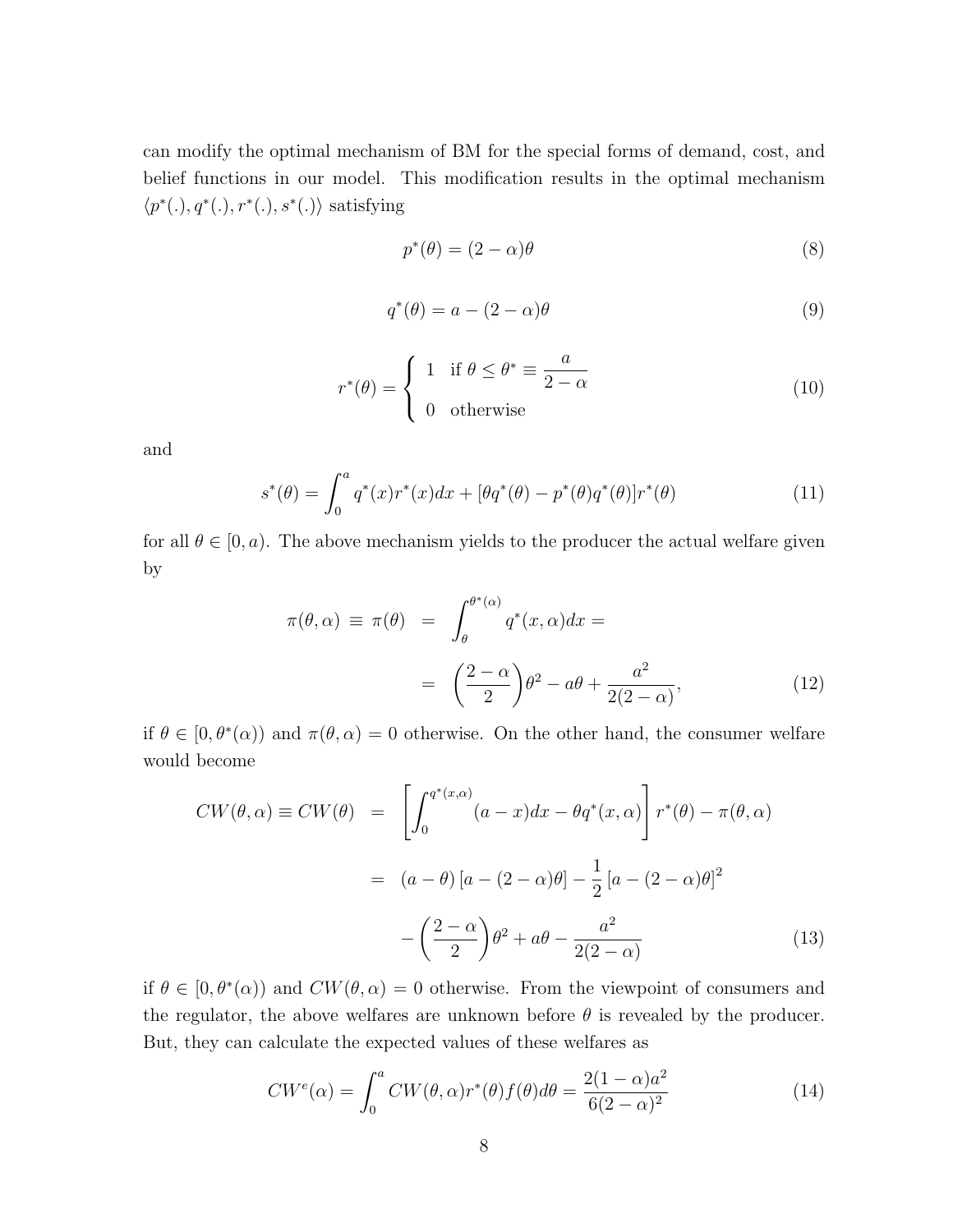and

$$
PW^e(\alpha) = \int_0^a \pi(\theta, \alpha) r^*(\theta) f(\theta) d\theta = \frac{a^2}{6(2-\alpha)^2}
$$
\n(15)

respectively. Notice that the pair  $(CW^e(\alpha), PW^e(\alpha))$  denotes the expected welfare (utility) distribution generated by the BM mechanism when the producer welfare is weighted by  $\alpha$  in the social welfare function. We will denote this pair simply by  $W(\alpha)$ . Likewise, we will henceforth denote  $p^*(\theta), q^*(\theta), r^*(\theta), s^*(\theta)$ , and  $\theta^*$ , by the variables  $p^*(\theta, \alpha), q^*(\theta, \alpha), r^*(\theta, \alpha), s^*(\theta, \alpha),$  and  $\theta^*(\alpha)$ , respectively.

We can now calculate the expected economic surplus,  $ES^{e}(\alpha) \equiv CW^{e}(\alpha) + PW^{e}(\alpha)$ 

$$
ES^{e}(\alpha) = \frac{(3 - 2\alpha)a^{2}}{6(2 - \alpha)^{2}}.
$$
\n(16)

Notice that  $ES^{e}(\alpha)$  attains its maximum value of  $a^{2}/6$  if  $\alpha = 1$ , in which case  $ES^{e}(\alpha)$ coincides with  $SW^e(\alpha)$ . Let V denote this maximal surplus; i.e.  $V \equiv a^2/6$ . Notice that V is the expected value of the actual surplus  $\nu(\theta) \equiv (a - \theta)^2/2$  under the regulator's belief f; i.e.,  $V = E[\nu(\theta)|f].$ 

Given V, we can write for any  $\alpha$  the expected economic surplus as  $ES^{e}(\alpha)$  =  $(3 - 2\alpha)V/(2 - \alpha)^2$ . We can also define, for any value of  $\alpha$ , the expected deadweight loss  $DW^e(\alpha) \equiv V - ES^e(\alpha)$  and calculate it as

$$
DW^e(\alpha) = \frac{(1-\alpha)^2}{(2-\alpha)^2}V.\tag{17}
$$

We should notice that the distribution of expected welfare,  $(CW^e(\alpha), PW^e(\alpha))$ , as well as the expected deadweight loss,  $DW^e(\alpha)$ , varies with the parameter  $\alpha$ . In particular, we can observe that the triplet  $(CW^e(\alpha), PW^e(\alpha), DW^e(\alpha))$  is equal to  $(V/2, V/4, V/4)$ if  $\alpha = 0$ , and equal to  $(0, V, 0)$  if  $\alpha = 0$ . We can also check that  $PW^e(\alpha)$  is increasing in  $\alpha$ , whereas  $CW^a(\alpha)$  and  $DW^e(\alpha)$  are decreasing. If the regulator were to choose  $\alpha = 1$  to minimize (eliminate) the deadweight loss, it would unintentionally minimize the expected welfare of consumers, as well. On the other hand, if the regulator were to choose  $\alpha = 0$  to maximize the expected welfare of consumers, it would unintentionally maximize the expected deadweight loss. Thus, a benevolent regulator acting on behalf of the society is confronted with a dilemma as to how to choose  $\alpha$  in the most plausible way from the viewpoint of consumers and the social efficiency. Borrowing from Saglam (2021), we leave the solution of this dilemma to a regulatory bargaining process, between consumers and the monopolist, which integrates the bargaining model of Nash (1950) with a simplified version of BM's (1982) regulatory model, which we have described above. To define this bargaining process, we need some preliminaries.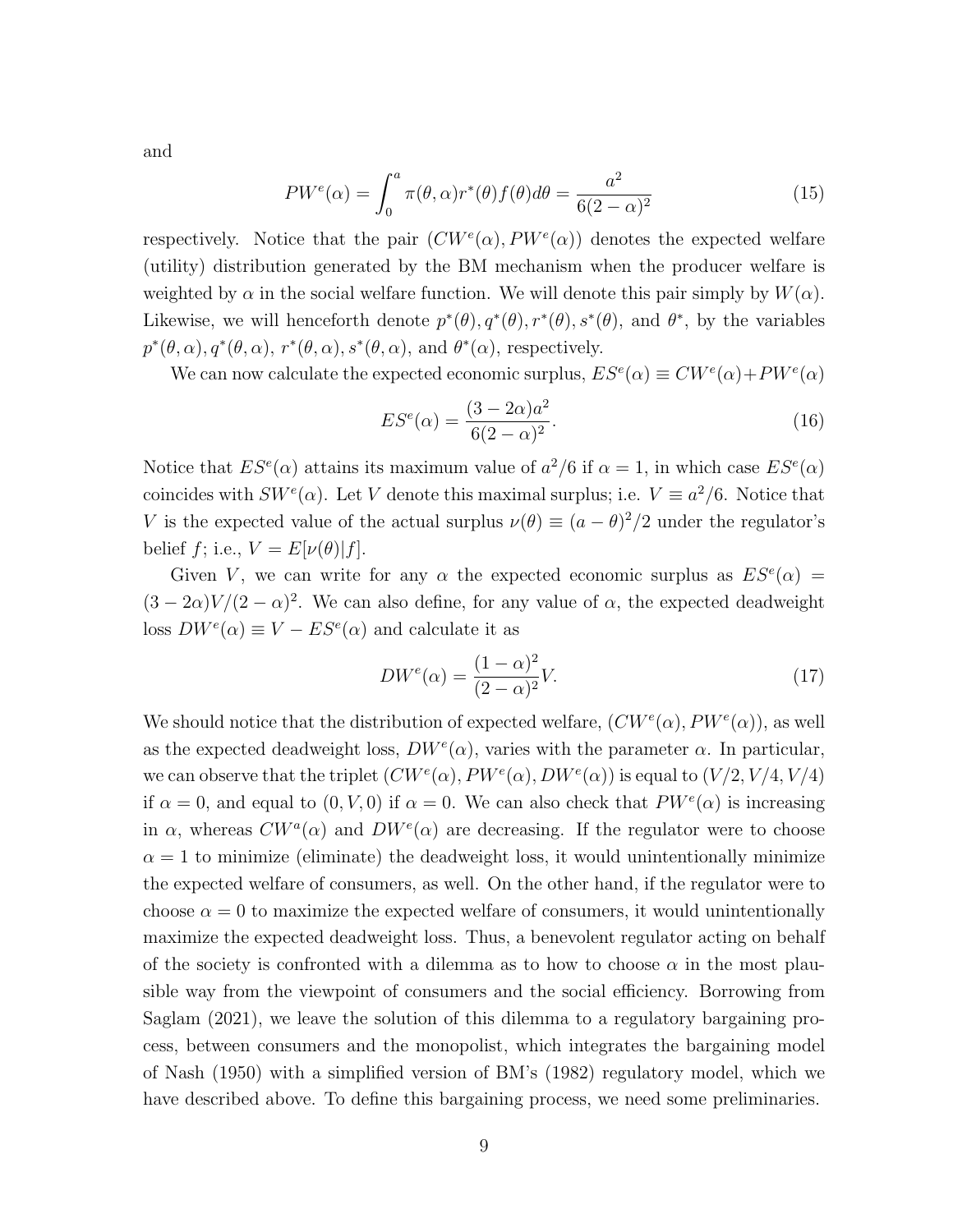#### 2.1 Cooperative Bargaining

Consider a society of players  $N = \{1, 2\}$ , where 1 denotes consumers and 2 denotes the monopolist-producer. Following Nash (1950), we define a two-player bargaining problem for this society by a pair  $(S, d)$ , where  $S \subset \mathbb{R}^2$  denotes the bargaining set consisting of von Neumann-Morgenstern utility allocations, and  $d \in S$  denotes the disagreement point specifying the utility each player must enjoy if they fail to agree on any other point in  $S$ . The set  $S$  is assumed to be compact and convex, and it contains a point s with  $s > d$ . Also, S is d-comprehensive; i.e., for all  $s, s' \in \mathbb{R}^2$ ,  $s \in S$  and  $s \geq s' \geq d$  only if  $s' \in S$ . Let  $\Sigma^2$  denote the set of all two-person bargaining problems that satisfy the assumptions above.

A bargaining rule  $F : \Sigma^2 \to \mathbb{R}^2$  is a mapping such that  $F(S, d) \in S$  for any  $(S, d) \in \Sigma^2$ . Notice that  $F_1(S, d)$  and  $F_2(S, d)$  are the bargaining utilities of player 1 and player 2, respectively.

Below, we define some well-known bargaining rules. The Nash (1950) rule proposes for any problem  $(S, d) \in \Sigma^2$  the solution

$$
N(S, d) = \operatorname{argmax}_{x \in S} (x_1 - d_1)(x_2 - d_2), \tag{18}
$$

at which the product of players' net utility gains from agreement attains its maximum.

The Kalai-Smorodinsky rule, proposed by Raiffa (1953) for two-person games and axiomatized by Kalai and Smorodinsky (1975), selects for any problem  $(S, d) \in \Sigma^2$  the allocation

$$
KS(S,d) = \max\left\{x \in S \mid \frac{x_1 - d_1}{x_2 - d_2} = \frac{a_1(S,d) - d_1}{a_2(S,d) - d_2}\right\},\tag{19}
$$

where for each  $i = 1, 2, a_i(S, d) = \max\{s_i | s \in S \text{ and } s_{-i} = d_{-i}\}\$  denotes the ideal utility player i can expect from  $(S, d)$ . Accordingly, the point  $a(S, d) = (a_1(S, d), a_2(S, d))$ is called the ideal point for  $(S, d)$ . The Kalai-Smorodinsky rule selects the maximum point of S on the line segment connecting the points d and  $a(S, d)$ .

A bargaining rule is called dictatorial for player  $i$ , or Dictatorial-i, and denoted by  $D^i$  if for each  $(S, d) \in \Sigma^2$ 

$$
D^{i}(S,d) = \max\{x \in S \mid x_i \ge d_i \text{ and } x_j = d_j \text{ for } j \neq i\}.
$$
 (20)

The rule  $D<sup>i</sup>$  chooses for player i the best point in the bargaining set, while providing to the other player its disagreement utility.

A family of solutions, known as proportional solutions (Kalai, 1977), will be sufficient for the analysis in this paper for reasons which will be explained later. Given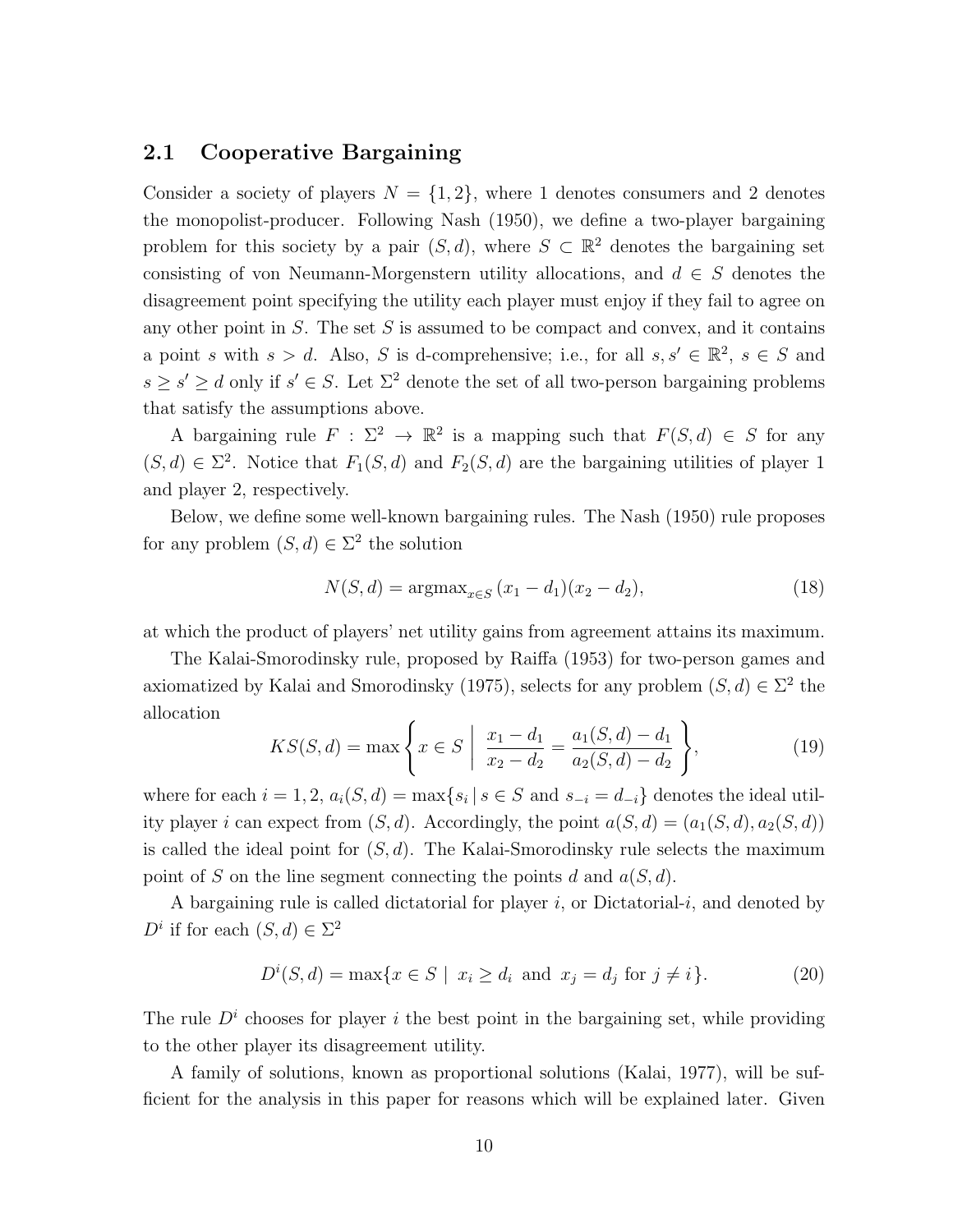any  $\gamma \geq 0$ , a bargaining rule is called  $\gamma$ -proportional, or simply  $P^{\gamma}$ , if it selects for any  $(S, d) \in \Sigma^2$  the allocation

$$
P^{\gamma}(S,d) = d + \Omega(S,d)(\gamma,1) \text{ and } \Omega(S,d) = \max\{t \mid d + t(\gamma,1) \in S\}. \tag{21}
$$

We should notice that the rule  $P^{\gamma}$  selects the maximum point of S on the line passing through the point d and the point  $(\gamma, 1)$ . In the definition of Kalai (1977),  $\gamma$  is positive. We have included  $\gamma = 0$  for convenience. (Notice that when  $\gamma = 0$ , the proportional rule we have defined above coincides with a special rule that gives to player 2 full dictatorial power.) When  $\gamma = 1$ , we obtain a well-known member of the  $\gamma$ -proportional rules, known as the Egalitarian rule, which was first recommended by Rawls (1972). For any bargaining problem, this rule chooses an allocation at which the worst-off player's net utility gain of from agreement is maximized. Also, note that for  $\gamma = 0$ and  $\gamma = \infty$ , the rule  $P^{\gamma}$  coincides with the dictatorial rules  $D^2$  and  $D^1$ , respectively.

For any  $S \subset \mathbb{R}^2$ , we denote by  $WPO(S) = \{x \in S \mid y > x \text{ implies } y \notin S\}$  the set of weakly Pareto optimal allocations in S and likewise we denote by  $PO(S) = \{x \in$ S |  $y \geq x$  implies  $y \notin S$  } the set of Pareto optimal allocations in S. Below, we present some axioms for an arbitrary solution F on  $\Sigma^2$ .

Weak Pareto Optimality (WPO) If  $(S, d) \in \Sigma^2$ , then  $F(S, d) \in WPO(S)$ .

Pareto Optimality (PO) If  $(S, d) \in \Sigma^2$ , then  $F(S, d) \in PO(S)$ .

Nash and Kalai-Smorodinsky rules satisfy Pareto Optimality (hence Weak Pareto Optimality), whereas any  $\gamma$ -proportional satisfies Weak Pareto Optimality, but not Pareto Optimality.

#### 2.2 Pre-Donation

We modify Sertel's (1992) definition of pre-donation for our model. A pre-donation from player *i* to player  $j \neq i$  is a function  $\lambda^{k,i} : \mathbb{R}^2 \to \mathbb{R}^2$ , parameterized by some number  $k \in [0,1)$ , which transforms each  $s \in \mathbb{R}^2$  into  $\lambda^{k,i}(s)$  such that  $\lambda_i^{k,i}$  $i^{\kappa,\imath}(s) =$  $(1-k)s_i$  and  $\lambda_j^{k,i}$  $s_j^{k,i}(s) = s_j + ks_i$  if  $j \neq i$ . Given any bargaining set S and any predonation  $\lambda^{k,i}$ , we write

$$
\mathbf{\lambda}^{k,i}(S) = \{ \lambda^{k,i}(s) \mid s \in S \}
$$
\n<sup>(22)</sup>

and for the comprehensive closure of  $\lambda^{k,i}(S)$  we write

$$
\underline{\lambda}^{k,i}(S) = \{ s' \in \mathbb{R}_+^2 \mid s'_i \le s_i \text{ and } s'_j \le s_j \text{ if } j \ne i, \text{ for some } s \in \lambda^{k,i}(S) \}. \tag{23}
$$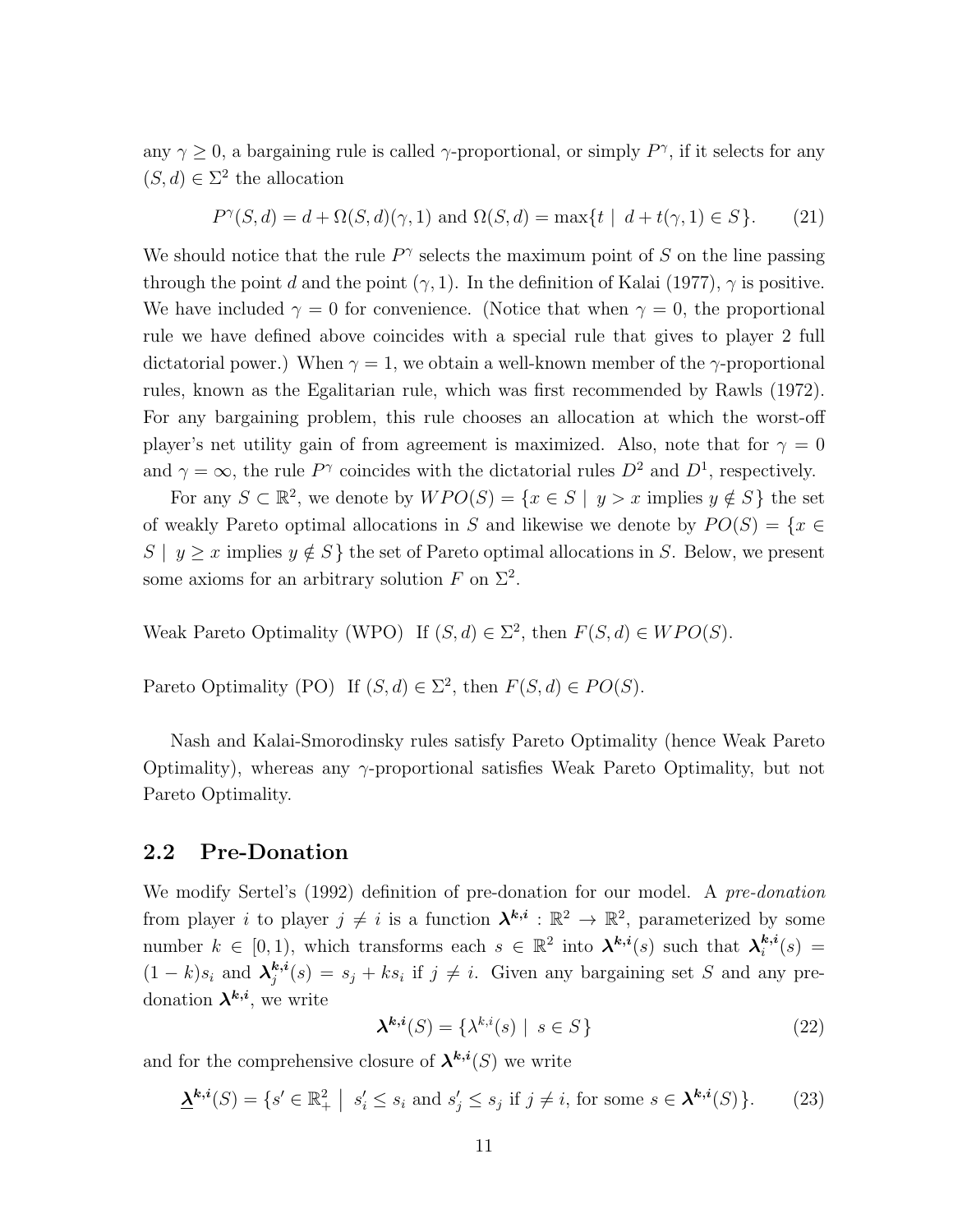Notice that  $\mathbf{\underline{\lambda}}^{k,i}(S)$  is a convex and comprehensive bargaining set as in the model of Nash (1950). Moreover if  $d \in S$ , then  $\lambda^{k,i}(d) \in \underline{\lambda}^{k,i}(S)$ . So, we will assume that the pre-donation  $\mathbf{\lambda}^{k,i}(S)$  transforms the bargaining problem  $(S, d)$  into the problem  $(\underline{\lambda}^{k,i}(S),\lambda^{k,i}(d)).$ 

Given any problem  $(S, d) \in \Sigma^2$ , any bargaining rule F on  $\Sigma^2$ , any  $k \in [0, 1)$ , and any  $i \in \{1, 2\}$ , we say that the pre-donation  $\lambda^{k,i}$  is

- (i) beneficial for player  $m \in \{1,2\}$  if  $F_m(\underline{\lambda}^{k,i}(S), \lambda^{k,i}(d)) > F_m(S, d)$ ,
- (ii) harmful for player  $m \in \{1,2\}$  if  $F_m(\underline{\lambda}^{k,i}(S), \lambda^{k,i}(d)) < F_m(S, d)$ ,
- (iii) ineffective for player  $m \in \{1,2\}$  if  $F_m(\underline{\lambda}^{k,i}(S), \lambda^{k,i}(d)) = F_m(S, d)$ .

#### 2.3 Regulatory Bargaining under Pre-donation

Now we can turn to consider the specific bargaining problem in the regulated monopolistic industry. We assume that if the monopolist and consumers fail to agree in the bargaining process, then the monopolist is not allowed to operate and consequently both parties end up with zero utilities. Accordingly, we set the disagreement point to  $d^R = (0,0)$ , where the superscript R emphasizes that the bargaining payoffs are related to the 'regulatory' mechanism of BM. Notice that as the parameter  $\alpha$  is varied on the interval [0, 1], equations (14) and (15) together define a locus of points in  $\mathbb{R}^2_+$ . Defining  $\hat{u}_1(\alpha) \equiv CW^e(\alpha)$  and  $\hat{u}_2(\alpha) \equiv PW^e(\alpha)$ , we can write this locus as

$$
\hat{u}_1(\alpha) = 2\sqrt{V\hat{u}_2(\alpha)} - 2\hat{u}_2(\alpha). \tag{24}
$$

The convex and comprehensive hull of the above locus of points defines the bargaining set,  $S<sup>R</sup>$ , facing the players in the absence of pre-donation:

$$
S^{R} = \begin{cases} u(\alpha) & \mid u_1(\alpha) = \frac{2(1-\alpha)V}{(2-\alpha)^2}, \\ 0 \le u_2(\alpha) \le \frac{V}{(2-\alpha)^2}, \quad \alpha \in [0,1] \end{cases} \tag{25}
$$

Notice that  $PO(S^R)$  is the locus of points that satisfy (24). The pair  $(S^R, d^R)$  is the (regulatory) bargaining problem in the absence of pre-donation. With pre-donation, the problem  $(S^R, d^R)$  is transformed into a new problem which we will describe next.

First recall that we denote consumers and the producers by the indices 1 and 2, respectively. Thus,  $\lambda^{k,1}$   $(\lambda^{k,2})$  denotes the pre-donation from consumers to the producer (from the producer to consumers), realized at the rate  $k \in [0, 1)$ . We should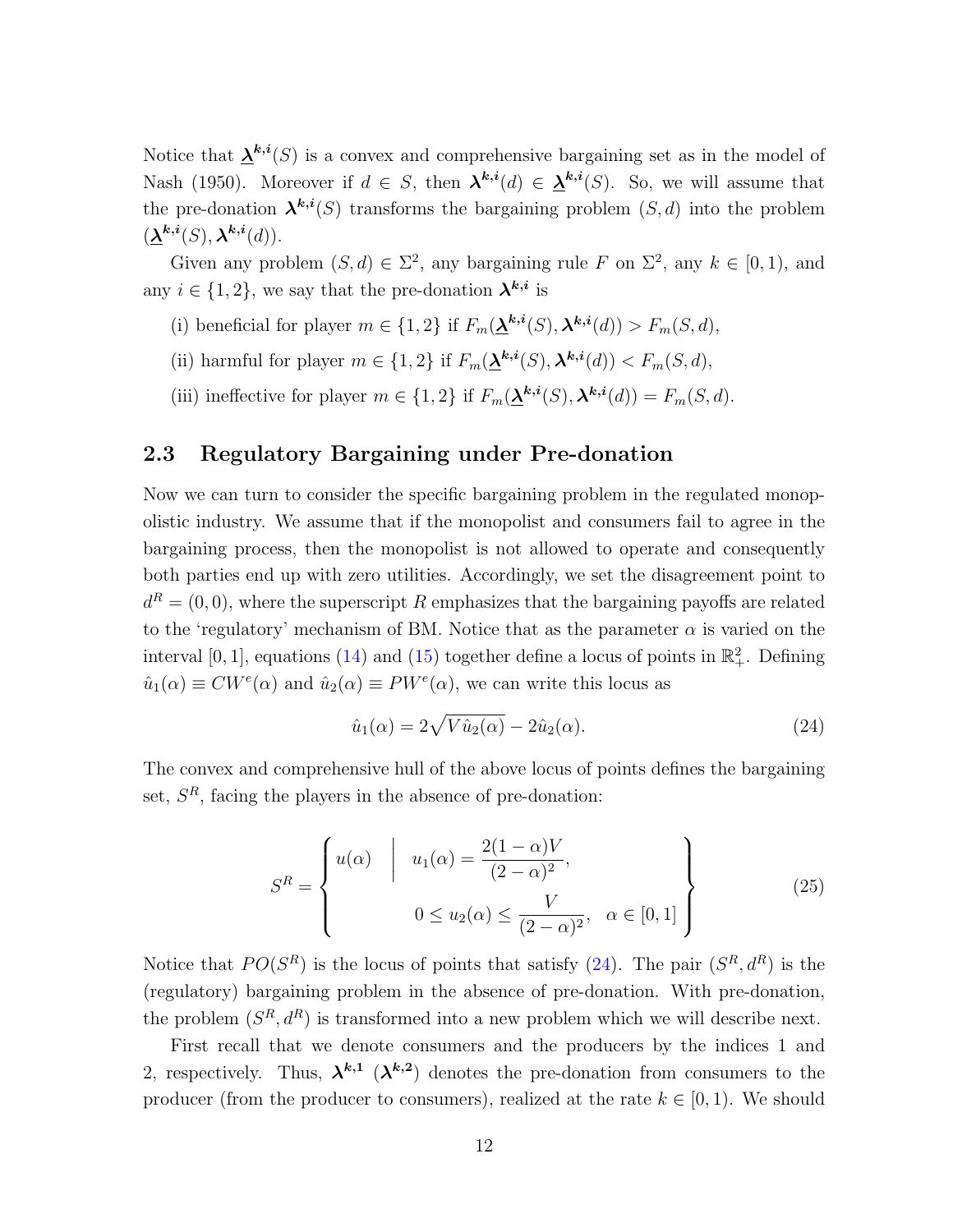observe that given any  $k \in [0, 1)$ , the pre-donation  $\lambda^{k,1}$  transforms the bargaining problem  $(S^R, d^R)$  into the problem  $(\underline{\lambda}^{k,1}(S), \lambda^{k,1}(d))$  such that  $\lambda^{k,1}(d^R) = (0,0) = d^R$ and

$$
\underline{\mathbf{\lambda}}^{k,1}(S) = \begin{cases} u(\alpha) & \mid u_1(\alpha) = \frac{[2(1-k)(1-\alpha)]V}{(2-\alpha)^2}, \\ 0 \le u_2(\alpha) \le \frac{[1+2k(1-\alpha)]V}{(2-\alpha)^2}, \quad \alpha \in [0,1] \end{cases} \tag{26}
$$

Likewise, given any  $k \in [0, 1)$ , the pre-donation  $\lambda^{k, 2}$  transforms the bargaining problem  $(S^R, d^R)$  into the problem  $(\underline{\lambda}^{k,2}(S), \lambda^{k,2}(d))$  such that  $\lambda^{k,2}(d^R) = (0,0) = d^R$  and

$$
\underline{\mathbf{\lambda}}^{k,2}(S) = \begin{cases} u(\alpha) & | & 0 \le u_1(\alpha) \le \frac{[2(1-\alpha)+k]V}{(2-\alpha)^2}, \\ 0 \le u_2(\alpha) \le \frac{(1-k)V}{(2-\alpha)^2}, \quad \alpha \in [0,1] \end{cases} \tag{27}
$$

In Figure 1, we illustrate the effect of pre-donation on a bargaining problem.

Figure 1. Bargaining Problems Under One-Sided Pre-donation



(i) Player 1 (Consumers) Pre-donates

(ii) Player 2 (Producer) Pre-donates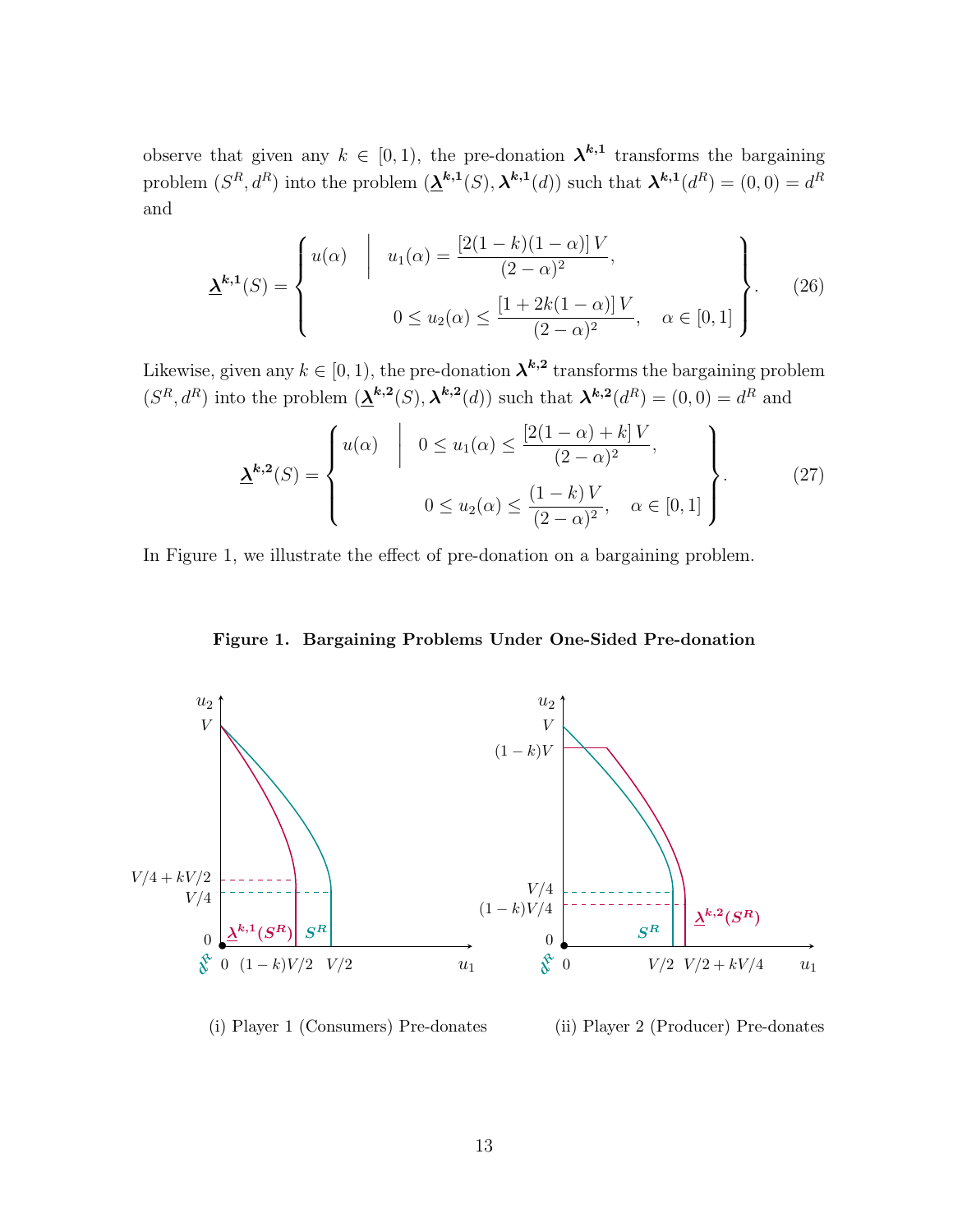#### 2.4 The Modified BM Mechanism

We will modify the regulatory mechanism of BM by allowing consumers and the monopolist to collectively choose the expected social welfare function that will be maximized by the regulator over the direct-revelation mechanisms proposed by BM. Consumers and the monopolist will solve this choice problem using a cooperative bargaining game under pre-donation (utility transfers from the pre-donating side to the receiver). We will consider this bargaining game separately under two informational situations, namely the *ex-ante* stage and the interim *stage*. The *interim* stage reflects the assumed informational state in the BM model where the producer privately knows its marginal cost parameter (which is unknown to consumers and the regulator until the end of the implementation of the regulatory mechanism). What we introduce in this study is an ex-ante stage where even the producer does not know about its marginal cost parameter, yet. Associated with the two informational stages, our model, and hence our modified regulatory mechanism, will have two variants, in one of which pre-donations occur in the ex-ante stage and in the other pre-donations occur in the interim stage. However, we will retain one important feature of the BM model assuming that information revelation will always occur in the *interim* stage. We will also assume that the regulator will inform both the monopolist and consumers about the details of the modified regulatory mechanism at the beginning of the stage they are allowed to make pre-donation. Given these assumptions, if consumers should decide whether and how much to pre-donate in the *ex-ante* or *interim* stage, they should always consider the maximization of their *ex-ante* payoffs. In contrast, the producer should take into account its ex-ante payoff only if it makes pre-donation decision in the ex-ante stage. When it is allowed to pre-donate in the *interim* stage, the producer should always consider the maximization of its interim (equivalently ex-post) payoff.

After these observations, we are ready to describe the modified BM mechanism under pre-donation.

#### The Modified BM Mechanism

Step 1: The regulator picks, and announces, from the interval  $[0, 1]$  a value,  $\alpha$ , to be used for the initial value of the social welfare weight of the producer.

Step 2: Given the announced  $\alpha$  value, all parties (the regulator, the producer, and consumers) calculate the induced expected utility allocation  $W(\alpha) = (CW^e(\alpha), PW^e(\alpha))$  implied by the BM mechanism. They also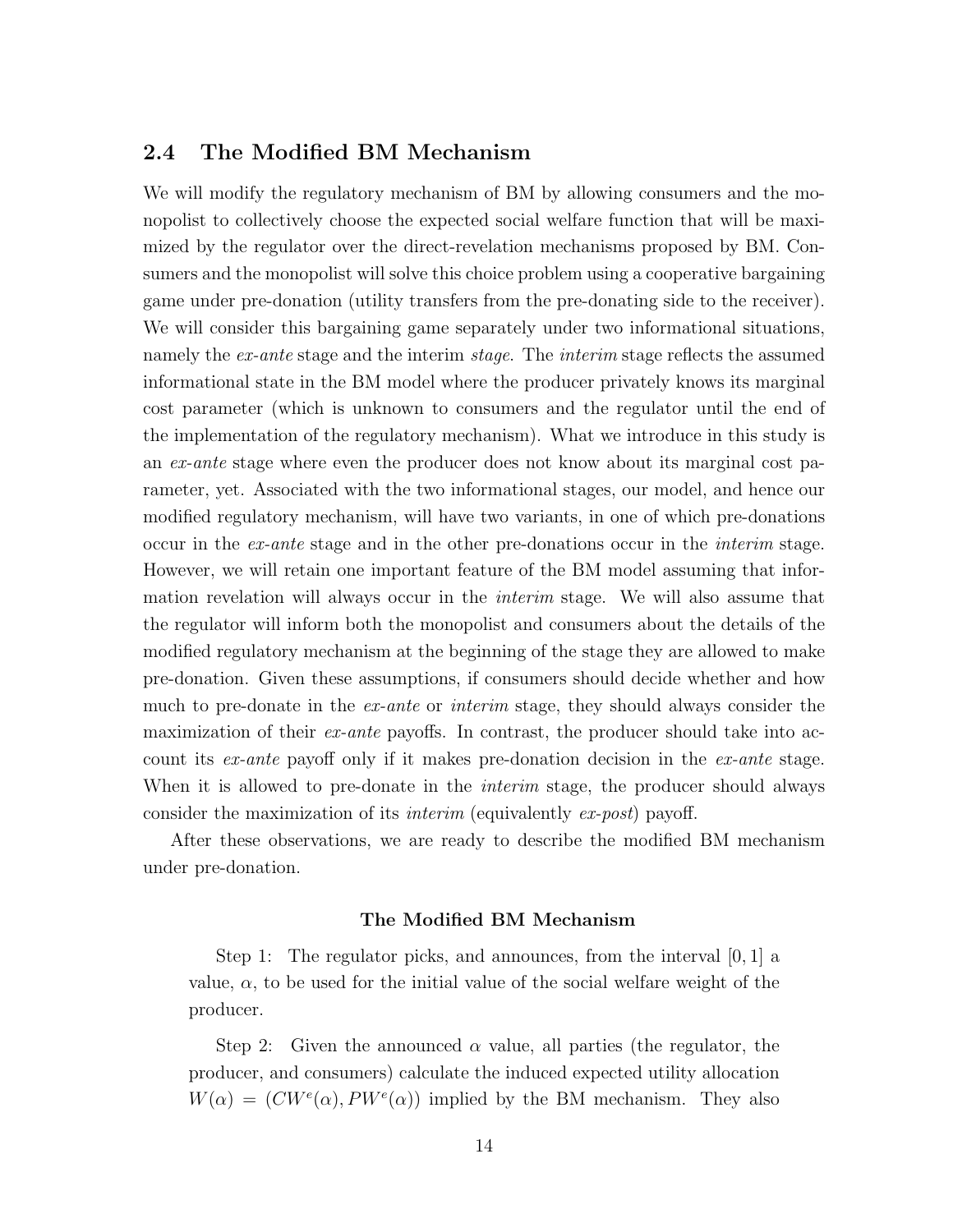calculate the problem  $(S^R, d^R)$  and select a proportional rule  $P^{\gamma}$  with  $\gamma \ge 0$ such that  $P^{\gamma}(S^R, d^R) = W(\alpha)$ .

Step 3: The regulator announces the index of the player, say  $i$ , which is allowed to make a unilateral pre-donation.

Step 4: The regulator announces a function  $\tilde{\alpha} : [0,1]^2 \rightarrow [0,1]$  such that if player *i* were to announce pre-donation parameter, as any  $k' \in [0, 1)$ , the regulator would run the BM mechanism with  $\tilde{\alpha}(\alpha, k')$ , instead of  $\alpha$ , to ensure that  $(1-k)W_i(\tilde{\alpha}(\alpha, k')) = P_i^{\gamma}$  $\mathcal{O}_i^{\gamma}(\underline{\lambda}^{k^{\prime},i}(S^R), d^R)$ . (Due to the geometries of the bargaining sets  $S^R$  and  $\underline{\lambda}^{k',i}(S^R)$  and the fact that  $W(\alpha) \in PO(S^R)$ , we know that  $\tilde{\alpha}(\alpha, k')$  exists for all  $k' \in [0, 1)$ .)

Step 5: Given the announced function  $\tilde{\alpha}(\alpha,.)$ , player i picks, and announces, from the interval  $[0, 1)$  a value, k, to be used for its pre-donation rate in all relevant calculations.

Step 6: Given the announced  $k$  value, all parties calculate the predonation function  $\lambda^{k,i}$ , the social welfare weight  $\tilde{\alpha}(\alpha, k)$ , the bargaining set  $\mathbf{\underline{\lambda}}^{k,i}(S^R)$ , and the disagreement point  $\mathbf{\lambda}^{k,i}(d^R) = d^R$ . They also calculate the induced bargaining solution  $P^{\gamma}(\mathbf{\underline{\lambda}}^{k,i}(S^R), d^R)$ . This is the expected utility allocation of the modified BM mechanism and denoted by  $\tilde{W}^{i}(\alpha, k)$ .

Recall that for any  $\alpha$  chosen by the regulator, the BM mechanism consists of the list of functions  $\langle (p^*(.,\alpha), q^*(.,\alpha), r^*(.,\alpha), s^*(.,\alpha) \rangle$ . We will denote this mechanism by  $\Gamma(\alpha)$ . We can then denote the modified BM mechanism we have described above by  $\tilde{\Gamma}^i(\alpha, k)$  which is equal to  $\Gamma(\tilde{\alpha}(\alpha, k)) \cup \{\lambda^{k,i}, P^{\gamma}, \tilde{\alpha}\}\$ . Notice that the BM mechanism,  $\Gamma(\alpha)$  generates the welfare allocation  $W(\alpha)$  whereas the modified BM mechanism by  $\tilde{\Gamma}^i(\alpha, k)$  generates  $\tilde{W}^i(\alpha, k)$ .

Now we turn to consider the problem of the producer in the above bargaining game. Notice that the modified BM mechanism  $\tilde{\Gamma}^i(\alpha, k)$  operates through the BM mechanism  $\Gamma(\tilde{\alpha}(\alpha, k))$  to extract the private information of the producer. Thus, it satisfies expost incentive compatibility and individual rationality conditions. Consequently, the producer will obtain in the ex-post stage, after the revelation of its private information is realized, the actual profit  $\pi(\theta, \tilde{\alpha}(\alpha, k))$ . In the *interim* stage, the producer can precisely calculate this profit since it completely knows the actual value of  $\theta$ . In fact, it can calculate the actual gross utility  $\pi(\theta, \tilde{\alpha}(\alpha, k))$  it would get under any pre-donation rate  $k \in [0, 1)$ . When pre-donation occurs, the actual net utility of the producer would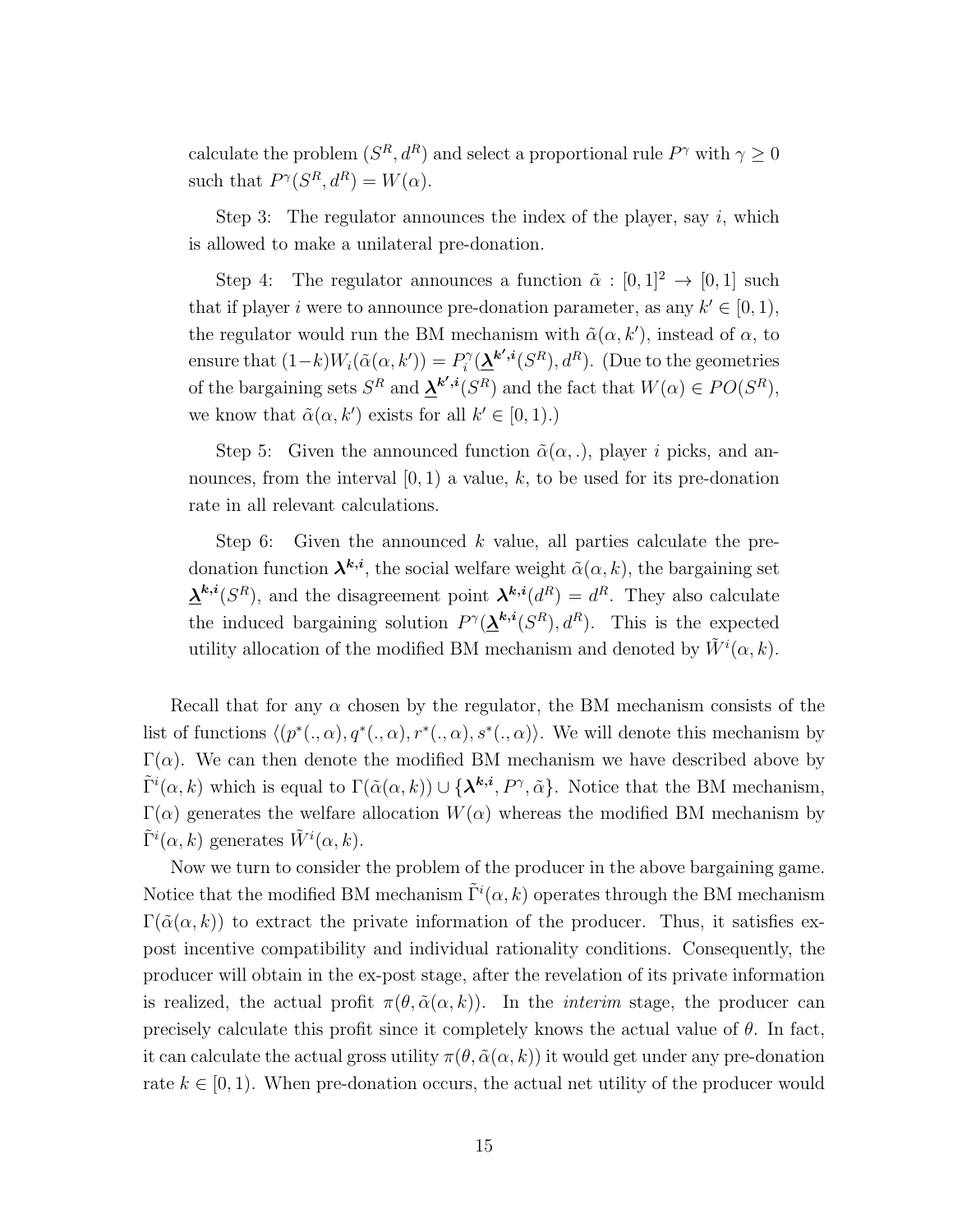be

$$
\pi^{a}(\theta,\alpha,k) = \pi(\theta,\tilde{\alpha}(\alpha,k)) - kW_2(\tilde{\alpha}(\alpha,k)).
$$
\n(28)

When the producer is allowed to make pre-donation in the *interim* stage, it must choose k, in the interval  $[0, 1)$ , to maximize this actual net utility.

In the ex-ante stage, the objective of the producer is inevitably different. Since the producer does not (yet) know in this stage what the actual value of  $\theta$  is, it cannot calculate its actual net utility resulting from any pre-donation. We assume that in the ex-ante stage the producer has the same (incomplete) information about  $\theta$  as do the regulator and consumers. Thus, it shares their beliefs  $f(.)$  about the distribution of  $\theta$ . Because the producer can calculate  $\pi^a(\theta, \alpha, k)$  for all possible values of  $\theta \in (0, a]$  and  $k \in [0, 1)$ , it can calculate its expected value under the beliefs  $f(.)$ . Notice that the expected value of  $\pi(\theta, \tilde{\alpha}(\alpha, k))$  is just equal to  $W_2(\tilde{\alpha})$ . Accordingly, the expected net utility of the producer from the bargaining game becomes

$$
E[\pi^a(\theta, \alpha, k)|f] = (1 - k)W_2(\tilde{\alpha}(\alpha, k)),
$$
\n(29)

for any  $k \in [0, 1)$ . So, if the producer is allowed to make pre-donation only in the ex-ante stage, it should maximize the above expected net utility over possible values of  $k$  in [0, 1].

On the other hand, consumers who can learn about  $\theta$  only after the cost-revelation occurs in the interim stage, always consider the maximization of their expected utility whenever they are allowed to pre-donate in the ex-ante or interim stage. This expected utility simply becomes  $(1 - k)W_1(\tilde{\alpha}(\alpha, k))$  if consumers choose the pre-donation rate as  $k \in [0, 1)$ .

### 3 Results

In this section, our goal is to explore whether there exist any  $\alpha \in [0,1]$  and  $i \in \{1,2\}$ such that the modified BM mechanism  $\tilde{\Gamma}^i(\alpha, k)$  can Pareto dominate, in the *ex-ante* or *interim* stage, the BM mechanism  $\Gamma(\alpha)$ . To achieve this goal, we will first restrict our attention to the bargaining problems with and without pre-donation and explore the effect of pre-donation by consumers or the producer on the solutions implied by some bargaining rules that are relevant for our purpose.

Notice that the regulatory outcome that is determined by the BM mechanism is always ex-ante Pareto optimal. Since the bargaining solution in the absence of predonation must be equivalent to the expected utility allocation generated by the BM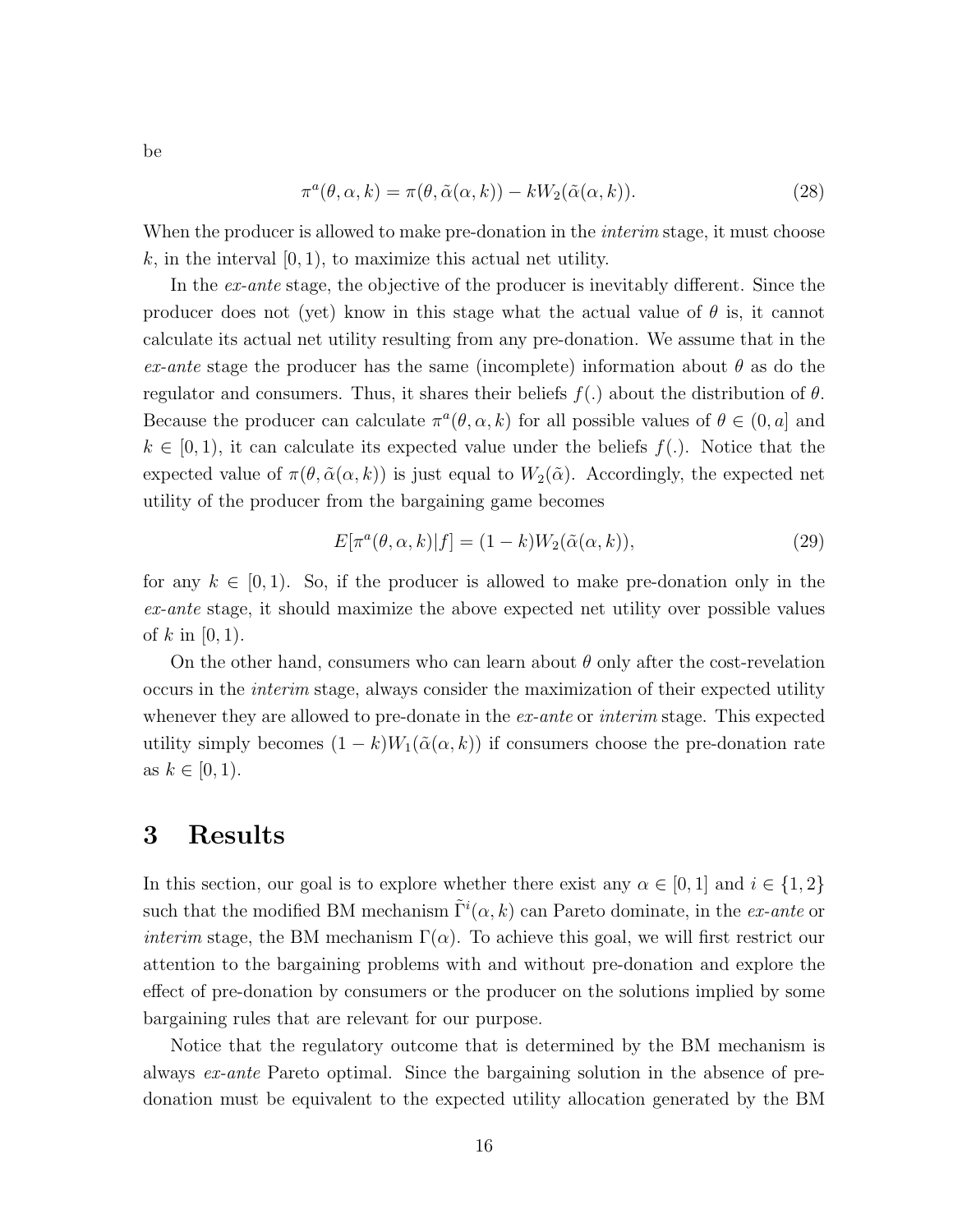mechanism, we will restrict our attention to bargaining rules that respect Weak Pareto Optimality and has the potential to select a Pareto Optimal solution for the problem  $(S<sup>R</sup>, d<sup>R</sup>)$ . On this account, we can restrict ourselves to the class of proportional rules with no loss of generality. To see why that is so, consider any problem  $(S, d) \in \Sigma^2$ and any bargaining rule F on  $\Sigma^2$  that satisfies Weak Pareto Optimality. Define  $\gamma \equiv$  $F_1(S, d)/F_2(S, d)$ . By the definition of the rule  $P^{\gamma}$ , we have  $P^{\gamma}(S, d) \in WPO(S)$ . Also,  $P_1^{\gamma}$  $T_1^{\gamma}(S,d)/P_2^{\gamma}(S,d) = F_1(S,d)/F_2(S,d)$ . Moreover,  $F(S,d) \in WPO(S)$  since F satisfies Weak Pareto Optimality. Therefore, we must have  $P^{\gamma}(S, d) = F(S, d)$ . So, in order to study the implications of bargaining rules that satisfy Weak Pareto Optimality in any fixed bargaining problem, it is sufficient to consider only the set of proportional bargaining rules.

Before moving to our results, we will borrow, as a preliminary, two helpful results from Saglam (2021).

Proposition 1. (Saglam, 2021) Given the bargaining problem  $(S^R, d^R)$ , the bargaining rule  $P^{\gamma}$  yields the utilities

$$
u_1 = \begin{cases} \frac{4\gamma}{(2+\gamma)^2} V & \text{if } \gamma \in (0,2] \\ \frac{1}{2} V & \text{if } \gamma > 2 \end{cases} \quad \text{and} \quad u_2 = \begin{cases} \frac{4}{(2+\gamma)^2} V & \text{if } \gamma \in (0,2] \\ \frac{1}{2\gamma} V & \text{if } \gamma > 2. \end{cases} \tag{30}
$$

Proof. See the proof of Proposition 10 in Saglam (2021).

The above result leads to the following simple corollary.

**Corollary 1. (Saglam, 2021)** Given the bargaining problem  $(S^R, d^R)$ , the bargaining rule  $P^{\gamma}$  and the BM mechanism lead to the same utility allocation if and only if  $\gamma = 2(1-\alpha).$ 

The proof of the above corollary, which was stated as Corollary 7 in Saglam (2021), rests on the observation that the utility ratio  $u_1/u_2$  is equal to  $\gamma$  under the bargaining rule  $P^{\gamma}$  while it is equal to  $2(1 - \alpha)$  under the BM mechanism, as can be observed from equations  $(14)$  and  $(15)$ .

Now we turn to consider the problem of pre-donation. The following lemma shows that a positive amount of pre-donation from consumers to the producer,  $\lambda^{k,1}$  with  $k \in (0,1]$ , contracts the bargaining set  $S<sup>R</sup>$  so that  $WPO(\underline{\lambda}^{k,1}(S<sup>R</sup>))$  is always below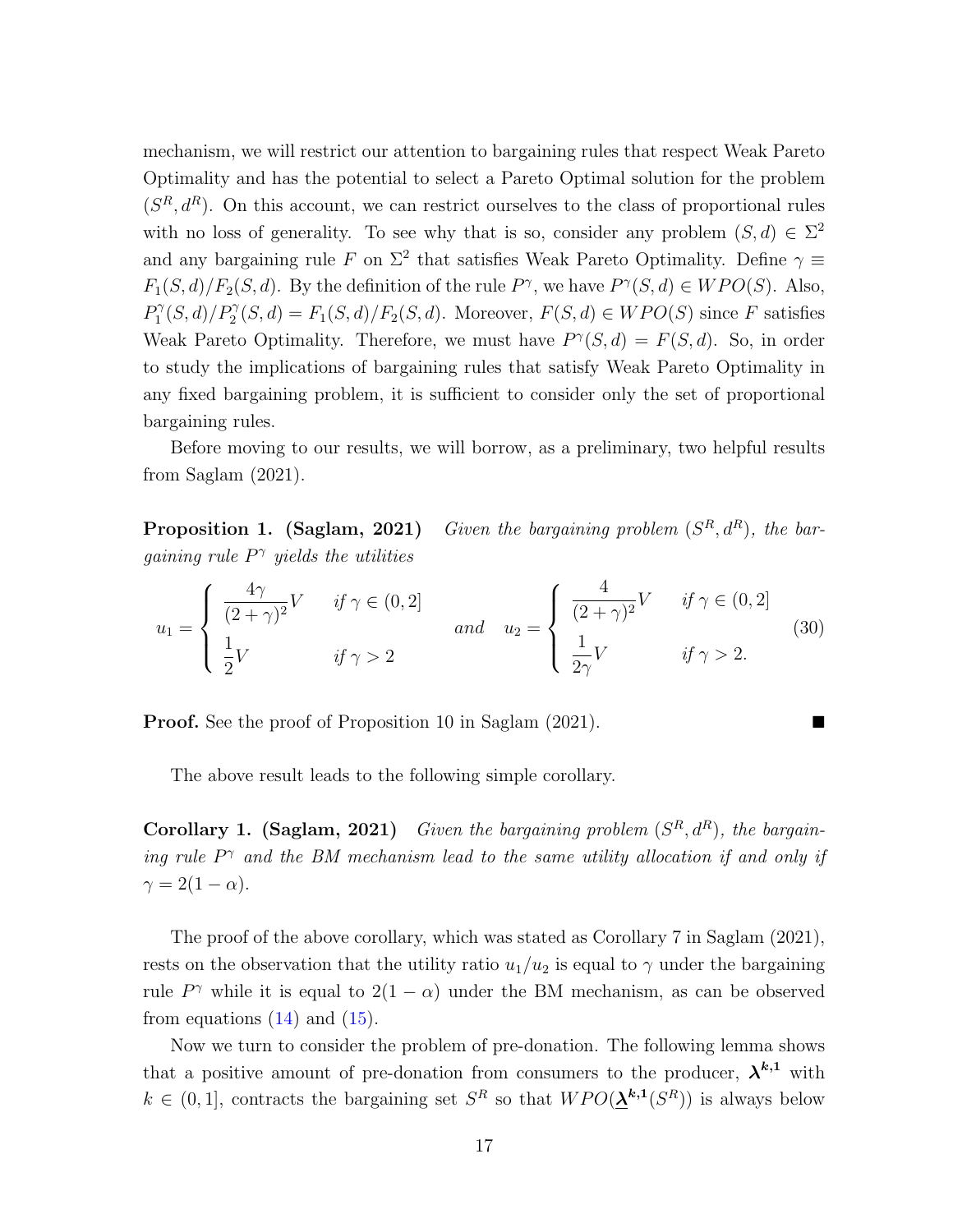$WPO(S<sup>R</sup>)$  except for the point  $(V, 0)$  where the two frontiers intersect.

**Lemma 1.** For any  $k \in (0,1]$  and  $u \in WPO(S^R)$  it is true that  $\lambda^{k,1}(u) = u$  if  $u_1 = 0$ and  $\mathbf{\lambda}^{k,1}(u) \in S^R \setminus WPO(S^R)$  if  $u_1 > 0$ .

**Proof.** Pick any  $k \in (0,1)$  and  $u \in WPO(S^R)$ . If  $u_1 = 0$  then  $\lambda^{k,1}(u) = u$ , by (26). So, let  $u_1 > 0$ . Again by (26), we know that  $\lambda^{k,1}(u)$  is on the (half-open) line segment [b, u] where  $b \equiv (0, u_1 + u_2)$ . Consider the line segment [d, u] where  $d \equiv (0, V)$ . In order to prove  $\mathbf{\lambda}^{k,1}(u) \in S^R \setminus WPO(S^R)$ , it is sufficient to show that b is below d implying  $u_1 + u_2 < V$ . By (25), there exists a unique  $\alpha \in [0, 1]$  such that  $u_1 = 2(1 - \alpha)V/(2 - \alpha)^2$ . Since  $u_1 > 0$ , we know that  $\alpha \neq 1$ ; thus  $u_2 < V$ . Moreover,  $u_2 = V/(2 - \alpha)^2$  if  $u \in PO(S^R)$ , and  $u_2 \in [0, V/(2 - \alpha)^2)$  if  $u \in WPO(S^R) \setminus PO(S^R)$ (which occurs when  $\alpha = 0$ ). Therefore, for any  $u \in WPO(S^R)$  with  $u_1 > 0$ , we have  $u_1 + u_2 \leq (3 - 2\alpha)V/(2 - \alpha)^2$ , and we know that the right-hand-side of this inequality is less than V for all  $\alpha \in [0, 1)$ .

**Lemma 2.** Given any bargaining rule  $P^{\gamma}$  with  $\gamma > 0$ , the pre-donation from consumers to the producer via  $\lambda^{k,1}$  with any  $k \in (0,1]$  is harmful in terms of expected utilities for both consumers and the producer.

**Proof.** Pick any  $\gamma > 0$  and consider the bargaining rule  $P^{\gamma}$ . Let  $u = P^{\gamma}(S^R, d^R)$ and  $u' = P^{\gamma}(\underline{\lambda}^{k,1}(S^R), d^R)$ . By (21), u and u' are on the line connecting  $d^R$  and the point  $(\gamma, 1)$ , and also  $u \in WPO(S^R)$  and  $u' \in WPO(\underline{\mathbf{\lambda}}^{k,1}(S^R))$ . By Lemma 1, the set  $WPO(\mathbf{\underline{\lambda}}^{k,1}(S^R))$  is always below  $WPO(S^R)$  except for the point  $(V,0)$  where the two sets intersect. Moreover,  $\{u, u'\} \cap \{(V, 0)\} = \emptyset$  since  $\gamma > 0$ . Therefore, we must have  $u'_1 < u_1$  and  $u'_2$  $\frac{2}{2} < u_2$ .

In Figure 2, we illustrate the welfare effect predicted by Lemma 2. This result implies that if consumers make pre-donation the modified BM mechanism becomes always inferior, in terms of expected utilities, to the BM mechanism for both consumers and the producer.

**Proposition 2.** For any  $\alpha \in [0, 1]$  and  $k \in (0, 1]$ , the modified BM mechanism  $\tilde{\Gamma}^1(\alpha, k)$ under the pre-donation  $\lambda^{k,1}$  is always ex-ante Pareto inferior to the BM mechanism  $\Gamma(\alpha)$ .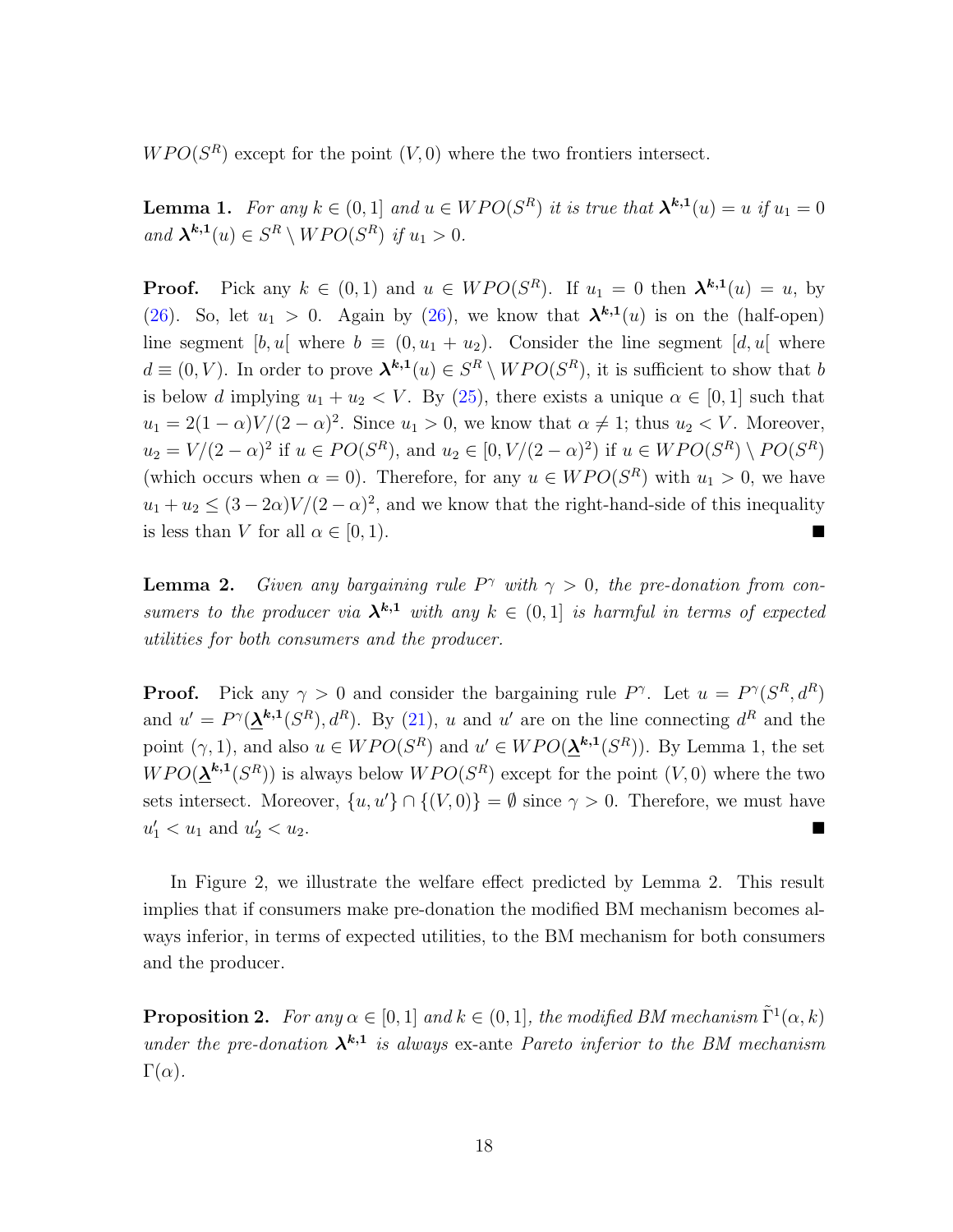Figure 2. Bargaining under the Rule  $P^\gamma$  and the Pre-donation  $\lambda^{k,1}$ 



**Proof.** Pick any  $\alpha \in [0, 1]$  and  $k \in (0, 1]$ . Let  $\gamma = 2(1 - \alpha)$ . By Corollary 1, the BM mechanism yields the expected utility allocation  $W(\alpha) = P^{\gamma}(S^R, d^R)$ . We also know that the modified BM mechanism  $\tilde{\Gamma}^1(\alpha, k)$  yields the expected utility allocation  $W^1(\alpha, k) = P^{\gamma}(\mathbf{\underline{\lambda}}^{k,1}(S^R), d^R)$ . Moreover, Lemma 2 implies that  $P_i^{\gamma}$  $\delta_i^{\gamma}(\underline{\bm{\lambda}}^{k,1}(S^R), d^R) <$  $P_i^{\gamma}$  $i^{\gamma}(S^R, d^R)$  for each  $i = 1, 2$ . So,  $\tilde{\Gamma}^1(\alpha, k)$  is *ex-ante* Pareto inferior to  $\Gamma(\alpha)$ .

Since the modified BM mechanism  $\tilde{\Gamma}^1(\alpha, k)$  and the BM mechanism  $\Gamma(\alpha)$  coincide only if  $k = 0$ , Proposition 2 implies that consumers would choose not to pre-donate under the modified BM mechanism. It also implies that any improvement by the modified mechanism  $\tilde{\Gamma}^i(\alpha, k)$  should not be expected unless  $i = 2$ , i.e., the pre-donating party in the bargaining process is the producer. The following lemma shows that the pre-donation from the producer to consumers,  $\lambda^{k,2}$  for any  $k \in (0,1]$ , twists the bargaining set  $S^R$  around a point u in  $WPO(S^R)$  with  $u_2 = V(1 - k)$ .

**Lemma 3.** For any  $k \in (0,1]$  it is true that

(i) if  $u \in S^R$  is such that  $u_2 > (1 - k)V$ , then  $u \notin \underline{\lambda}^{k,2}(S^R)$ , (ii) if  $u \in S^R$  is such that  $u_2 \leq (1-k)V$ , then there exists  $u' \in \underline{\lambda}^{k,2}(S^R)$  such that  $u'_1 > u_1$  and  $u'_2 = u_2$ .

**Proof.** Consider any  $k \in (0, 1]$ .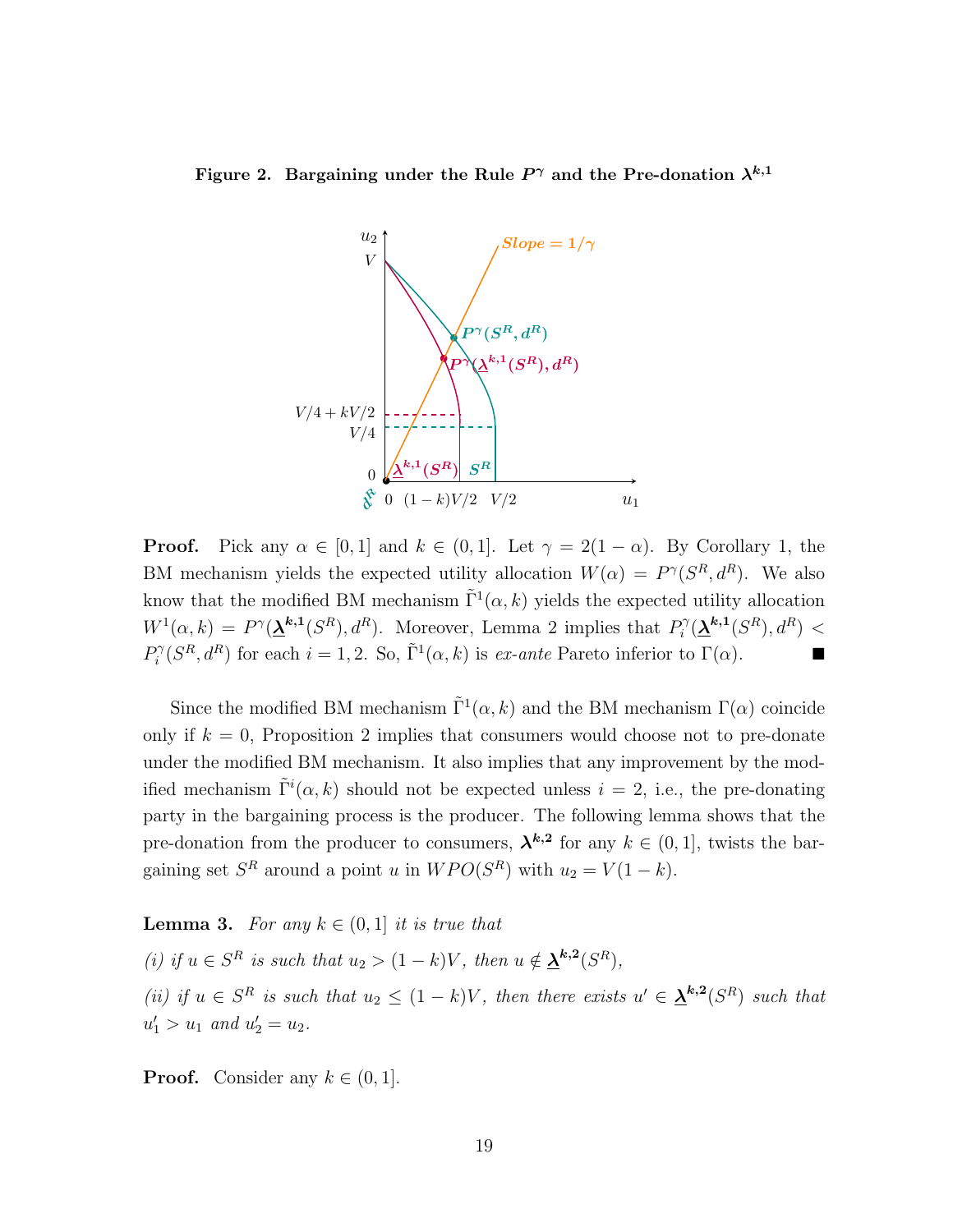(i). Pick any  $u \in \underline{\lambda}^{k,2}(S^R)$ . By (26), there exists  $u' \in S^R$  such that  $u = \lambda^{k,2}(u')$ . Notice that  $u'_2 \le V$ , implying  $(1 - k)u'_2 \le (1 - k)V$ . Since  $u_2 = (1 - k)u'_2$  $'_{2}$ , we have  $u_2 \leq (1-k)V$ , completing the proof of part (i).

(ii). Now pick any  $u \in S^R$  such that  $u_2 \leq (1-k)V$ . First assume that  $u \notin WPO(S^R)$ . Pick any  $u' \in S^R$  such that  $u'_1 > u_1$  and  $u'_2 = u_2$ . Let  $u''_2 = u'_1$  $_{1}^{\prime}/(1-k)$  and  $u''_1 = u'_1 - ku''_2$ . Clearly,  $u'' \in S^R$  and  $u' = \lambda^{k,2}(u'')$ . Thus,  $u' \in \underline{\lambda}^{k,2}(S^R)$ . Now, assume that  $u \in WPO(S^R) \setminus PO(S^R)$ . By (26),  $u_1 = V/2$  and  $u_2 \in [0, V/4)$ . Let  $\hat{u} \in S^R$  be such that  $\hat{u}_1 = u_1$  and  $\hat{u}_2 = u_2/(1 - k)$ . Also, let  $u' \in \mathbb{R}^2_+$  be such that  $u'_1 = \hat{u}_1 + k\hat{u}_2$  and  $u'_2 = (1-k)\hat{u}_2$ . Notice that  $u' = \lambda^{k,2}(\hat{u})$ , hence  $u' \in \underline{\lambda}^{k,2}(S^R)$ . Also,  $u'_1 > u_1$  and  $u'_2 = u_2$ . Finally, assume that  $u \in PO(S^R)$ . Recall that  $u_2 \leq (1 - k)V$  by assumption. To prove that there exists  $u' \in \underline{\lambda}^{k,2}(S^R)$  such that  $u'_1 > u_1$  and  $u'_2 = u_2$ , it is sufficient to show that for any  $x \in PO(S^R)$  the line segment  $(x, \lambda^{k,2}(x))$  is outside  $S^R$ . This can be true if the slope of  $[x, \lambda^{k,2}(x)]$  (in absolute value), which is 1, is smaller than the slope of  $PO(S^R)$  (in absolute value) at any  $y \in Y$  where Y is a subset of  $PO(S^R)$  satisfying  $\max\{y_2 | y \in Y\} = x_2$  and  $\min\{y_2 | y \in Y\} = \lambda^{k,2}(x)$ . For any  $y \in PO(S^R)$ , we know by (24) and (25) that  $y_1 = 2\sqrt{V y_2} - 2y_2$ . Thus, we have  $|dy_2/dy_1| = |\sqrt{V/y_2} - 2|^{-1}$ . We also know that  $y_2 \in [V/4, V]$ . Therefore,  $|dy_2/dy_1| \in (1,\infty)$  for any  $y \in Y$ , implying that the line segment  $(x, \lambda^{k,2}(x))$  is outside  $S<sup>R</sup>$ , which completes the proof.

**Lemma 4.** Given any bargaining rule  $P^{\gamma}$  with  $\gamma > 0$ , the pre-donation from the producer to consumers via  $\lambda^{k,2}$  is

(i) ex-ante beneficial for the producer and consumers if  $k < \bar{k}(\gamma)$ ,

(ii) ex-ante harmful for the producer and consumers if  $k > \bar{k}(\gamma)$ ,

(iii) ex-ante ineffective for the producer and consumers if  $k = \bar{k}(\gamma)$ ,

where

$$
\bar{k}(\gamma) = \begin{cases}\n1 - \frac{4}{(2+\gamma)^2} & \text{if } \gamma \in (0,2] \\
1 - \frac{1}{2\gamma} & \text{if } \gamma > 2.\n\end{cases}
$$
\n(31)

**Proof.** Pick any  $\gamma > 0$  and consider the bargaining rule  $P^{\gamma}$ . Let  $u(\gamma) \equiv P^{\gamma}(S^R)$ and  $u'(\gamma) \equiv P^{\gamma}(\underline{\lambda}^{k,2}(S^R))$ . If  $\gamma \in (0,2]$ , then equations (21), (24), and (25) would imply that  $u_1(\gamma) = 2(1 - \alpha^*)/(2 - \alpha^*)^2$  and  $u_2(\gamma) = 1/(2 - \alpha^*)^2$  for some  $\alpha^*$  such that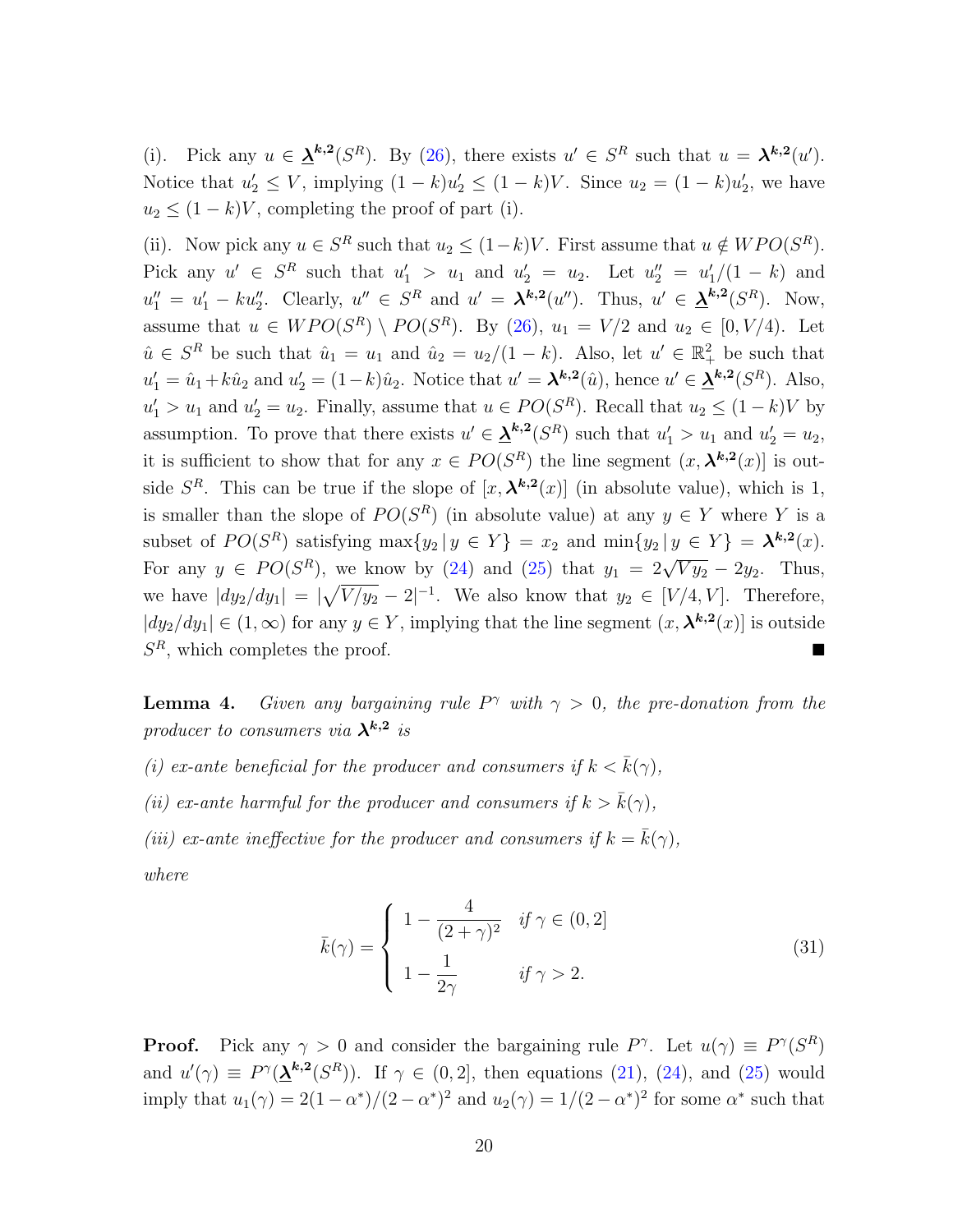$u_1(\gamma)/u_2(\gamma) = \gamma = 2(1-\alpha^*)$ . It follows that  $\alpha^* = 1-\gamma/2$ , implying  $u_2(\gamma) = 4V/(2+\gamma)^2$ . On the other hand, if  $\gamma > 2$ , then  $u_2(\gamma) = V/(2\gamma)$ . Now, define  $\bar{k}(\gamma) \equiv 1 - u_2(\gamma)/V$ for each  $\gamma > 0$ . Notice that  $u(\gamma)$  and  $u'(\gamma)$  are on the same line passing through the points  $d^R = (0,0)$  and  $(\gamma,1)$  and they are the maximal points of  $WPO(S^R)$  and  $WPO(\mathbf{\underline{\lambda}}^{k,2}(S^R))$  on this line. Also, since this line is positively sloped, any pre-donation by the producer makes both of the bargaining parties better off if it makes any of them better off. Thus, we observe from (27) and Lemma 3 that  $\lambda^{k,2}$  is (i) ex-ante beneficial for all parties, i.e.,  $u_i'$  $i'_{i}(\gamma) > u_{i}(\gamma)$  for each  $i = 1, 2$ , if  $u_{2}(\gamma) < (1 - k)V$  or  $k < \bar{k}(\gamma)$ , (ii) ex-ante harmful for all parties, i.e.,  $u'_i$  $i'_{i}(\gamma) < u_{i}(\gamma)$  for each  $i = 1, 2$ , if  $u_{2}(\gamma) > (1 - k)V$ or  $k > \bar{k}(\gamma)$ , and (iii) ex-ante ineffective for all parties, i.e.,  $u'_i$  $u_i'(\gamma) = u_i(\gamma)$  for each  $i = 1, 2$ , if  $u_2(\gamma) = (1 - k)V$  or  $k = \bar{k}(\gamma)$ .

The welfare effect in Lemma 4 is illustrated in Figure 3. Recall that when  $\alpha = 1$ , the BM mechanism produces the utility allocation  $W(1) = (0, V)$ , under which player 2 (the producer) has no incentive to pre-donate. On the other hand, when  $\alpha < 1$ , there is always an expected deadweight loss generated by the BM mechanism, as calculated in equation (17). Below, we will explore whether this loss can be reduced by the modification of the BM mechanism under the producer's pre-donation, even when it is not optimal.

**Proposition 3.** For any  $\alpha \in [0,1]$  and  $k \in (0,1]$ , the modified BM mechanism  $\tilde{\Gamma}^2(\alpha,k)$  under the pre-donation  $\lambda^{k,2}$  is

- (i) ex-ante Pareto superior to the BM mechanism  $\Gamma(\alpha)$  if  $k < \bar{k}(\alpha)$ ,
- (ii) ex-ante Pareto inferior to the BM mechanism  $\Gamma(\alpha)$  if  $k > \bar{k}(\alpha)$ ,
- (iii) ex-ante Pareto equivalent to the BM mechanism  $\Gamma(\alpha)$  if  $k = \overline{k}(\alpha)$ ,

where  $\bar{k}(\alpha) = 1 - 1/(2 - \alpha)^2$ .

**Proof.** Pick any  $\alpha \in [0, 1]$  and  $k \in (0, 1]$ . Let  $\gamma = 2(1 - \alpha)$ . Notice that  $\gamma \in [0, 2]$ . By Corollary 1,  $W(\alpha) = P^{\gamma}(S^R, d^R)$ . We also know that the modified BM mechanism  $\tilde{\Gamma}^1(\alpha, k)$  yields the expected utility allocation  $W^2(\alpha, k) = P^{\gamma}(\mathbf{\underline{\lambda}}^{k,2}(S^R), d^R)$ . Notice that the threshold in equation (31) reduces to  $\bar{k}(\gamma) = 1 - 4/(2 + \gamma)^2$  since  $\gamma \in [0, 2]$ . Notice also that the equality  $\gamma = 2(1 - \alpha)$  implies that  $k \geq \bar{k}(\gamma)$  if and only if  $k \geq$  $\bar{k}(\alpha) = 1 - 1/(2 - \alpha)^2$ . Thus, Lemma 4 implies that (i)  $P_i^{\gamma}$  $P_i^{\gamma}(\underline{\lambda}^{k,2}(S^R),d^R) > P_i^{\gamma}(S^R),d^R)$ for each  $i = 1, 2$  and  $\tilde{\Gamma}^2(\alpha, k)$  is ex-ante Pareto superior to  $\Gamma(\alpha)$  if  $k < \bar{k}(\alpha)$ , (ii)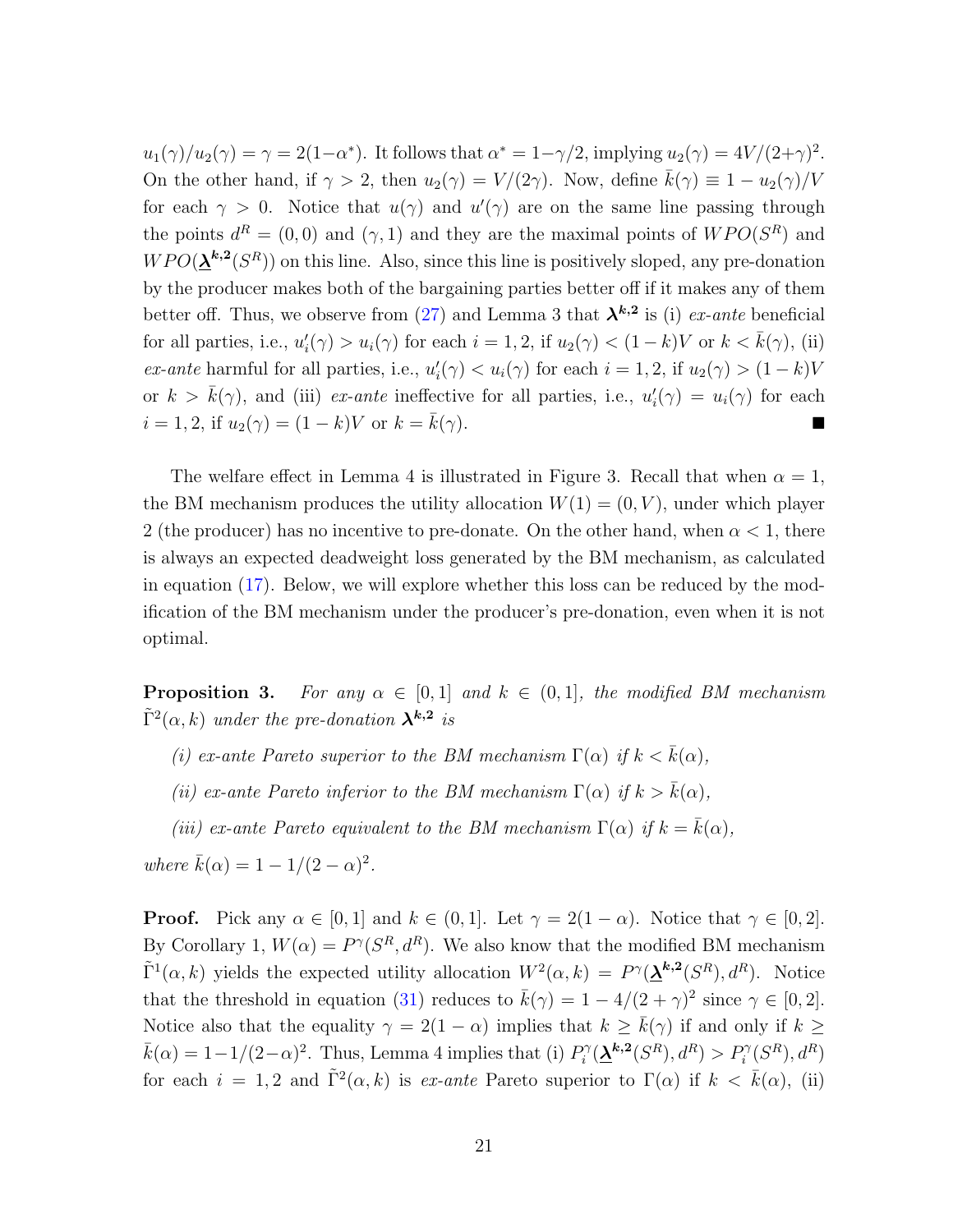$P_i^{\gamma}$  $P_i^{\gamma}(\mathbf{\underline{\lambda}}^{k,2}(S^R), d^R) < P_i^{\gamma}(S^R), d^R$  for each  $i = 1, 2$  and  $\tilde{\Gamma}^2(\alpha, k)$  is ex-ante Pareto inferior to  $\Gamma(\alpha)$  if  $k > \bar{k}(\alpha)$ , (iii)  $P_i^{\gamma}$  $P_i^{\gamma}(\underline{\lambda}^{k,2}(S^R), d^R) = P_i^{\gamma}$  $i^{\gamma}(S^R), d^R$  for each  $i = 1, 2$  and  $\tilde{\Gamma}^2(\alpha, k)$  is *ex-ante* Pareto equivalent to  $\Gamma(\alpha)$  if  $k > \bar{k}(\alpha)$ .

Figure 3. Bargaining under the Rule  $P^\gamma$  with  $\gamma \leq 2$  and the Pre-donation  $\lambda^{k,2}$ 





(iii)  $k = \bar{k}(\gamma)$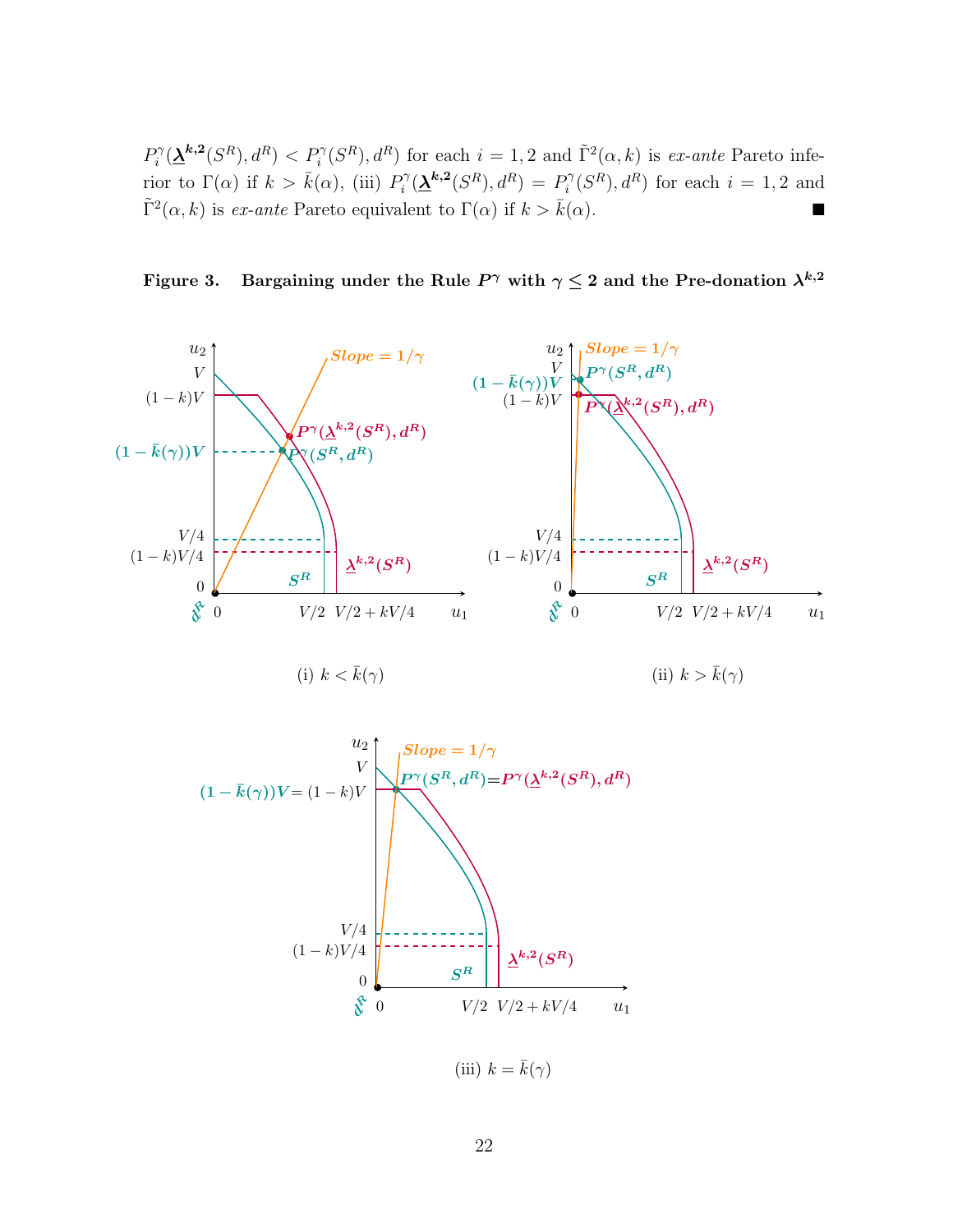Notice that the modified BM mechanism  $\tilde{\Gamma}^2(\alpha, k)$  becomes ex-ante inferior to the BM mechanism for the producer (and consumers) when the pre-donation fraction k exceeds the threshold  $k(\alpha)$  for any given  $\alpha \in [0,1]$ , Thus, we should never expect an equilibrium where the producer pre-donates more than the amount implied by this threshold. Given this observation, our next question is to find the optimal pre-donation by the producer in the  $ex$ -ante stage where it has not learned the actual value of  $\theta$ , yet. Here, we assume that the producer will always prefer no pre-donation to an ineffective pre-donation, which arises if  $k = \bar{k}(\alpha)$ , because of the actual implementation costs of pre-donation we have assumed to be zero for simplicity. This leaves us with part (i) of Proposition 3 suggesting that the producer should restrict itself to pre-donation functions whose parameter, k, lies in the set  $[0, 1 - 1/(2 - \alpha)^2)$ . In this set, the producer should choose the value of k to maximize its bargaining utility  $P_2^{\gamma}$  $\Omega_2^{\gamma}(\underline{\lambda}^{k,2}(S^R), d^R)$ , which is equal to  $(1 - k)W_2(\tilde{\alpha}(\alpha, k))$  by equation (29).

**Lemma 5.** Given any bargaining rule  $P^{\gamma}$  with  $\gamma > 0$ , the ex-ante optimal pre-donation from the producer to consumers is a function  $\mathbf{\lambda}^{k^*}$ , where  $k^* = \gamma/(1+\gamma)$ . This yields to consumers and the firm the bargaining utilities  $P_1^{\gamma}$  $\mathcal{O}_1^{\gamma}(\underline{\lambda}^{k^*,2}(S^R), d^R) = \gamma V/(1+\gamma)$  and  $P_2^{\gamma}$  $\Omega_2^{\gamma}(\underline{\lambda}^{k^*,2}(S^R), d^R) = V/(1+\gamma)$ , respectively.

**Proof.** Pick any  $\gamma > 0$  and consider the rule  $P^{\gamma}$ . Let  $u(\gamma, k) \equiv P^{\gamma}(\underline{\lambda}^{k,2}(S^R), d^R)$ for any  $k \in [0, 1)$ . The problem of the producer is to find the value of k that maximizes  $u_2(\gamma, k)$ . Notice that  $u(\gamma, k)$  is the point of intersection between the set  $WPO(\underline{\lambda}^{k,2}(S^R))$  and the line passing through the points  $d^R$  and  $(\gamma,1)$ . Notice also that the line segment  $[(0, V), (V, 0)]$  is the upper envelope of the sets  $WPO(\underline{\lambda}^{k,2}(S^R))$ obtained when k is varied over [0, 1]. Therefore,  $k = k^*$  maximizes  $u_2(\gamma, k)$  only if  $u(\gamma, k^*)$  is on the line segment  $[(0, V), (V, 0)]$  or equivalently  $u_1(\gamma, k^*) + u_2(\gamma, k^*) = V$ . Then, using the fact that  $u_1(\gamma, k^*)/u_2(\gamma, k^*) = \gamma$  by the definition of  $P^{\gamma}$ , we obtain  $u_2(\gamma, k^*) = V/(1+\gamma)$  and  $u_1(\gamma, k^*) = \gamma V/(1+\gamma)$ , implying  $k^* = \gamma/(1+\gamma)$ . One can easily check that  $k^* < \bar{k}(\gamma)$  for all  $\gamma > 0$ . Thus, the pre-donation implied by  $k^*$  is optimal for the producer.

Figure 4 portrays how to find the optimal pre-donation  $k^*$  by the producer. Below, we calculate the value of  $k^*$  under some well-known bargaining rules to give an insight how widely it can vary in its range when  $\gamma$  changes.

**Remark 1.** Given the bargaining rule  $P^{\gamma}$ , the ex-ante optimal pre-donation from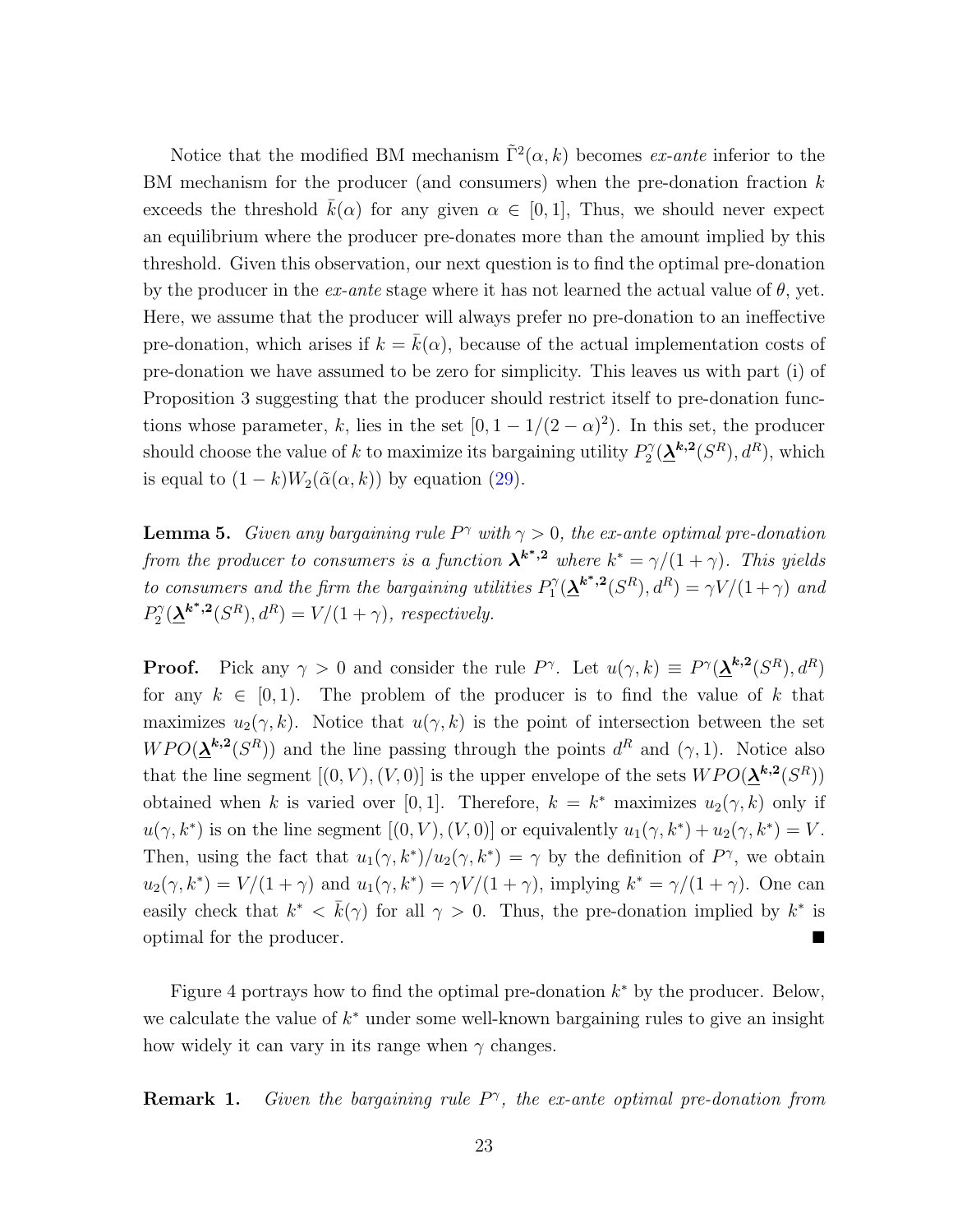the producer to consumers via  $\lambda^{k^*2}$  implies (i)  $k^* = 2/3$  if  $P^{\gamma}$  is outcome equivalent to the Dictatorial-1 rule, (ii)  $k^* = 1/2$  if  $P^{\gamma}$  is outcome equivalent to the Egalitarian rule, (iii)  $k^* = 2/5$  if P<sup> $\gamma$ </sup> is outcome equivalent to the Nash rule, (iv)  $k^* = 1/3$  if P<sup> $\gamma$ </sup> is outcome equivalent to the Kalai-Smorodinsky rule, and (v)  $k^* = 0$  if  $P^{\gamma}$  is outcome equivalent to the Dictatorial-2 rule.

**Proof.** We know that the rule  $P^{\gamma}$  is outcome equivalent to the Egalitarian rule only if  $\gamma = 1$ . Also, we know from Corollary 6 of Saglam (2021) that  $P^{\gamma}$  is outcome equivalent to the Nash rule only if  $\gamma = 2/3$  and to the Kalai-Smorodinsky rule only if  $\gamma = 1/2$ . Moreover, for  $\gamma = 2$  and  $\gamma = 0$ ,  $P^{\gamma}$  becomes outcome equivalent to the Dictatorial-1 and Dictatorial-2 rules, respectively. Inserting each of these five values of  $\gamma$  into the equation  $k^* = \gamma/(1+\gamma)$  yields the desired result.

Figure 4. Bargaining under the Rule  $P^{\gamma}$  and the Optimal Pre-donation  $\lambda^{k^{*},2}$ 



Recall that for any  $\alpha \in [0, 1]$ , the expected utility allocation produced by the BM mechanism is always Pareto optimal, i.e.,  $W(\alpha) \in PO(S^R)$ . Moreover, Corollary 1 reveals that  $W(\alpha) = P^{\gamma}(S^R, d^R)$  if and only if  $\gamma = 2(1-\alpha)$ . This implies that any proportional bargaining rule  $P^{\gamma}$  selects its solution from  $PO(S^R)$  if and only if  $\gamma \in [0, 2]$ . It follows that for any proportional rule that selects its solution from  $PO(S^R)$  the optimal pre-donation by the producer must fall in the interval  $[0/(1+0), 2/(1+2)] = [0, 2/3]$ . Remark 1 above shows that the lower and upper bounds of this interval are induced by the Dictatorial-2 and Dictatorial-1 rules respectively, while the Egalitarian, Nash,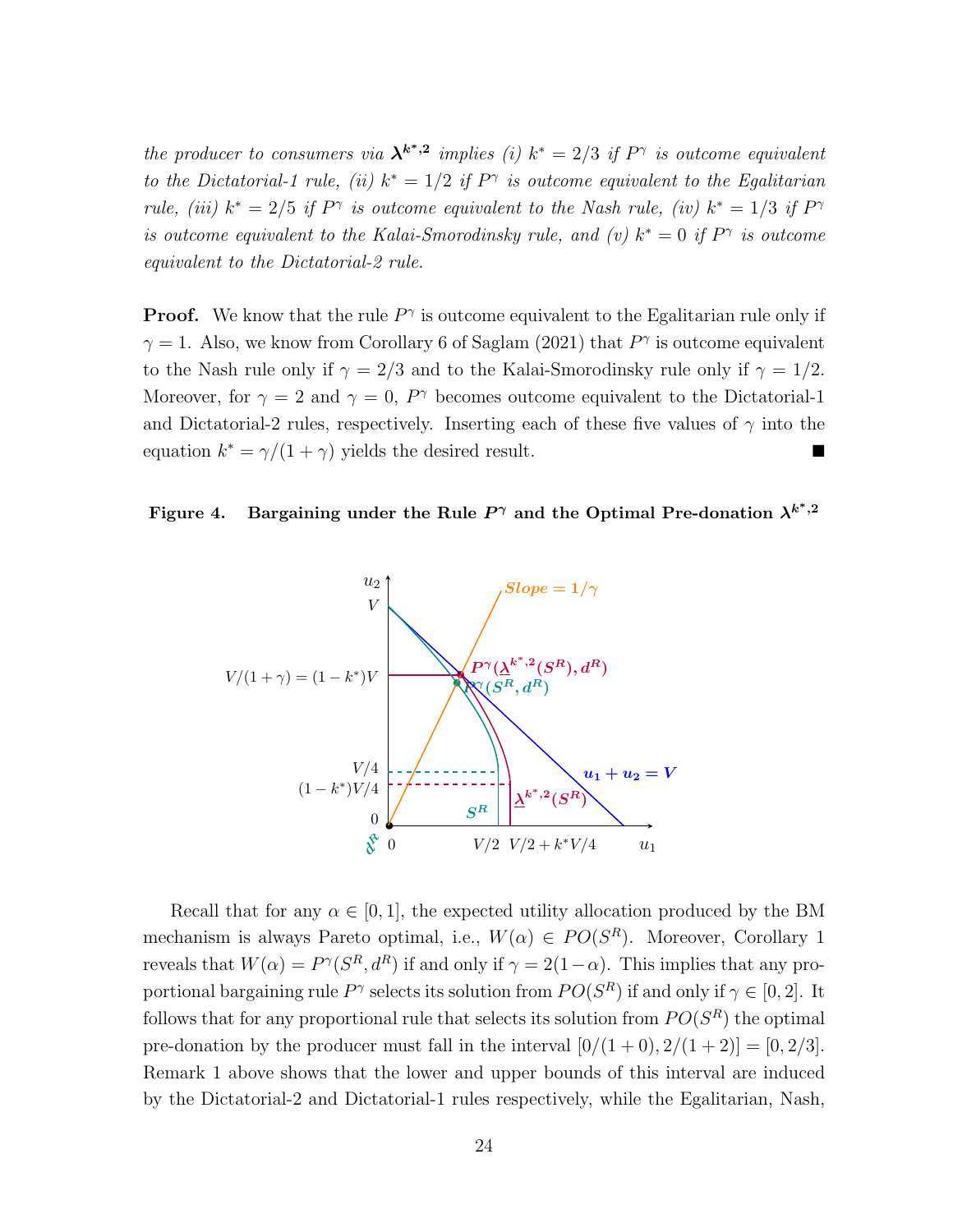and Kalai-Smorodisnky rules are compatible with  $k^*$  values in the interior of the same interval.

**Proposition 4.** For any  $\alpha \in [0,1]$ , the modified BM mechanism  $\tilde{\Gamma}^1(\alpha, k^*)$  under the ex-ante optimal pre-donation  $\lambda^{k^*2}$  yields the expected utility allocation  $W^2(\alpha, k^*)$ where  $W_1^2(\alpha, k^*) = 2(1 - \alpha)V/(3 - 2\alpha)$  and  $W_2^2(\alpha, k^*) = V/(3 - 2\alpha)$ .

**Proof.** Pick any  $\alpha \in [0, 1]$ . Let  $\gamma = 2(1 - \alpha)$ . We know that the modified BM mechanism  $\tilde{\Gamma}^1(\alpha, k^*)$  yields the expected utility allocation  $W^2(\alpha, k^*) = P^{\gamma}(\underline{\lambda}^{k^*,2}(S^R), d^R)$ . Also, by Lemma 5,  $P_1^{\gamma}$  $P_1^{\gamma}(\underline{\mathbf{\lambda}}^{k^*,2}(S^R), d^R) = \gamma V/(1+\gamma)$  and  $P_2^{\gamma}$  $2^{\gamma}(\mathbf{\underline{\lambda}}^{k^*,2}(S^R),d^R) = V/(1+\gamma).$ Replacing  $\gamma$  in the last two equations with  $2(1 - \alpha)$ , we obtain the desired result.

The optimal pre-donation of the producer induced by  $k^*$  always equates the ratio between the utilities of consumers and the producer to the slope  $\gamma$  under any rule  $P^{\gamma}$ as can be seen from Lemma 5. Since the BM mechanism  $\Gamma(\alpha)$  induced by any  $\alpha \in [0,1]$ is outcome equivalent to a bargaining rule  $P^{\gamma}$  only if  $\gamma = 2(1 - \alpha)$ , we observe that the modified BM mechanism  $\tilde{\Gamma}^2(\alpha, k^*)$  induced by  $\alpha$  and  $k^*$  equates the ratio between the utilities of consumers and the producer to  $2(1 - \alpha)$  as does the BM mechanism. This implies that the same ratio must exist between the utility gains of the two parties generated by the modified BM mechanism with respect to the status quo. The following result shows that these utility gains are always decreasing in  $\alpha$ .

**Corollary 2.** For any  $\alpha \in [0, 1]$ , the expected utility gain of the modified BM mechanism  $\tilde{\Gamma}^2(\alpha, k^*)$  over the BM mechanism  $\Gamma(\alpha)$  is equal to  $\Delta \tilde{\Gamma}^2(\alpha)$  such that

$$
\Delta \tilde{\Gamma}_1^2(\alpha) = \frac{8(1-\alpha)^3}{(3-2\alpha)(4-2\alpha)^2} V
$$

and

$$
\Delta \tilde{\Gamma}_2^2(\alpha) = \frac{4(1-\alpha)^2}{(3-2\alpha)(4-2\alpha)^2} V.
$$

Moreover, for each  $i \in \{1,2\}$  the gain  $\Delta \tilde{\Gamma}_i^2(\alpha)$  is always decreasing in  $\alpha$ .

**Proof.** The equations for the utility gains follow from equations (15), (14), and Proposition 4. Differentiating them with respect to  $\alpha$  we can straightforwardly reach the desired result.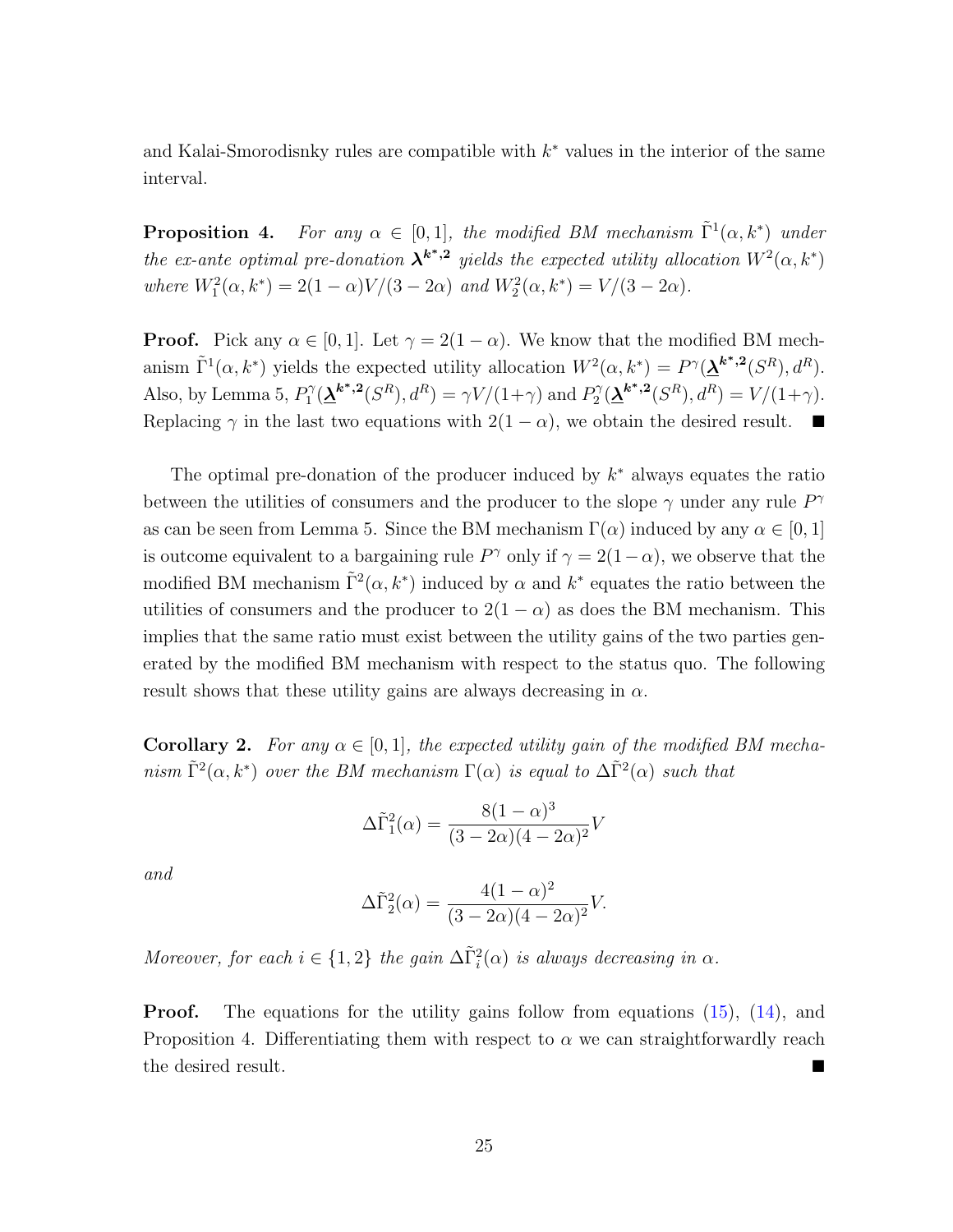The result that the utility gains implied by the modified BM mechanism under the optimal pre-donation of the producer are positive as long as  $\alpha < 1$  is not surprising since by Proposition 3-(i) we already know that given any  $k \in [0, 1)$  and a pre-donation  $\lambda^{k,2}$ , the induced modified BM mechanism is Pareto superior to the BM mechanism if k is below the threshold  $k(\alpha)$  while by Lemma 5 and Proposition 4 we know that the optimal pre-donation by the producer satisfies this threshold condition for all  $\alpha \in (0,1]$ . The result that the aforementioned utility gains are decreasing in  $\alpha$  is not surprising either, since the expected deadweight loss in the BM mechanism is decreasing in  $\alpha$ , as we can recall from (17). Thus, the social benefit of the modified mechanism, though it is always positive for any  $\alpha$  less than 1, becomes lower and lower, and eventually totally diminished, as  $\alpha$  approaches 1 from below.

| Bargaining    | $\alpha$     | $\gamma$       | $k^*$        | $P^{\gamma}\left(S^R,d^R\right)$                                                                                                                      | $P^{\gamma}\left(\underline{\lambda}^{k^{*},2}\left(S^{R}\right),\lambda^{k^{*},2}\left(d^{R}\right)\right)$ |
|---------------|--------------|----------------|--------------|-------------------------------------------------------------------------------------------------------------------------------------------------------|--------------------------------------------------------------------------------------------------------------|
| Rule          |              | $\parallel$    | $\parallel$  |                                                                                                                                                       |                                                                                                              |
|               |              |                |              | $2(1-\alpha)\ \left \ \ \frac{2(1-\alpha)}{3-2\alpha}\ \ \right \ \left(\frac{2(1-\alpha)V}{(2-\alpha)^2}\,,\frac{V}{(2-\alpha)^2}\right)\ \ \right $ | $\left(\frac{2(1-\alpha)V}{3-2\alpha},\frac{V}{3-2\alpha}\right)$                                            |
| Dictatorial-1 | $\Omega$     | $\overline{2}$ | 20/30        | $\left(\frac{1800V}{3600}, \frac{900V}{3600}\right)$                                                                                                  | $\left(\frac{2400V}{3600}, \frac{1200V}{3600}\right)$                                                        |
| Egalitarian   | 6/12         | $\mathbf{1}$   | 15/30        | $\left(\frac{1600V}{3600}, \frac{1600V}{3600}\right)$                                                                                                 | $\left(\frac{1800V}{3600}, \frac{1800V}{3600}\right)$                                                        |
| Nash          | 8/12         | 8/12           | 12/30        | $\left(\frac{1350V}{3600}, \frac{2025V}{3600}\right)$                                                                                                 | $\left(\frac{1440V}{3600}, \frac{2160V}{3600}\right)$                                                        |
| KS            | 9/12         | 6/12           | 10/30        | $\left(\frac{1152V}{3600}, \frac{2304V}{3600}\right)$                                                                                                 | $\left(\frac{1200V}{3600}, \frac{2400V}{3600}\right)$                                                        |
| Dictatorial-2 | $\mathbf{1}$ | $\overline{0}$ | $\mathbf{0}$ | (0, V)                                                                                                                                                | (0, V)                                                                                                       |

Table 1. The Utilities Generated by Various Bargaining Rules under the  $Ex-Ante$  Optimal Pre-donation  $\lambda^{k^*2}$ 

In Table 1, we report the calculated utilities without pre-donation and with an optimal pre-donation under five distinct bargaining rules, including Dictatorial-1, Egalitarian, Nash, Kalai-Smorodinsky, and Dictatorial-2 rules. We should observe that under all five rules, the producer's optimal pre-donation, whenever positive, increases the utility of consumers as well. The percentage increase in the bargaining utilities of consumers and the producer due to the optimal pre-donation by the producer can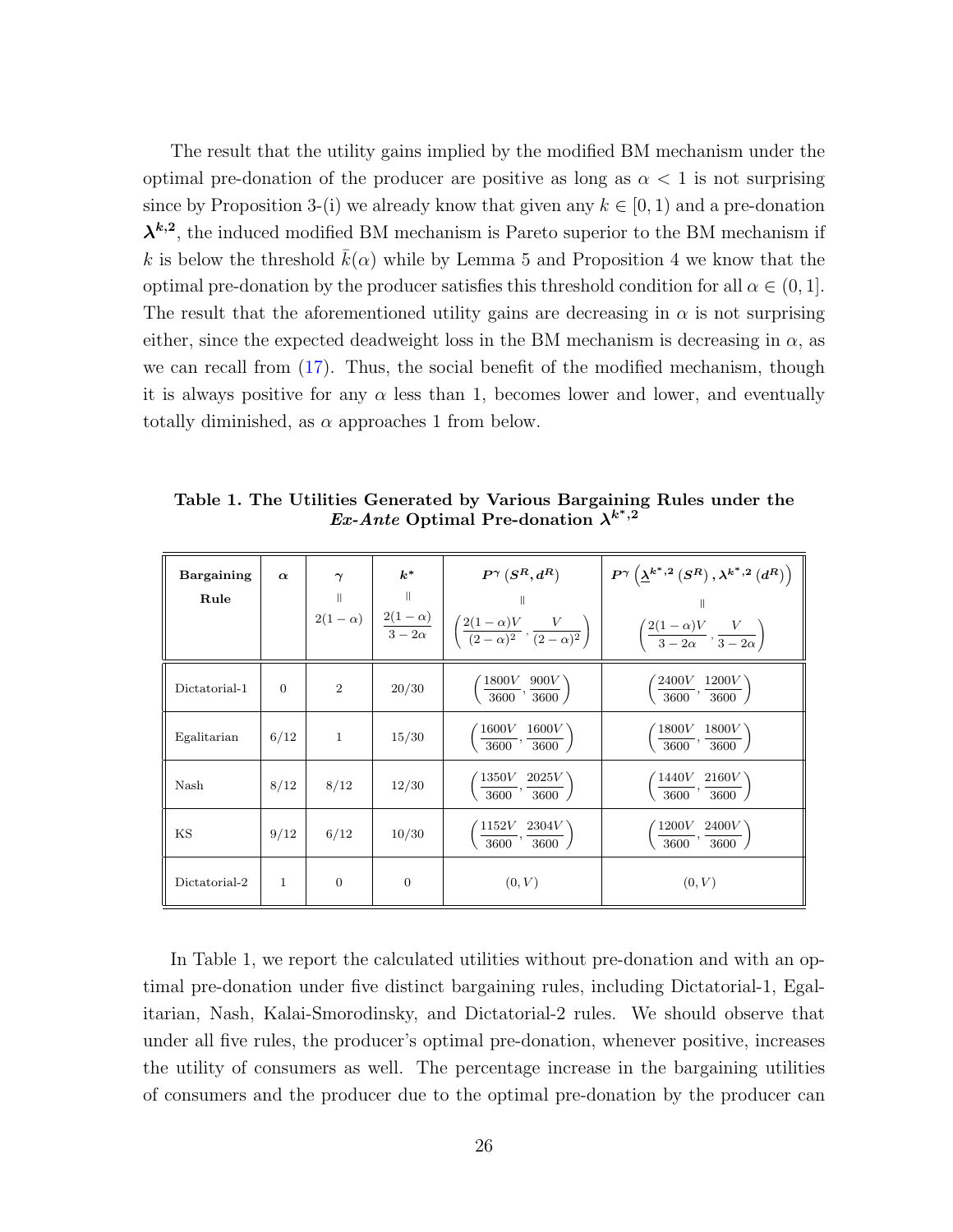be calculated as (16.67, 8.33),(5.56, 5.56),(2.50, 3.75),(1.33, 2.67), and (0, 0) for the Dictatorial-1, Egalitarian, Nash, Kalai-Smorodinsky, and Dictatorial-2 rules, respectively. It is interesting to see from Table 1 that under the optimal pre-donation  $\lambda^{k^*2}$ , the solution under the Kalai-Smorodinsky rule can be obtained from the solution under the Dictatorial-1 distribution by permuting the expected utilities of the producer and consumers. That is to say, when consumers are given the dictatorial power in the regulatory bargaining, they could obtain under the optimal pre-donation  $\lambda^{k^*2}$  only what the producer would get under the Kalai-Smorodinsky rule, instead of the diametrically opposed Dictatorial-2 rule under which the producer is entitled to the whole surplus  $V$ . This result is simply caused by the asymmetry (skewness) in the bargaining problem  $S<sup>R</sup>$ , which remains to manifest itself in the bargaining problem  $\mathbf{\underline{\lambda}}^{k^*,2}(S<sup>R</sup>)$ .

So far, we have implicitly assumed that when the bargaining party  $i$  makes any predonation within the rules of the modified BM mechanism  $\tilde{\Gamma}^i(\alpha, k)$ , its opponent j does not reject or reverse it. Now, we shall see the implications of relaxing this assumption. We have seen the under the mechanism  $\tilde{\Gamma}^1(\alpha, k)$ , the pre-donating party, consumers, have never incentive to choose the rate of pre-donation  $k$  above zero, therefore the implicit assumption that the producer never rejects pre-donation has practically no bite. On the other hand, the producer has clearly an incentive to make a reverse predonation under  $\tilde{\Gamma}^1(\alpha, k)$ . Whereas consumers would choose their pre-donation rate as  $k_1 = 0$ , the producer would optimally respond in turn by choosing its unasked, and formally unallowed, pre-donation rate as  $k_2 = k^* = \frac{\gamma}{(1 + \gamma)} = \frac{2(1 - \alpha)}{(3 - 2\alpha)}$ , as implied by Lemma 5. Thus, by informally or illegally, yet optimally, deviating from the modified mechanism  $\tilde{\Gamma}^1(\alpha, k)$ , the producer has always incentive to implement the outcome of the mechanism  $\tilde{\Gamma}^2(\alpha, k^*)$ . Proposition 3 and the proof of Lemma 5 together imply that consumers always become better-off when the producer pre-donates at a rate  $k_2 = k^*$  formally under the mechanism  $\tilde{\Gamma}^2(\alpha, k_2)$ , or informally under the mechanism  $\tilde{\Gamma}^1(\alpha, k_1)$  after consumers optimally choose  $k_1 = 0$ . Thus, a benevolent regulator can be argued to serve the interests of the society by allowing the producer to make reverse pre-donation under the mechanism  $\tilde{\Gamma}^1(\alpha,.)$ . However, still a question remains as to whether consumers could not also improve their welfare by rejecting or reversing some part of the producer's formal pre-donation under the mechanism  $\tilde{\Gamma}^2(\alpha,.)$ , or equivalently some part of the producer's informal pre-donation under the mechanism  $\tilde{\Gamma}^1(\alpha, .).$ 

To answer the above question, notice that for any  $k_1 \in [0, 1)$  a reverse pre-donation  $\lambda^{k_1,1}$  made by consumers under the mechanism  $\tilde{\Gamma}^2(\alpha, k_2)$  when the producer make its pre-donation formally according to  $\lambda^{k_2,2}$  for any  $k_2 \in [0,1)$  would change the bargain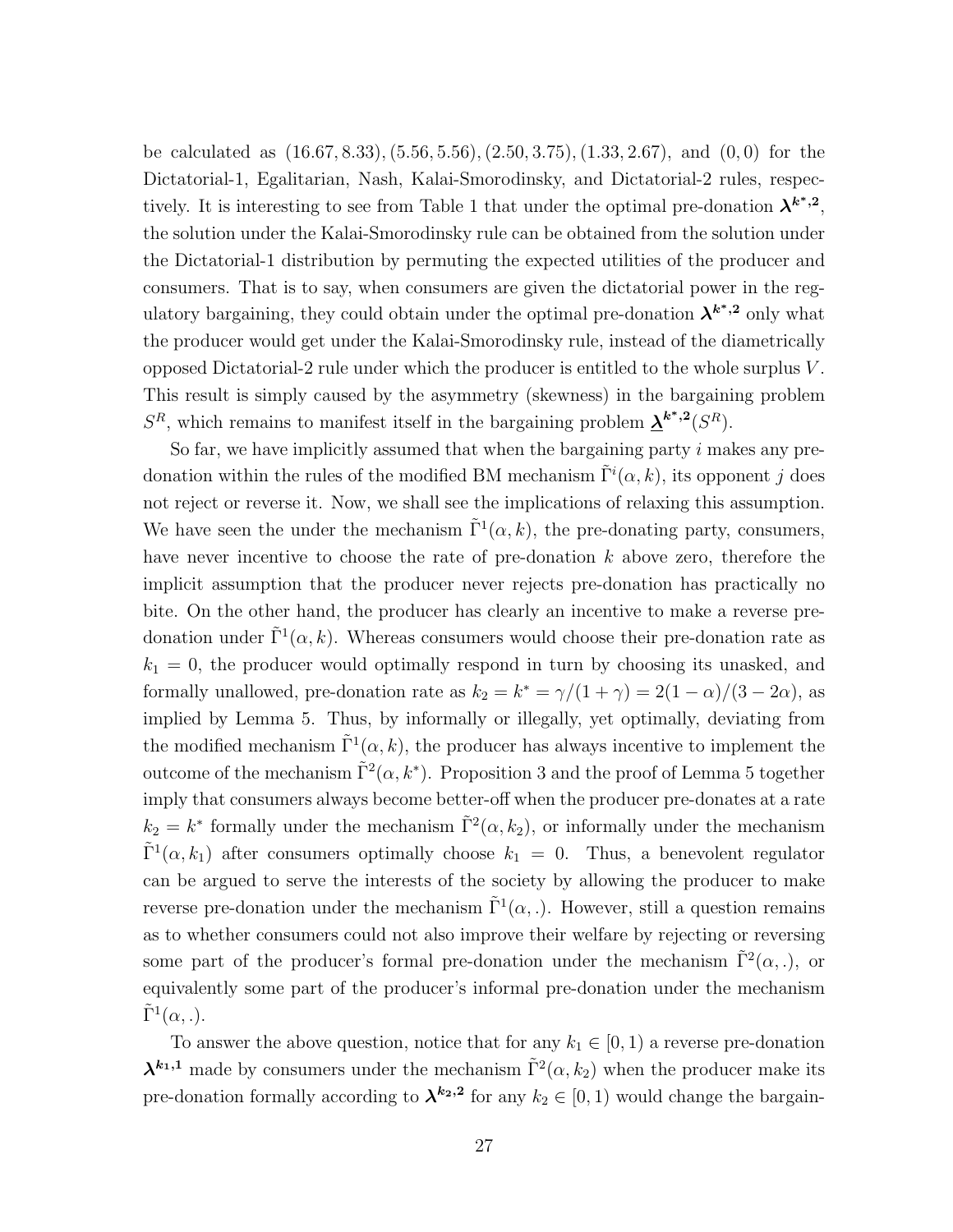ing problem from  $\underline{\lambda}^{k_2,2}(S^R)$  to  $\underline{\lambda}^{k_1,1}(\lambda^{k_2,2}(S^R))$ , whereas it would have no effect on the disagreement point since  $\lambda^{k_1,1}(\lambda^{k_2,2}(d^R)) = d^R$ .

**Lemma 6.** For any  $\alpha \in [0,1]$ ,  $k_2 \in [0,1)$ , and the associated mechanism  $\tilde{\Gamma}^2(\alpha, k_2)$ , consumers have incentive to make a reverse pre-donation  $\lambda^{k_1,1}$  where

$$
k_1 = \begin{cases} 0 & \text{if } k_2 \le k^* \\ 1 - \frac{k^*}{k_2} & \text{if } k_2 > k^*. \end{cases}
$$
 (32)

**Proof.** Pick any  $\alpha \in [0,1]$ ,  $k_2 \in [0,1)$ , and consider the associated mechanism  $\tilde{\Gamma}^2(\alpha, k_2)$ . First observe that when  $k_2$  is equal to  $k^*$ , the optimal rate chosen by the producer in the ex-ante stage, consumers' expected welfare also reaches its maximal level that any value of  $k_2$  lead to, since the equilibrium utility allocation  $(k^*V, (1-k^*)V)$ implied by the mechanism  $\tilde{\Gamma}^2(\alpha, k^*)$  is on the Pareto frontier of the transformed bargaining set  $\underline{\lambda}^{k^*,2}(S^R)$ . Also note that if  $u \in \underline{\lambda}^{k_2,2}(S^R)$  and  $u' \in \underline{\lambda}^{k_1,1}(\lambda^{k_2,2}(S^R))$  such that  $u_2 = u'_2 \neq V$ , then  $u'_1 < u_1$ . That is to say, reverse pre-donation of consumers always contracts the transformed bargaining set  $\mathbf{\underline{\lambda}}^{k_2,2}(S^R)$  for any  $k_2 \in (0,1)$ . Therefore, it is not optimal for consumers to contract this set even further if  $k_2 \leq k^*$ , implying that their optimal response must be  $k_1 = 0$ .

On the other hand, if  $k_2 > k^*$ , then the mechanism  $\tilde{\Gamma}^2(\alpha, k_2)$  chooses on the bargaining set  $\mathbf{\lambda}^{k_2,2}(S^R)$  the allocation  $\hat{u}$  such that  $\hat{u} \in WPO(\mathbf{\lambda}^{k_2,2}(S^R)) \setminus PO(\mathbf{\lambda}^{k_2,2}(S^R))$ with  $\hat{u}_2 = (1 - k_2)V$  and  $\hat{u}_1 = \gamma(1 - k_2)V$ . Since  $\gamma(1 - k_2)V < \gamma(1 - k^*)V = k^*V$ , we have  $\hat{u}_1 < k^*V$ ; i.e., consumers are worse off under  $\tilde{\Gamma}^2(\alpha, k_2)$  than they would be under  $\tilde{\Gamma}^2(\alpha, k^*)$ . So, consumers have an incentive to contract  $\mathbf{\underline{\lambda}}^{k_2,2}(S^R)$ . Notice that consumers always get  $\gamma$  times what the producer obtains under the rule  $P^{\gamma}$ . Therefore, for consumers the optimal choice of  $k_1 \in (0, 1)$  must ensure that  $\gamma$  times what the producer obtains under the reverse pre-donation  $\mathbf{\underline{\lambda}}^{k_1,1}$  is equal to  $k^*V$ , the highest utility that consumers can obtain under  $P^{\gamma}$ . So, we must have  $\gamma[k_1(k_2V) + (1-k_2)V] = k^*V$ . Inserting above  $\gamma = k^*/(1-k^*)$  and rearranging the equation yields  $k_1 = 1-(k^*/k_2)$ .

Proposition 5. Consumers have no incentive to reverse the optimal pre-donation of the producer  $k^*$  under the modified BM mechanism  $\tilde{\Gamma}^2$ .

**Proof.** Directly follows from Lemma 6.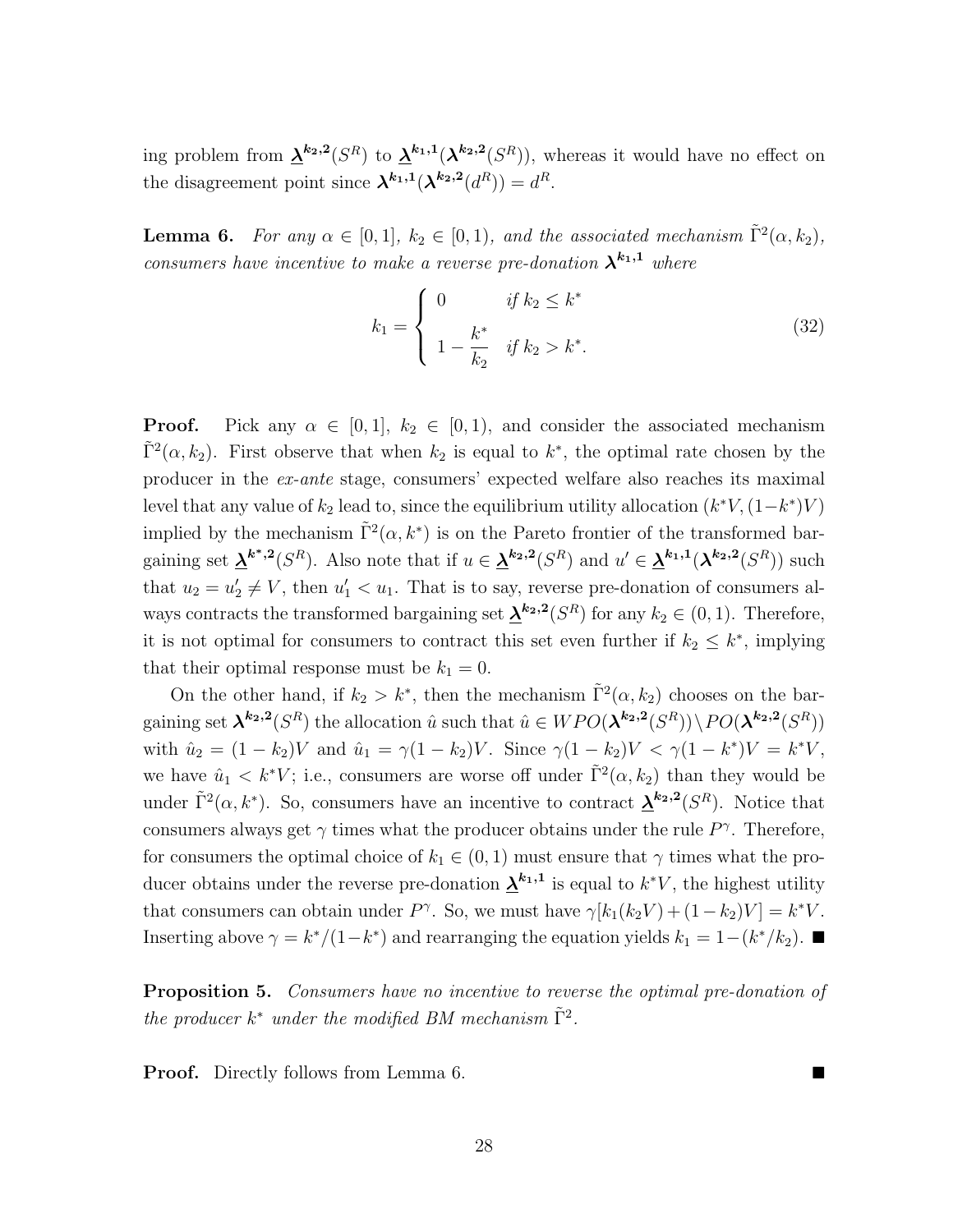Up until now, we have dealt with the possibility of pre-donation in the  $ex$ -ante stage. We shall henceforth consider the *interim* stage. Notice that consumers' information about the producer's private cost parameter  $\theta$  is the same in the *ex-ante* and *interim* stages. Therefore, consumers make expected utility calculations in the interim stage, as well. Since Lemma 2 implies that the pre-donation from consumers to the producer is always harmful for consumers in the ex-ante stage, it must remain to be so in the interim stage, as well. As for the producer, however, this is not true. We know from Proposition 4 that the sum of the total utility under the modified BM mechanism  $\Gamma^2(\alpha, k^*)$  is always equal to V. Therefore, the modified welfare weight is always equal to  $\tilde{\alpha}(\alpha, k^*) = 1$ . That is, the regulator always gives under the modified BM mechanism  $\Gamma^2(\alpha, k^*)$  the whole expected surplus V to the producer, and out of this the producer pre-donates  $k^*V$  to consumers. In result, the actual net profit of the producer that optimally pre-donates in the ex-ante stage is equal to  $\tilde{\pi}(\theta, \alpha) = \pi(\theta, \tilde{\alpha}(\alpha, k^*)) - k^*V$ or more explicitly

$$
\tilde{\pi}(\theta,\alpha) = \int_{\theta}^{a} q^*(x,\tilde{\alpha}(\alpha,k^*))dx - \frac{2(1-\alpha)}{(3-2\alpha)}V = \frac{(a-\theta)^2}{2} - \frac{(1-\alpha)}{(3-2\alpha)}\frac{a^2}{3}.
$$
 (33)

(In Section 2, we saw that the upper bound of the integral in the above equation is  $\theta^*(\tilde{\alpha}(\alpha, k^*)) = a/(2-\tilde{\alpha}(\alpha, k^*))$  and the optimal output function is  $q^*(x, \tilde{\alpha}(\alpha, k^*)) = a (2-\tilde{\alpha}(\alpha, k^*))x$  for any  $x \in (0, a]$  which reduce to  $\theta^*(\tilde{\alpha}(\alpha, k^*)) = a$  and  $q^*(x, (\tilde{\alpha}(\alpha, k^*))$  $a - x$  since  $\tilde{\alpha}(\alpha, k^*) = 1$ .)

One can easily show that the expected value of  $\tilde{\pi}(\theta, \alpha)$  is just equal to  $\tilde{W}_2^2(1, k^*)$ , i.e., what the producer expects to earn from the modified BM mechanism  $\tilde{\Gamma}^2(1, k^*)$ in the ex-ante stage. However, in the interim stage the expected value of  $\tilde{\pi}(\theta,\alpha)$  is nothing but itself for the producer, as it has learned the true value of  $\theta$ . Thus, in the interim stage the producer must only be interested in maximizing its actual profit, and this profit does not have to be equal to the actual profit  $\tilde{\pi}(\theta,\alpha)$  it would obtain in the  $ex$ -ante stage. Since the optimal pre-donation rate of the producer in the  $ex$ -ante stage is independent of  $\theta$  (as shown by Lemma 5), the actual profit it would induce runs the risk of becoming negative if  $\theta$  is sufficiently close to a, or more formally if  $\theta > \underline{\theta}(\alpha) = a[1 - \sqrt{2(1 - \alpha)/(3(3 - 2\alpha))}],$  as can be observed from (33). When  $\alpha = 0$ , this condition reduces to  $\theta > \underline{\theta}(0) = a[1-\sqrt{2}/3] \sim 0.53 a$ , which becomes never binding since we also know that the firm is allowed to operate only if  $\theta \leq \theta^*(\alpha) = a/(2-\alpha)$  and this second condition reduces to  $\theta \leq 0.50 \alpha$  when  $\alpha = 0$ . When  $\alpha = 1$ , pre-donation is not observed  $(k^* = 0)$ . In this limiting case, the threshold  $\underline{\theta}(\alpha)$  reduces to a, implying that the actual profit of the firm is always non-negative. On the other hand, if  $\alpha \in (0.157, 1)$ , then  $\underline{\theta}(\alpha) < \theta^*(\alpha) < 1$  implying that  $\tilde{\pi}(\theta, \alpha) < 0$  for all  $\theta \in [\underline{\theta}(\alpha), \theta^*(\alpha)].$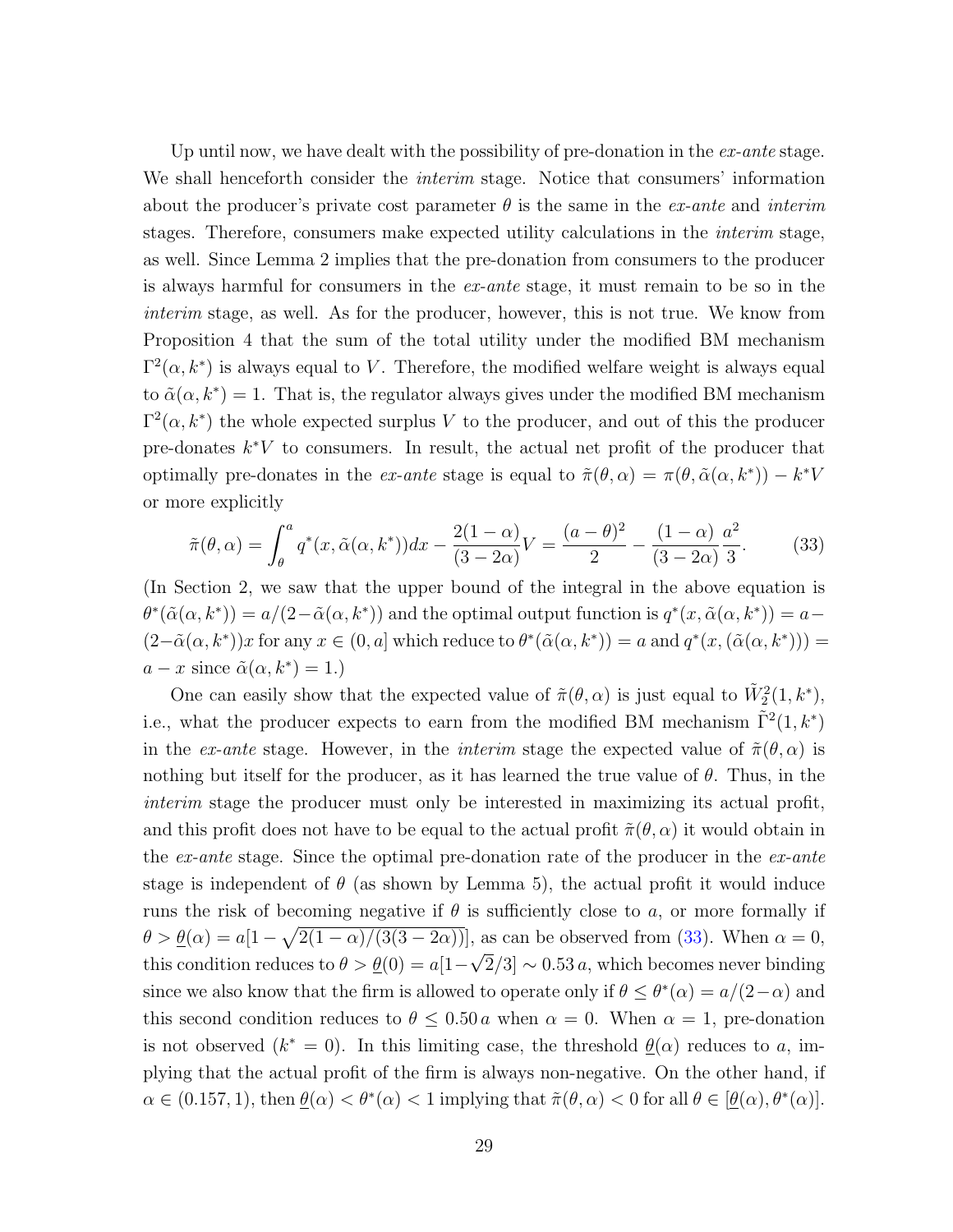That is, for most values of  $\alpha$ , there exists a non-zero measure of  $\theta$  values where the producer will find that the optimal pre-donation it would make in the ex-ante stage can no longer be optimal in the interim stage.

**Remark 2.** For any  $\alpha \in [0, 1)$  and  $\theta \in [0, a)$ , the producer finds that the outcome of the modified BM mechanism  $\tilde{\Gamma}^2(\alpha, k^*)$  with the *ex-ante* optimal pre-donation  $\lambda^{k^*,2}$  is

- (i) interim superior to the BM mechanism  $\Gamma(\alpha)$  if  $\theta < \bar{\theta}(\alpha)$ ,
- (ii) interim inferior to  $\Gamma(\alpha)$  if  $\theta > \bar{\theta}(\alpha)$ , and
- (iii) interim equivalent to  $\Gamma(\alpha)$  if  $\theta = \bar{\theta}(\alpha)$ ,

where  $\bar{\theta}(\alpha) = a[1 - \sqrt{2(1 - \alpha)/(3(3 - 2\alpha))}].$ 

The observations in the above remark directly imply the following.

**Proposition 6.** For any  $\alpha \in [0,1)$ , the modified BM mechanism  $\tilde{\Gamma}^2(\alpha, k^*)$  under the ex-ante optimal pre-donation  $\lambda^{k^*2}$  is interim Pareto non-comparable to the BM mechanism  $\Gamma(\alpha)$ .

Our next question is to find the interim optimal pre-donation for the producer under the modified BM mechanism. Notice that Remark 2-(i) only shows that the producer *interim* prefers the ex-ante optimal pre-donation  $\lambda^{k^*2}$  to no pre-donation  $\lambda^{0,2}$ ; it does not imply that  $\lambda^{k^*2}$  is *interim* optimal. As we have already discussed in Section 2.4, the objective of the producer when it chooses the pre-donation rate in the interim stage is to maximize the actual net profit  $\pi^a(\theta, \alpha, k)$  given by equation (28). For any choice of pre-donation rate  $k \in [0, 1)$ , the modified BM mechanism will be  $\tilde{\Gamma}^2(\alpha, k)$ . The regulator, to whom  $\theta$  is yet unknown, will determine the function  $\tilde{\alpha}(.,.)$ to satisfy

$$
(1-k)W_2(\tilde{\alpha}(\alpha,k)) = P_2^{\gamma}((\underline{\lambda}^{k,2}(S^R), d^R))
$$
\n(34)

at each  $k \in [0, 1)$  using the conversion  $\gamma = 2(1 - \alpha)$ . From the viewpoint of the regulator and consumers, the expected value of the gross profit from the modified BM mechanism,  $\pi(\theta, \tilde{\alpha}(\alpha, k))$ , is still equal to  $W_2(\tilde{\alpha}(\alpha, k))$  and the expected value of the actual net profits,  $\pi^a(\theta, \alpha, k)$ , is therefore still  $P_2^{\gamma}$  $2^{\gamma}((\underline{\lambda}^{k,2}(S^R),d^R))$  as in the ex-ante stage.

The producer, on the other hand, can fully observe  $\pi^a(\theta, \alpha, k)$  for any choice of k. However, the producer has now an additional constraint in the interim stage. Recall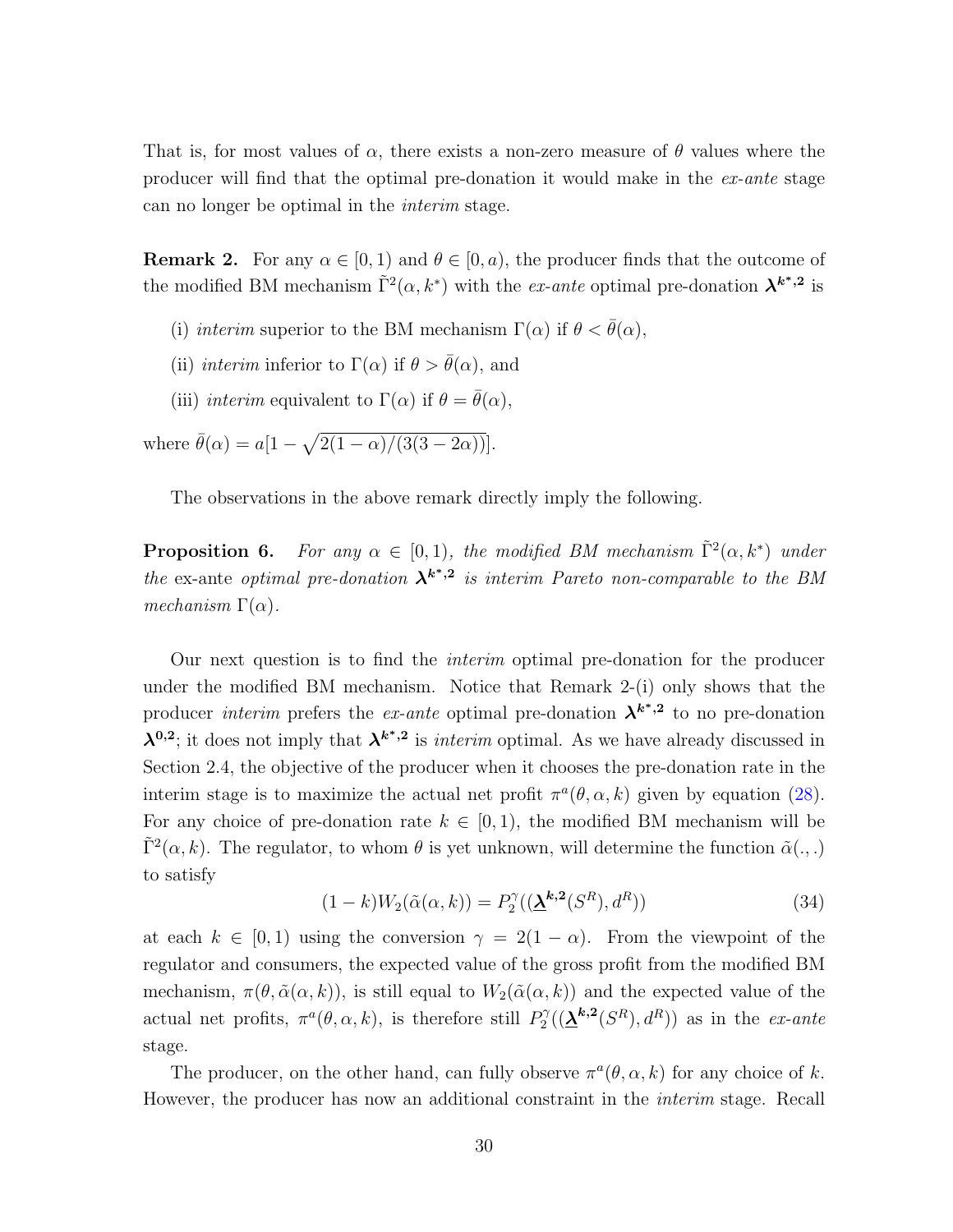that in the ex-ante stage, the interests of the producer and consumers were aligned as shown by Lemma 4. A pre-donation by the producer is  $ex$ -ante beneficial (harmful) for itself if and only if it is also so for consumers. In the interim stage, this alignment does not necessarily exist. The producer may improve its actual profits at the expense of a deterioration in the expected utility of consumers. So, the regulator should be expected to use a modified BM mechanism allowing the producer to pre-donate in the interim stage only if the outcome of this mechanism yields a higher expected utility to consumers than obtained under the BM mechanism. This however can be true only if the pre-donation rate k is less than the threshold level  $k < \bar{k}(\alpha)$ , as implied by Proposition 3-(i). In that case,  $P^{\gamma}(\mathbf{\underline{\lambda}}^{k,2}(S^R), d^R)$  would lie on  $PO(\mathbf{\underline{\lambda}}^{k,2}(S^R), d^R)$ . Together with equation (34), this would imply

$$
P_1^{\gamma}(\underline{\lambda}^{k,2}(S^R), d^R) = W_1(\tilde{\alpha}(\alpha, k)) + kW_2(\tilde{\alpha}(\alpha, k)).
$$
\n(35)

Since  $P_1^{\gamma}$  $\gamma_1^{\gamma}(\underline{\lambda}^{k,2}(S^R), d^R) = \gamma P_2^{\gamma}(\underline{\lambda}^{k,2}(S^R), d^R)$ , equations (34) and (35) together imply

$$
W_1(\tilde{\alpha}) + k W_2(\tilde{\alpha}) = \gamma (1 - k) W_2(\tilde{\alpha}), \tag{36}
$$

where  $\tilde{\alpha} \equiv \tilde{\alpha}(\alpha, k)$ . The above equation is satisfied only if

$$
\tilde{\alpha} = \alpha + k \left( \frac{3 - 2\alpha}{2} \right). \tag{37}
$$

So, using (12) along with (28), we can write the problem of the producer as

$$
\max_{k \in [0,1]} \pi^a(\theta, \alpha, k) = \left(\frac{2-\tilde{\alpha}}{2}\right)\theta^2 - a\theta + \frac{a^2}{2(2-\tilde{\alpha})} - \frac{k}{(2-\tilde{\alpha})^2}\frac{a^2}{6},\tag{38}
$$

subject to the constraint  $k < \bar{k}(\alpha) = 1 - 1/(2 - \alpha)^2$  and equation (37) over the parameter values where  $\tilde{\alpha} \in [0, 1]$  is satisfied. We solve the above optimization problem with the help of a computer. In Figure 5, we plot the set of  $(\theta, \alpha)$  pairs that satisfy the aforementioned constraints faced by the producer in the interim stage. We observe that if  $\alpha$  is zero, any  $\theta$  inside the set  $[0, 0.520]$  is consistent with the modified BM mechanism, and this set becomes wider and wider as  $\alpha$  increases and eventually coincides with the unit interval when  $\alpha$  becomes 1.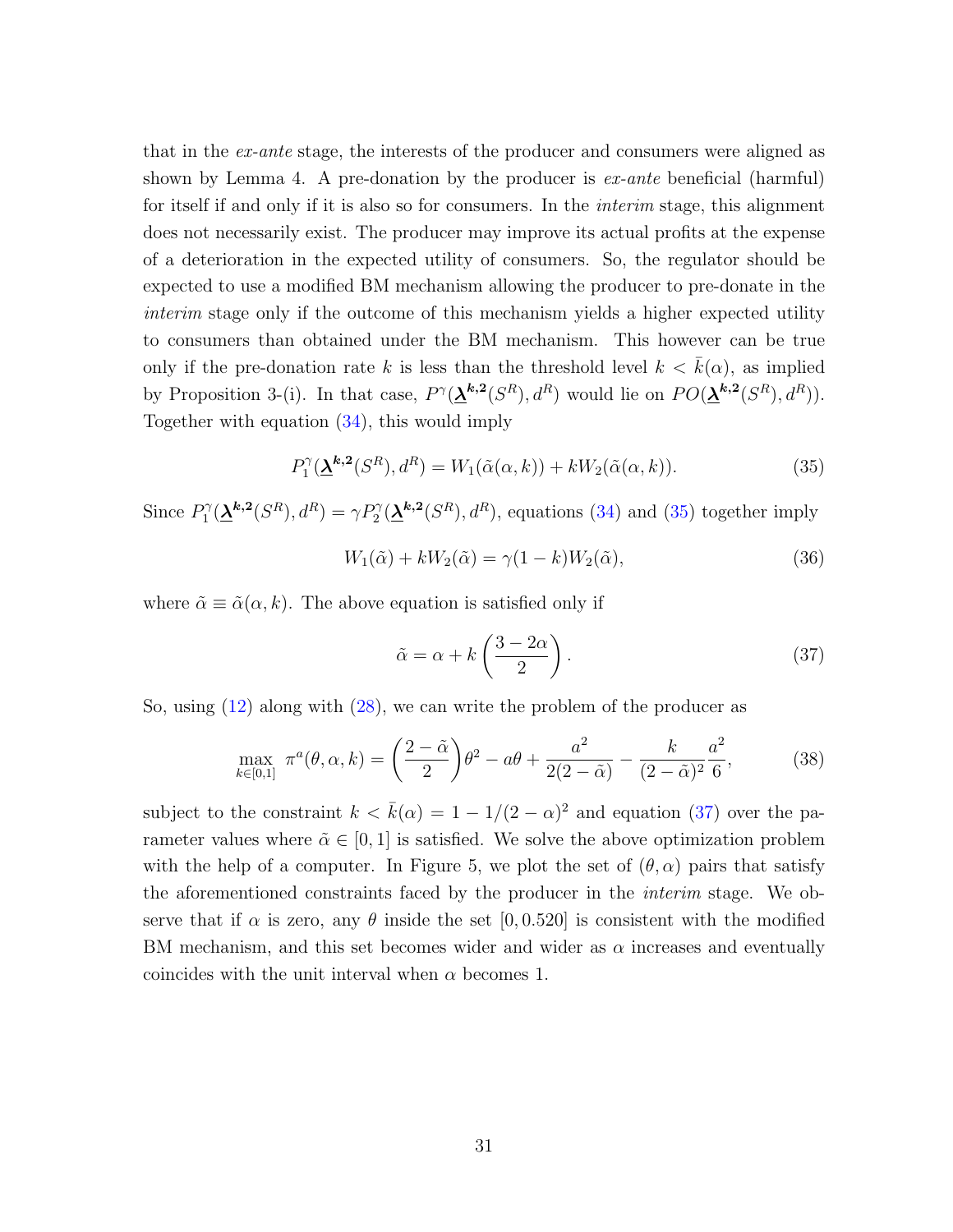



Next, we look for the solution to the constrained maximization problem in (38) over the set of  $(\theta, \alpha)$  pairs satisfying the constraints of the producer. As the first-order condition is not analytically conclusive, we will make simulations for various values of  $\alpha$ . Here, we will denote the producer's optimal choice of pre-donation rate in the interim stage by  $k^{I*}$  to distinguish it from its optimal choice  $k^*$  made in the ex-ante stage. Recall that when  $\alpha = 1$ , the firm has no incentive to make pre-donation since  $\tilde{\alpha}(\alpha, k)$ cannot exceed 1. So excluding  $\alpha = 1$  (and the Dictatorial-2 rule associated thereof), we consider in our simulations four values of  $\alpha$  in the set  $\{0, 1/2, 2/3, 3/4\}$  corresponding to the rules in the set {Dictatorial-1, Egalitarian, Nash, Kalai-Smorodinsky}.

Figure 6. The Welfare Effects of Pre-donation in the Interim State

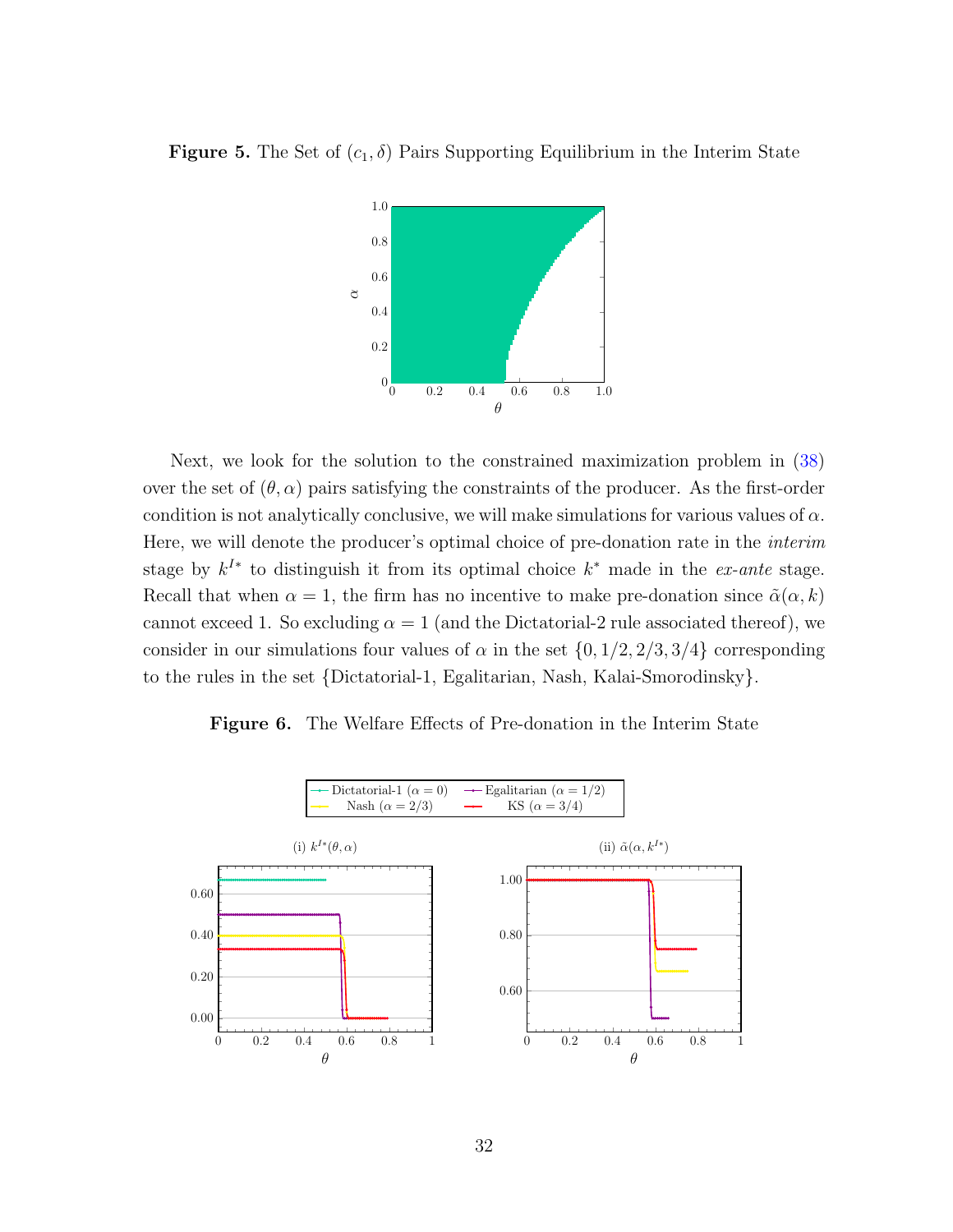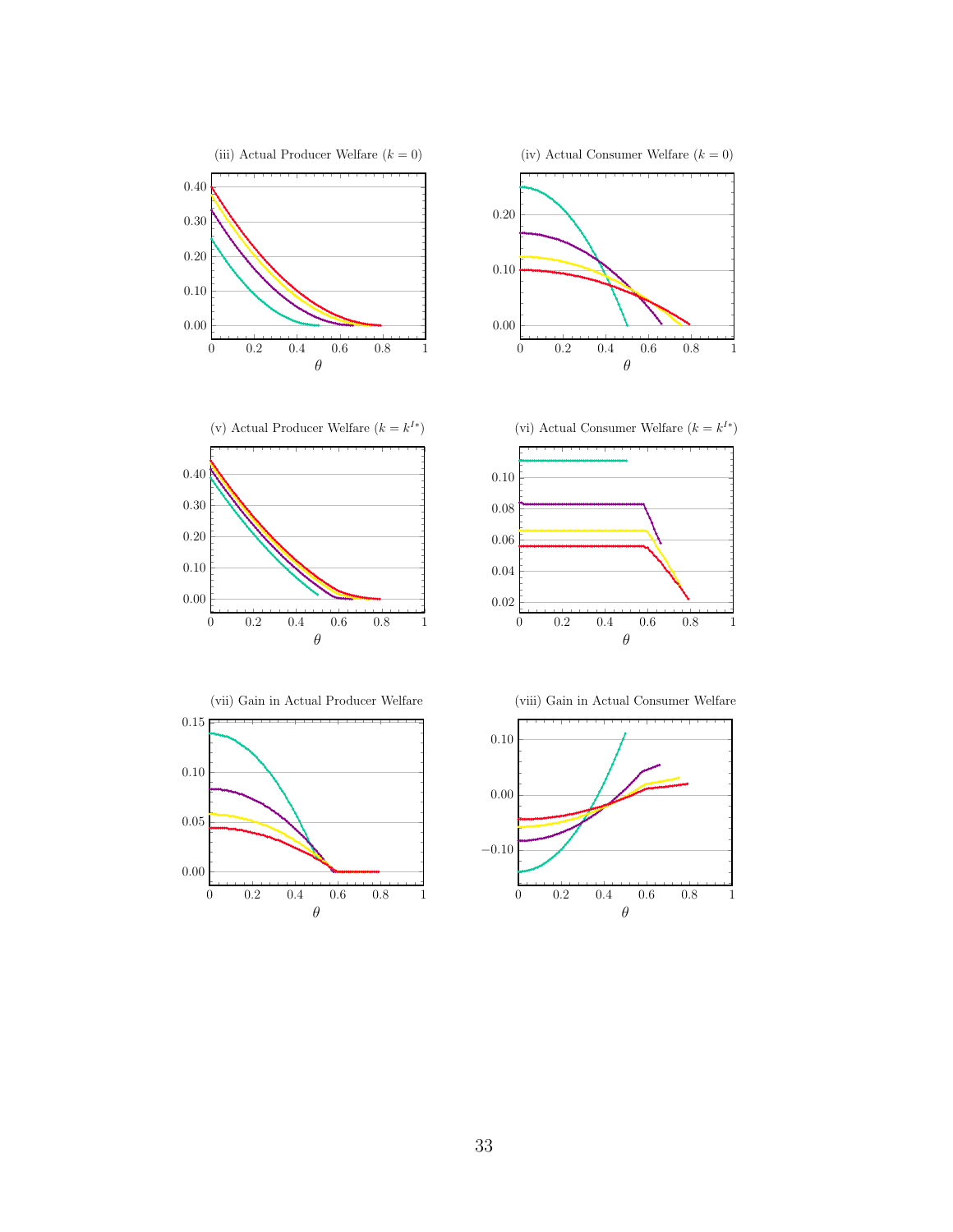

The results portrayed in Figure 6 contain many findings. First, as shown by panel (i), under all four rules the producer's optimal pre-donation rate  $k^{I*}$  chosen in the *interim* stage is equal to the optimal value  $k^* = 2(1 - \alpha)/(3 - 2\alpha)$  it would choose in the ex-ante stage if  $\theta$  is sufficiently small (not exceeding the middle values of  $\theta$  in the unit interval) and zero otherwise. In result, the modified welfare weight  $\tilde{\alpha}(\alpha, k^{I*})$ becomes equal to 1 when  $k^{I*} = k^*$  and equal to  $\alpha$  when  $k^{I*} = 0$ , as shown in panel (ii). Thus, there exists a small range of  $\theta$  values which are low enough, less than  $\theta^*(\tilde{\alpha}(\alpha, k^{I*})$ , to warrant the operation of the producer but also high enough to imply that the producer chooses not to donate  $(k^{I*} = 0)$ . Panels (iii) and (iv) illustrate the actual producer and consumer welfares when the pre-donation rate is zero and the modified mechanism coincides with the BM mechanism. We observe that both welfares always decrease with  $\theta$  as theoretically predicted. However, the welfare effect of a change in  $\alpha$ , and equivalently a change in the bargaining rule, is different for the two parties. The producer could rank the four bargaining rules (associated with four  $\alpha$  values) from the best to the worst as KS, Nash, Egalitarian, and Dictatorial-1, whereas consumers would rank them in the reverse direction. Notice that these results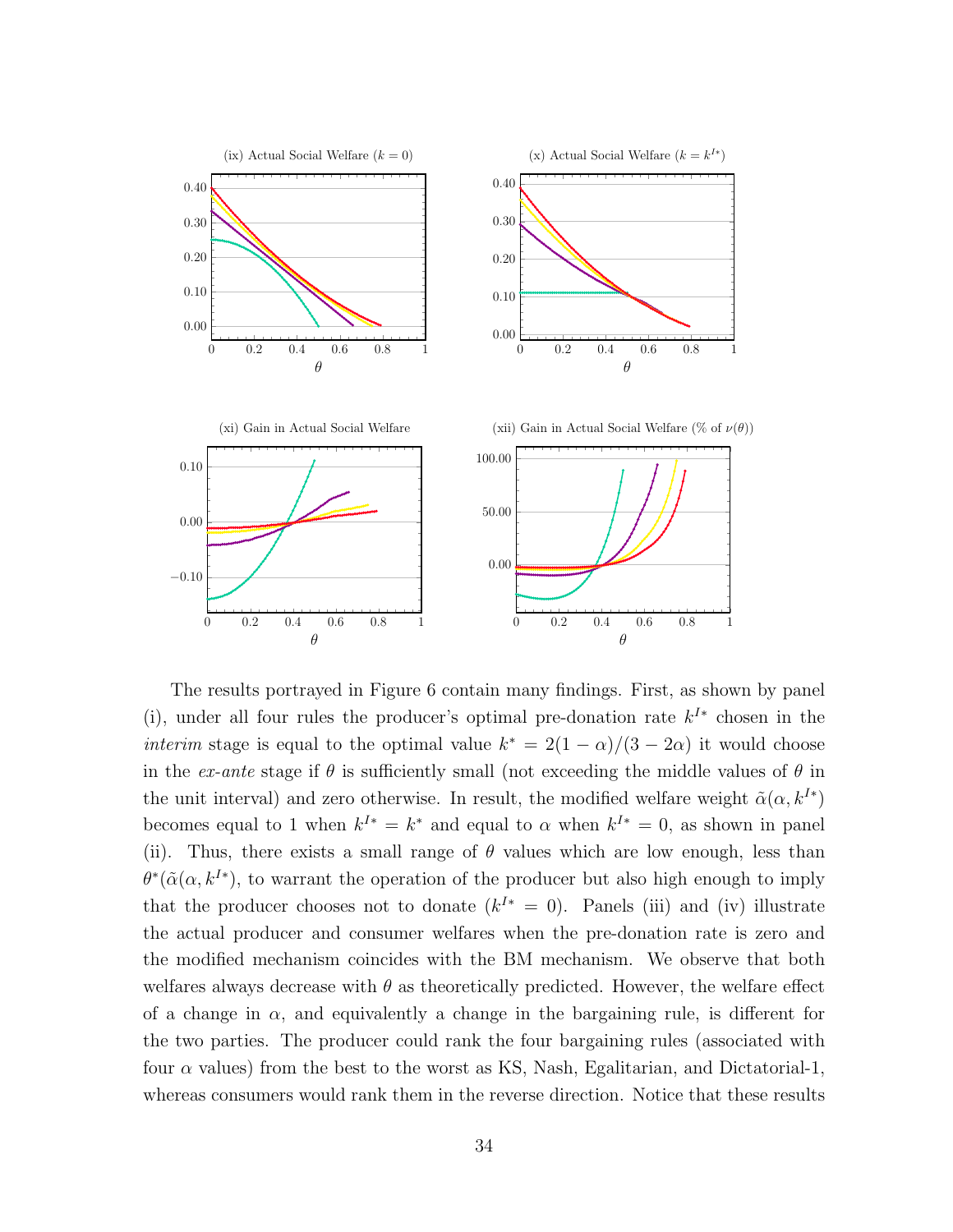concerning the effects of  $\theta$  and  $\alpha$  on the actual welfares remain to be observed in the *interim* stage too, as we can inspect in panels  $(v)$  and  $(vi)$ . We should immediately observe that in the *interim* stage the modified BM mechanism reduces the effect of  $\alpha$ on the actual producer welfare and eliminates the effect of  $\theta$  on the actual consumer welfare when  $\theta$  is not high. Comparing panels (v) and (vi) with the previous two panels, we calculate in the next two panels the actual welfare gains. Panel (vii) shows that the producer always benefits from pre-donating when  $\theta$  is not too high. On the other hand, as shown in the next panel, consumers suffer from the producer's pre-donation if  $\theta$  is low (nearly less than 0.4 or so) and benefit from it otherwise, as long as the producer is allowed to operate. In the last four panels, we consider the social welfare analysis. Panels (ix) and (x) together show that the modification of the BM mechanism by allowing the producer to pre-donate in the interim stage increases the variance of the social welfare with respect to  $\alpha$  at low values of  $\theta$  and reduces this variance otherwise. Finally, the last two panels show (in utility levels and percentage terms) that the actual social welfare always decreases (though not extremely) at low values of  $\theta$ and substantially increases at high values of  $\theta$ . Indeed, the last panel illustrates that when the percentage increase can be almost as high as  $100\%$  under all four bargaining rules when  $\theta$  is sufficiently high. This result suggests that the lower the efficiency of the monopolist, the higher the ex-post social benefit we obtain from the modified BM mechanism. The welfare results summarized above imply the following existence result.

**Proposition 7.** There exist  $\alpha \in [0,1]$  and  $\theta \in [0,a)$  such that by allowing the producer to optimally pre-donate in the interim stage under the modified BM mechanism the regulator can increase the actual (ex-post) welfare of both consumers and the producer.

The simulations in Figure 6 suggest that the set of  $\theta$  values for which Proposition 7 holds is a continuum. These simulations also suggest that the set of  $\alpha$  values leading to the predicted welfare gains must contain the set  $\{0, 1/2, 2/3, 3/4\}$  corresponding to four bargaining rules considered in Figure 6. Moreover, the continuity of the BM mechanism and of its modified version imply that the set of  $\alpha$  for which Proposition 7 holds must be a continuum, too. In fact, our additional simulations not reported in this study suggest that as long as  $\alpha < 1$ , one can always predict to find some measurable range of  $\theta$  values under which the studied modification for the BM mechanism leads to ex-post welfare improvements for both the producer and consumers.

Finally, we should notice that the optimal pre-donation rate  $k^{I*}$  of the producer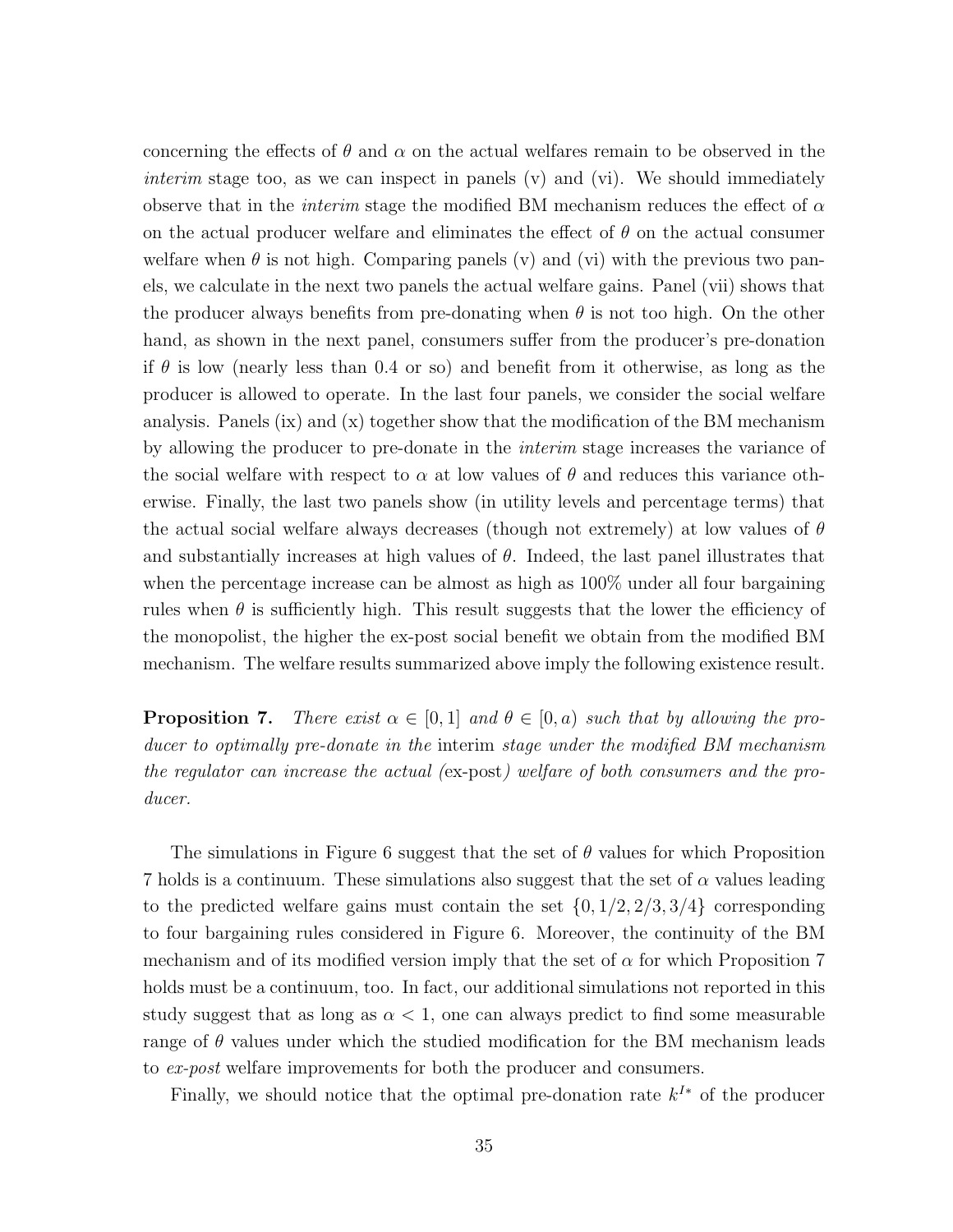in the interim stage is not independent of  $\theta$ . Thus, it reveals information about the producer's private costs. The producer can avoid the consequences of this unintentional revelation, prior to the planned cost revelation, if it can make a contractual agreement with the regulator to prevent her from exploiting any information revealed by predonation. To see whether such an agreement would be plausible for the regulator, we should recall that in calculating the optimal *interim* pre-donation rate  $k^{I*}$  of the producer, we restricted ourselves to a domain where each pre-donation level was exante admissible by the regulator and consumers, consequently ensuring  $k^{I*} < \bar{k}(\alpha)$ . As long as the contractual agreement between the producer and the regulator enforces the pre-donation rate in the *interim* stage to lie below the threshold level  $k(\alpha)$ , the regulator may have incentive to sign this contract as it increases the expected consumer welfare whenever the producer chooses to pre-donate.

## 4 Conclusions

In this paper, we have proposed a Pareto-improving modification for the BM mechanism. The modification allows consumers and the monopolist to make  $\text{-}$ in the *ex-ante* or interim stage of the regulatory process– contingent utility transfers (pre-donations) between themselves to ensure a bilaterally beneficial improvement upon the expected social welfare function selected by the regulator in the BM mechanism.

We have proved that under the modified regulatory mechanism any amount of pre-donation by the producer in the ex-ante stage always leads to an ex-ante Pareto improvement, while a certain amount of it completely eliminates expected deadweight loss. Moreover, the optimal pre-donation of the producer in the *interim* stage may lead under some cost parameters to an ex-post Pareto improvement. Consumers, on the other hand, have never any incentive to make a unilateral pre-donation, nor to reverse the optimal pre-donation of the monopolist.

An important assumption we have made in modifying the BM mechanism is that the regulator can make a perfectly binding commitment preventing herself from using any information that may be revealed by the monopolist's pre-donation to update her prior beliefs about the monopolist's private cost information or to change the revelation mechanism borrowed from BM. This assumption has no bite when the monopolist makes pre-donation in the *ex-ante* stage. This is because the monopolist's pre-donation turns out to be independent of its private cost information, revealing no undesired information to the regulator. On the other hand, if the monopolist is allowed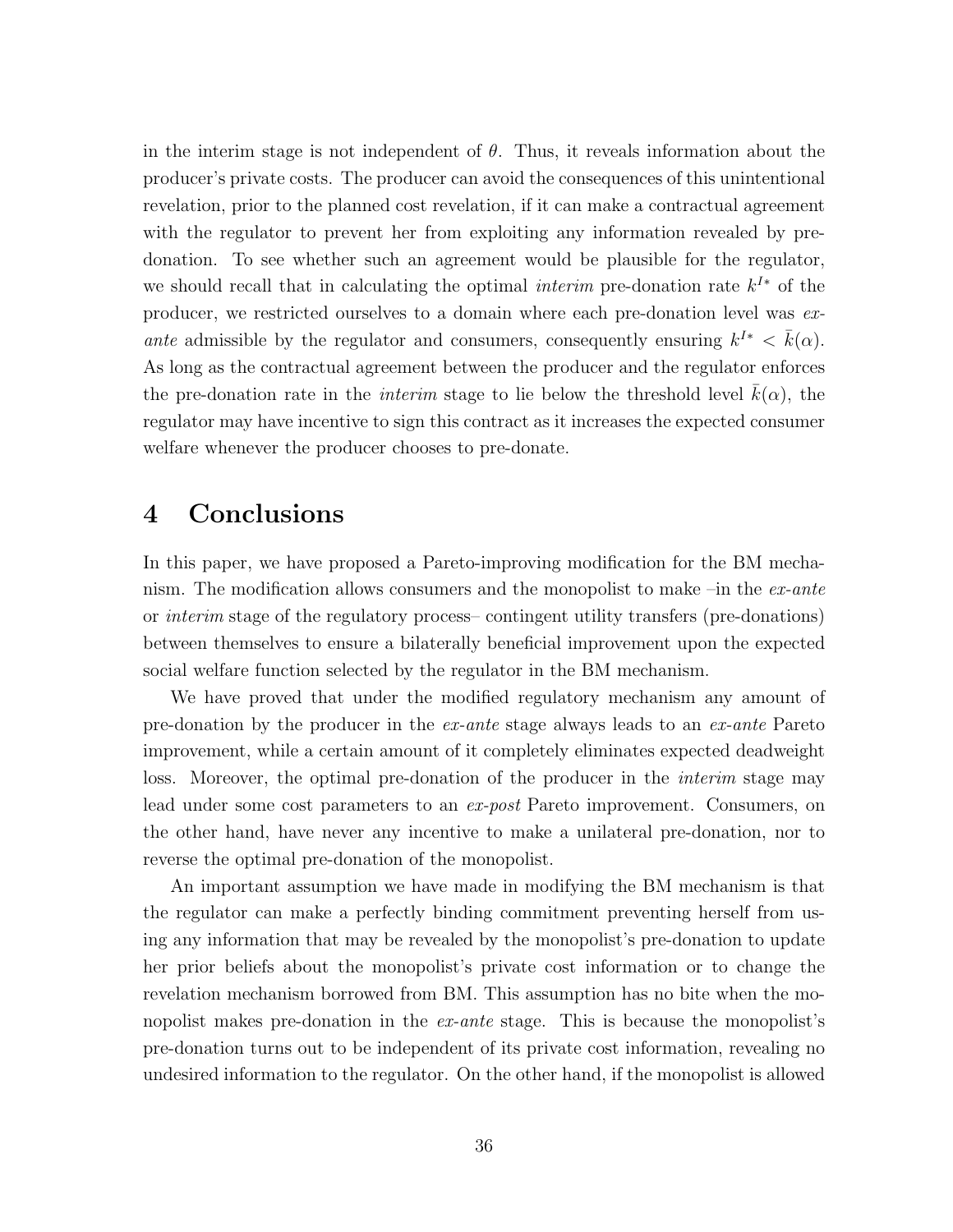to pre-donate in the interim stage, its decision as to whether it should pre-donate becomes a function of its private cost information. Hence, the monopolist unintentionally reveals some cost information to the regulator before the actual revelation takes place, endangering some part of the informational rents it expects to earn from the regulatory process. However, the regulator has an incentive to be blind to any information revealed by pre-donation in the interim stage, as she can verifiably ensure that the optimal pre-donation of the monopolist should be increasing the expected utility of consumers. On the other hand, if the regulator chooses to exploit the information revealed by pre-donation, then the modified mechanism we propose would no longer be incentive-compatible. The monopolist would have incentives to revise its pre-donation decision strategically to limit the information revealed thereof and also to manipulate its cost report at certain values of its private cost parameter to make it comply with the announced pre-donation. We leave the characterization of the optimal regulatory mechanism in that case and the induced equilibrium pre-donation by the producer for future research.

## References

Akin N, Platt B, Sertel MR (2011) The n-person Kalai-Smorodinsky bargaining solution under manipulation. Review of Economic Design 15:147-162.

Akyol E (2008) Nash bargaining solution under predonation. Master's Thesis, Bilkent University.

Baron D, Myerson R (1982) Regulating a monopolist with unknown costs. Econometrica 50:911-930.

Dasgupta PS, Hammond PJ, Maskin ES (1979) The implementation of social choice rules: Some results on incentive compatibility. Review of Economic Studies 46:185-216.

Harris M, Townsend RM (1981) Resource allocation under asymmetric Information. Econometrica 49:33-64.

Kalai E (1977) Proportional solutions to bargaining situations: interpersonal comparisons of utility. Econometrica 45:1623-1630.

Kalai E, Smorodinsky M (1975) Other solutions to Nash's bargaining problem. Econometrica 43:513-518.

Loeb M, Magat WA (1979) A decentralized method for utility regulation. Journal of Law and Economics 22:399-404.